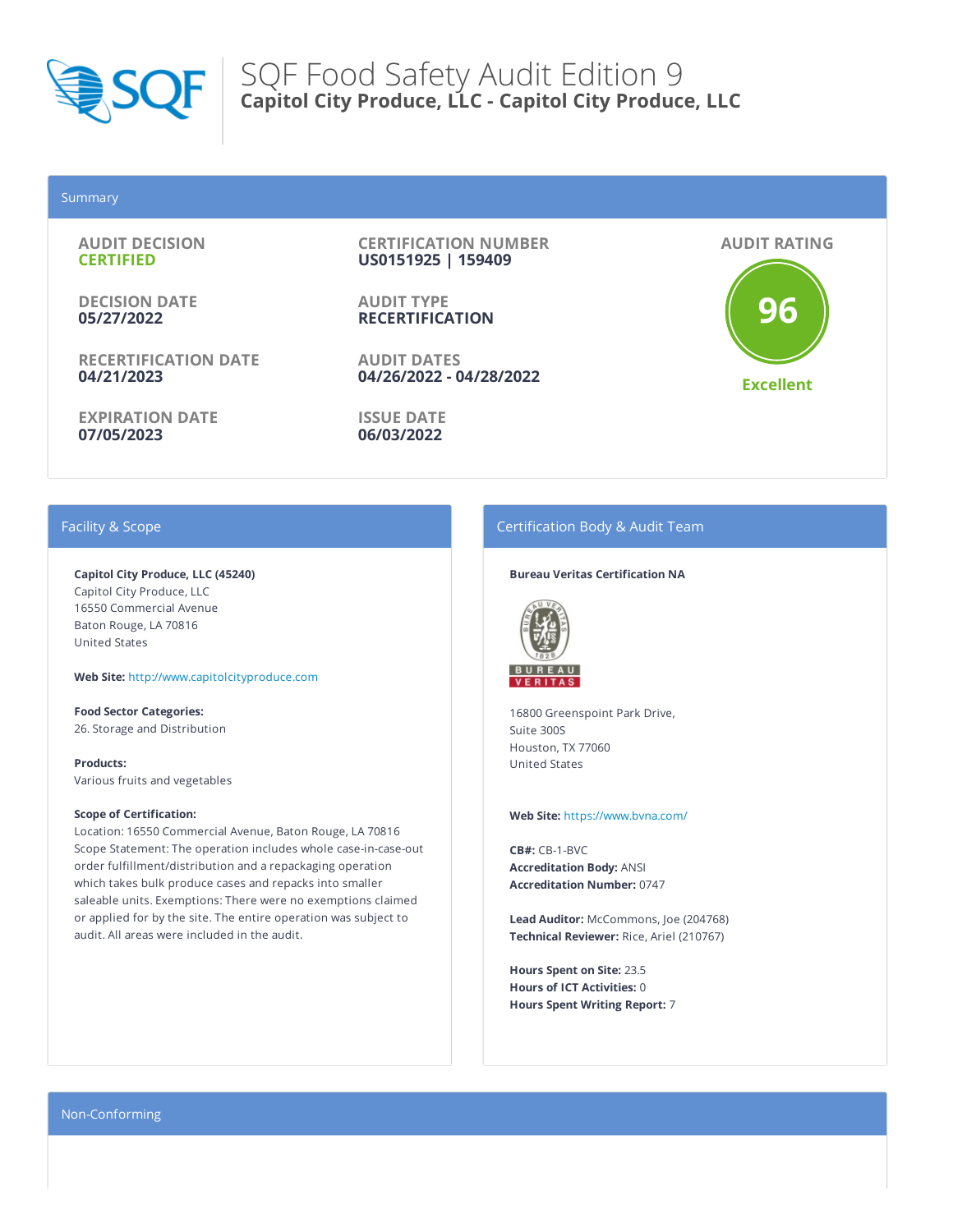# **12.1.1 Premises Location and Approval**

The site is registered with the FDA. The registration is current (exp. 12/31/2022). The City Occupational License certificate was on file with expiry 12/31/2022. The Louisiana Department of Health permit was current (expires 6/30/22). The USDA License No. 20051152 was current and on file. The Louisiana Dept. of Health performed an audit on 3/31/2022. There were 3 non-critical issues noted (standing water, cases on the floor in the freezer, and spillage in the freezer). Corrective actions were documented for the regulatory audit findings. A minor was issued under 12.1.1.1.

**12.1.1.1** The site shall assess local activities and the site environment to identify any risks that may have an adverse impact on product safety and implement controls for any identified risks. The assessment shall be reviewed in response to any changes in the local environment or activities. The construction and ongoing operation of the premises on the site shall be approved by the relevant authority.

#### **RESPONSE:** MINOR

**EVIDENCE:** The site maintained a series of aerial photographs which demonstrated the environment of the building with no descriptions, assessment or written conclusion. The site did not have a written assessment of the site to state as the result of the assessment.

**ROOT CAUSE:** Risk Assessment wasn't provided to auditor; Aerial view was provided but needed the actual document. Oversight when reviewing the SQF Version 9.

**CORRECTIVE ACTION:** Site Risk Assessment was not provided during the audit.



**VERIFICATION OF CLOSEOUT:** The site's corrective action that included a CAPA document and supporting completed site risk assessment was reviewed and accepted. The NC is closed. JM 5/26/22

**COMPLETION DATE:** 05/05/2022 **CLOSEOUT DATE:** 05/26/2022

# **12.1.4 Dust, Insect, and Pest Proofing**

Most doors were properly maintained. All doors with the exception of those in the minor issue met the criteria for exterior doors. The pest devices were located around the building in a manner not to be a danger to personnel or products handled and stored. There was a minor issued under 12.1.4.1.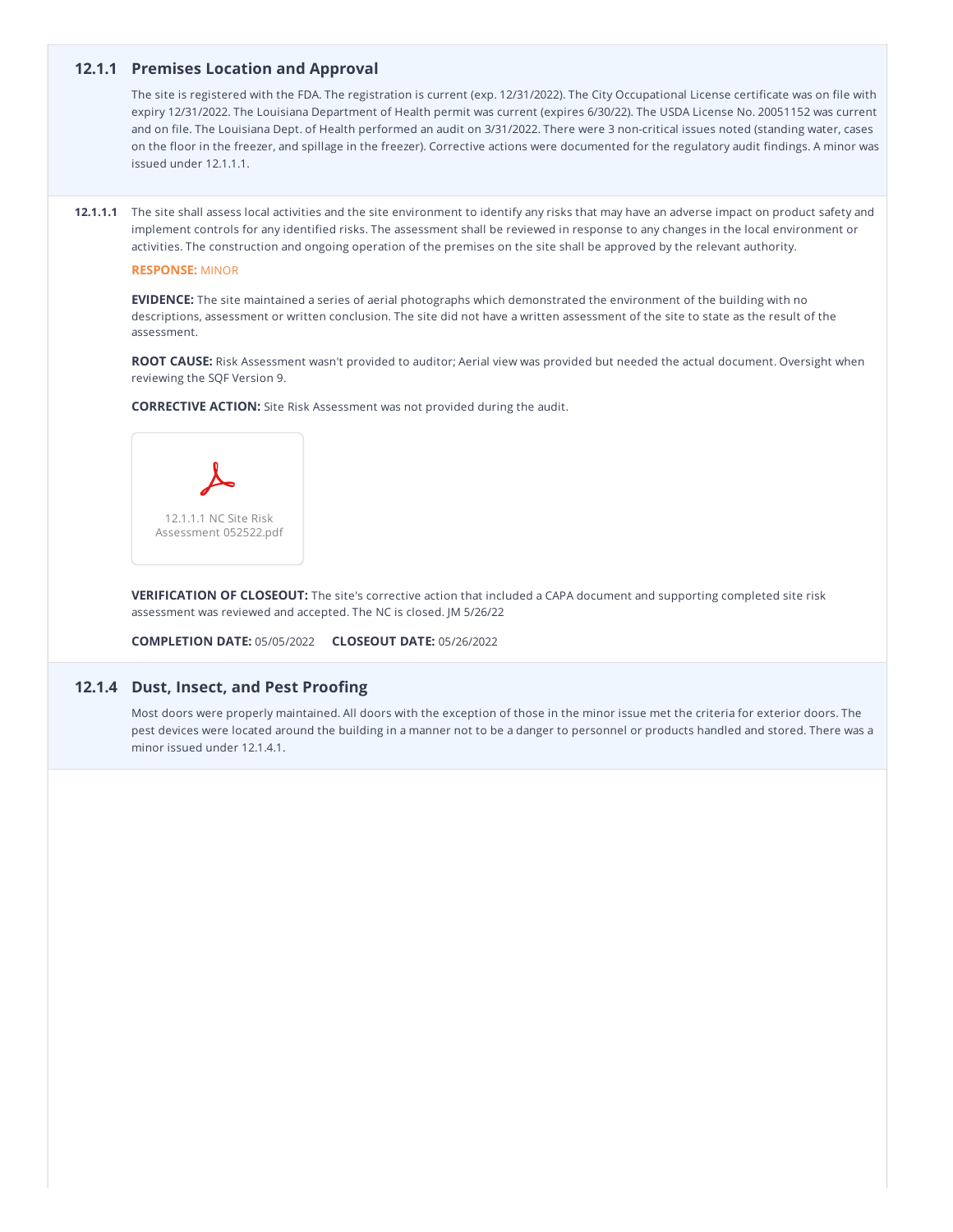**12.1.4.1** All external windows, ventilation openings, doors, and other openings shall be effectively sealed when closed and proofed against dust, insects, birds, and other pests. External personnel access doors shall be provided. They shall be effectively insect-proofed and fitted with a self-closing device and proper seals to protect against entry of dust, birds, and other pests.

#### **RESPONSE:** MINOR

**EVIDENCE:** There was potential for pest entry at the following points: 1) gap under compactor lip (right compactor – door 19), 2) Gaps overhead in both compactor hoods, 3) Doors observed not closed all the way (6, 17 and 19).

**ROOT CAUSE:** Usual Wear and Tear (Age) of the Sealant. Notated on the Warehouse Walk-Thru. Proposal for repair had not been approved at the time of the Audit. Work Order has been created and repair date is pending. Training: Both shipping and receiving crews were retrained on GMPs pest control and Security on 05/02/22

**CORRECTIVE ACTION:** Potential For Pest Entry. Re-seal Trash and Recycle Compactors. Anticipate this to be completed within 90 days. Both Shipping and receiving crews were retrained on GMPs Pest Control and Security on 05/02/2022



**VERIFICATION OF CLOSEOUT:** The site response through the attached CAPA form, work orders, contracted completion document and training record was reviewed and accepted. The NC is closed. JM 5/27/22

**COMPLETION DATE:** 05/02/2022 **CLOSEOUT DATE:** 05/27/2022

# **12.3.2 Handwashing**

The sink for handwashing was provided in the repack area. The sink was supplied with tempered water, towels in dispenser and a trash receptacle. There was a sign designating the sink as a hand wash and the sink was not observed to be used for other purposes. Gloves were changed as needed (when dirty or damaged). Training of employees encouraged them to wash hands prior to applying gloves. A minor was issued in this section under clause 12.3.2.3.

**12.3.2.3** Handwash stations shall be constructed of stainless steel or similar non-corrosive material and at a minimum supplied with: i. A potable water supply at an appropriate temperature; ii. Liquid soap; iii. Paper towels; and iv. A means of containing used paper towels. An effective hand dryer may be used in instances where there is no direct hand contact of food or food contact surfaces.

### **RESPONSE:** MINOR

**EVIDENCE:** Hand sink in repack not supplied appropriately at the time of inspection. Soap was not present. Sink was not maintained clean.

**ROOT CAUSE:** Sink was being repaired and was out of service. Work order completed but not submitted to facilities Manager. There was a breakdown in communication between Practitioner and the Facilities Manager.

**CORRECTIVE ACTION:** Washing Station. Hand Sink was not clean. Soap was not present. Hand Sink (washing station) has been repaired, Sink was cleaned, and soap station was re-installed.



**VERIFICATION OF CLOSEOUT:** The site's corrective action that included a CAPA document and supporting photos of the sink and supplies properly provided was reviewed and accepted. The NC is closed. JM 5/26/22

**COMPLETION DATE:** 05/05/2022 **CLOSEOUT DATE:** 05/26/2022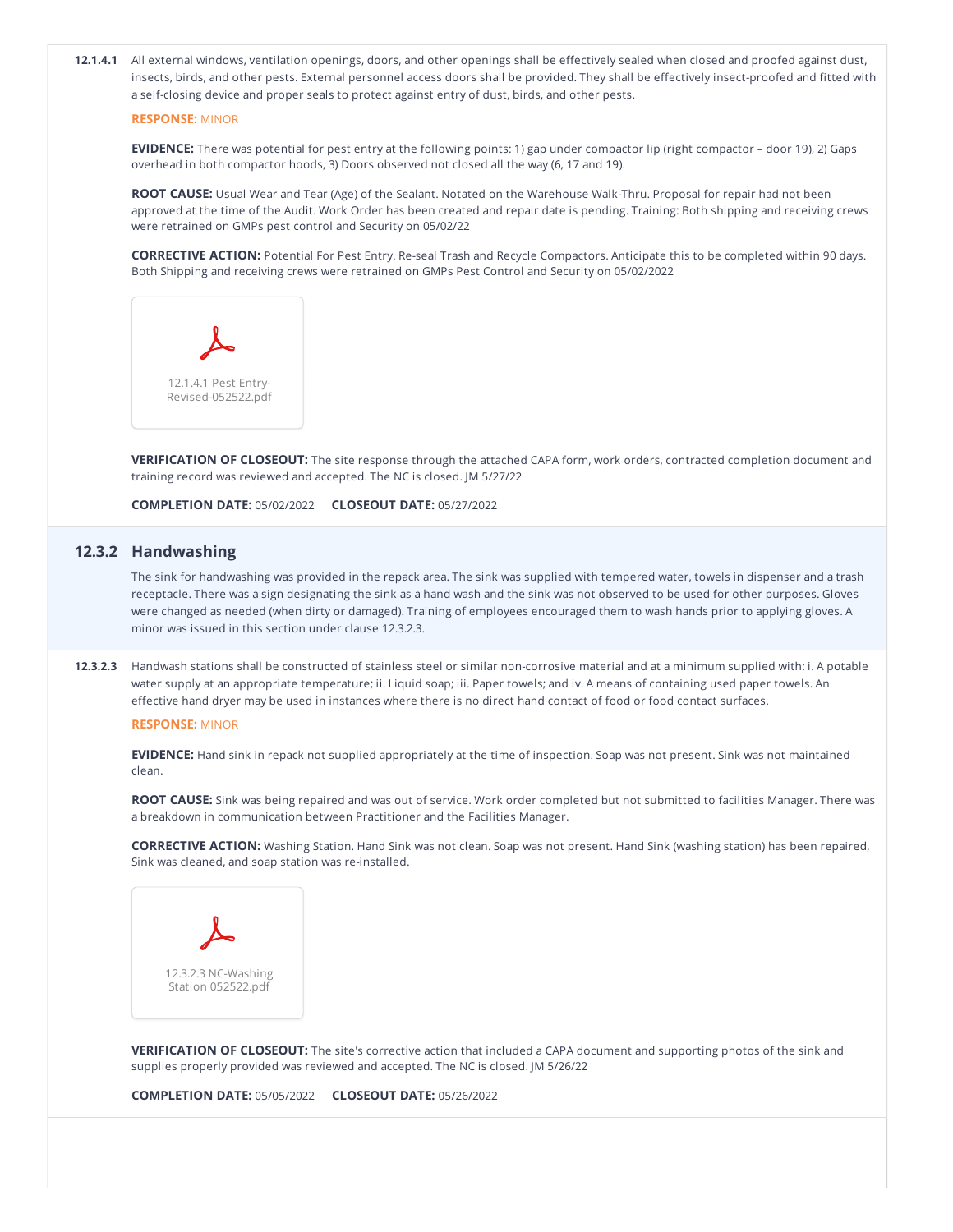# **12.5.1 Water Supply**

The last water test for potability was conducted on 2/22/2022. This was performed by the State Public Health Lab on a sample taken at the Capitol City Warehouse location. The backflow tests for the site were conducted last on 3/1/2022. A minor was noted in this section und 12.5.1.2.

**12.5.1.2** Contingency plans shall be in place for instances when the potable water supply is deemed to be contaminated or otherwise inappropriate for use.

**RESPONSE:** MINOR

**EVIDENCE:** The water management program did not specify a contingency plan for water provision should the municipal source water or site water supply become contaminated.

**ROOT CAUSE:** Contingency Plan wasn't added to the Water Management Plan. Oversight when reviewing the amendments on the new SQF Version 9.

**CORRECTIVE ACTION:** Water Management (Contingency Plan) Completed and Updated the Water Management Plan to include the water contingency plan in the event of municipal source failur.



**VERIFICATION OF CLOSEOUT:** The site's corrective action that included a CAPA document and supporting amended document to include contaminated water contingency was reviewed and accepted. The NC is closed. JM 5/26/22

**COMPLETION DATE:** 05/17/2022 **CLOSEOUT DATE:** 05/26/2022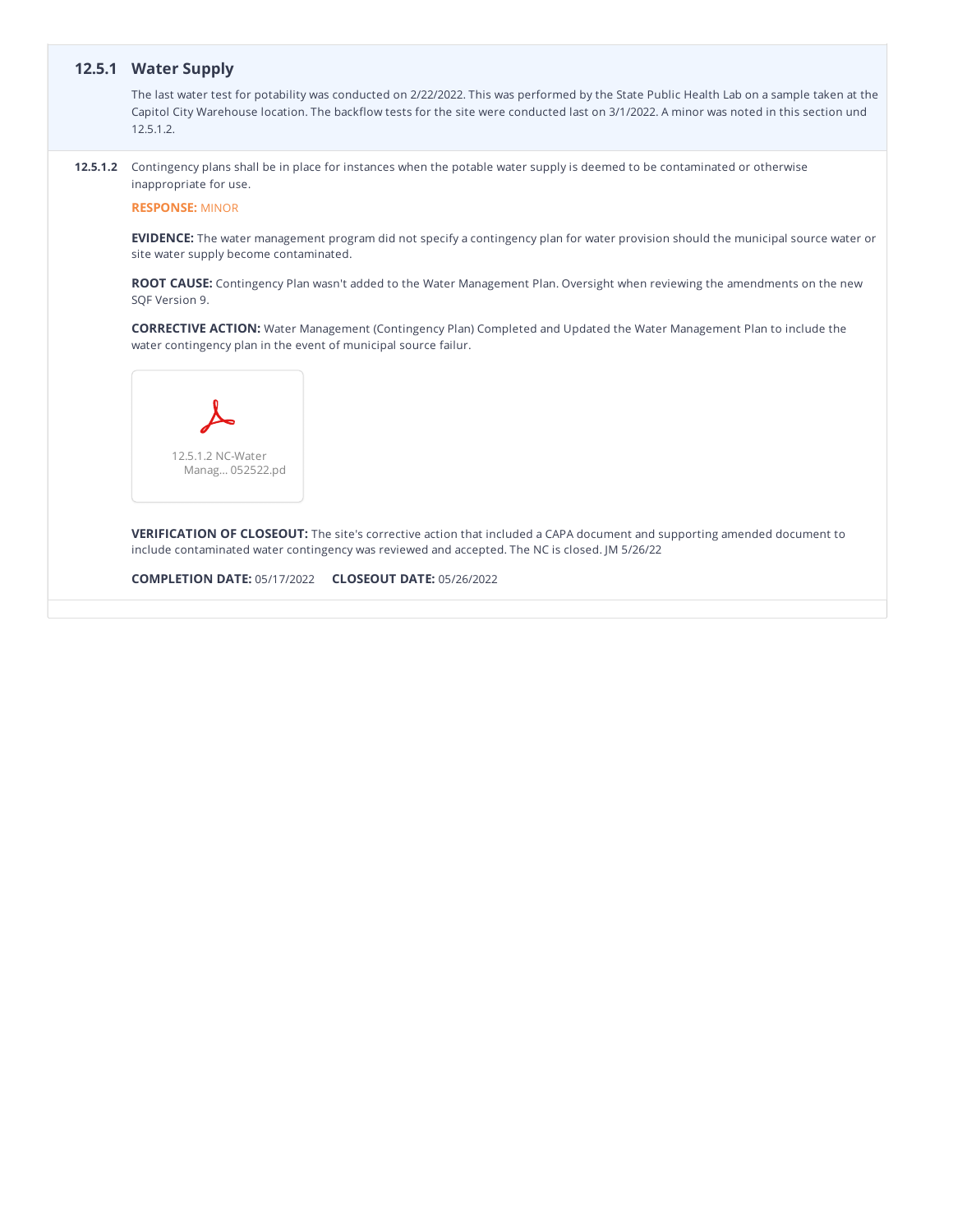| <b>Audit Statements</b> |                                                                                                                                                                                                                                                                                                                                                                                                                                                                                                                                                                                                                                                                                                                                                                                                                                                                                                                                                                                                                                                                                                                                                                                                                                                                                                                                                                                                                                                                                                                                                                                                                                                                                                                                                                            |
|-------------------------|----------------------------------------------------------------------------------------------------------------------------------------------------------------------------------------------------------------------------------------------------------------------------------------------------------------------------------------------------------------------------------------------------------------------------------------------------------------------------------------------------------------------------------------------------------------------------------------------------------------------------------------------------------------------------------------------------------------------------------------------------------------------------------------------------------------------------------------------------------------------------------------------------------------------------------------------------------------------------------------------------------------------------------------------------------------------------------------------------------------------------------------------------------------------------------------------------------------------------------------------------------------------------------------------------------------------------------------------------------------------------------------------------------------------------------------------------------------------------------------------------------------------------------------------------------------------------------------------------------------------------------------------------------------------------------------------------------------------------------------------------------------------------|
| <b>SQF Practitioner</b> | Name the designated SQF Practitioner                                                                                                                                                                                                                                                                                                                                                                                                                                                                                                                                                                                                                                                                                                                                                                                                                                                                                                                                                                                                                                                                                                                                                                                                                                                                                                                                                                                                                                                                                                                                                                                                                                                                                                                                       |
| <b>Name</b>             | <b>RESPONSE:</b> Bob Wells, SQF Practitioner                                                                                                                                                                                                                                                                                                                                                                                                                                                                                                                                                                                                                                                                                                                                                                                                                                                                                                                                                                                                                                                                                                                                                                                                                                                                                                                                                                                                                                                                                                                                                                                                                                                                                                                               |
| <b>SQF Practitioner</b> | Email of the designated SQF Practitioner                                                                                                                                                                                                                                                                                                                                                                                                                                                                                                                                                                                                                                                                                                                                                                                                                                                                                                                                                                                                                                                                                                                                                                                                                                                                                                                                                                                                                                                                                                                                                                                                                                                                                                                                   |
| <b>Email</b>            | RESPONSE: bwells@ccpfresh.com                                                                                                                                                                                                                                                                                                                                                                                                                                                                                                                                                                                                                                                                                                                                                                                                                                                                                                                                                                                                                                                                                                                                                                                                                                                                                                                                                                                                                                                                                                                                                                                                                                                                                                                                              |
| <b>Opening Meeting</b>  | People Present at the Opening Meeting (Please list names and roles in the following format Name: Role separated by commas)<br><b>RESPONSE:</b> Terreca Bates-Wells: Director of Special Projects, Joe McCommons: Auditor                                                                                                                                                                                                                                                                                                                                                                                                                                                                                                                                                                                                                                                                                                                                                                                                                                                                                                                                                                                                                                                                                                                                                                                                                                                                                                                                                                                                                                                                                                                                                   |
| <b>Facility</b>         | Auditor Description of Facility (Please provide facility description include # of employees, size, production schedule, general                                                                                                                                                                                                                                                                                                                                                                                                                                                                                                                                                                                                                                                                                                                                                                                                                                                                                                                                                                                                                                                                                                                                                                                                                                                                                                                                                                                                                                                                                                                                                                                                                                            |
| <b>Description</b>      | layout, and any additional pertinent details                                                                                                                                                                                                                                                                                                                                                                                                                                                                                                                                                                                                                                                                                                                                                                                                                                                                                                                                                                                                                                                                                                                                                                                                                                                                                                                                                                                                                                                                                                                                                                                                                                                                                                                               |
|                         | RESPONSE: Capitol City Produce is a wholesale food distribution facility that is located in an I-12 corridor area in Baton Rouge,<br>LA. The company has been in business for 1947 years and at the current location since 2010 being audited for SQF 9 years with<br>food safety and 6 years for quality. The facility operates 7 days a week, 24 hours a day. There are 2 shifts at the facility that run<br>from 7 am to 6 pm, 6 pm to 4 am. There are 220 total employees at the site with 180 employees on the main shift and 40<br>employees on the second shift. The operation includes whole case-in-case-out order fulfillment/distribution and a repackaging<br>operation which takes bulk produce cases and repacks them into smaller saleable units. The warehouse handles produce and<br>dairy products. There is no processing of foods at the facility. The warehouse is 90,000 square feet. The warehouse is divided<br>into a freezer room (approximately 5000 sq. ft.), large cooler space, two produce aisles that are held at elevated cooler<br>temperatures for specific produce types. The remainder is office and ancillary areas. Products handled at this facility are<br>distributed in the central south region (such as customers in Louisiana, Mississippi, Alabama, port customers - ships and oil<br>rigs). Location: 16550 Commercial Avenue, Baton Rouge, LA 70816 Scope Statement: The operation includes whole case-in-case-<br>out order fulfillment/distribution and a repackaging operation which takes bulk produce cases and repacks into smaller<br>saleable units. Exemptions: There were no exemptions claimed or applied for by the site. The entire operation was subject to<br>audit. All areas were included in the audit. |
| <b>Closing Meeting</b>  | People Present at the Closing Meeting (Please list names and roles in the following format Name: Role separated by commas)<br>RESPONSE: Terreca Bates-Wells: Director of Special Projects, Bob Wells: SQF Practitioner, Lloyd Antoine: Warehouse Manager,<br>Joe McCommons: Auditor                                                                                                                                                                                                                                                                                                                                                                                                                                                                                                                                                                                                                                                                                                                                                                                                                                                                                                                                                                                                                                                                                                                                                                                                                                                                                                                                                                                                                                                                                        |
| <b>Auditor</b>          | <b>Auditor Recommendation</b>                                                                                                                                                                                                                                                                                                                                                                                                                                                                                                                                                                                                                                                                                                                                                                                                                                                                                                                                                                                                                                                                                                                                                                                                                                                                                                                                                                                                                                                                                                                                                                                                                                                                                                                                              |
| <b>Recommendation</b>   | <b>RESPONSE:</b> Certification with correction of non-conformances                                                                                                                                                                                                                                                                                                                                                                                                                                                                                                                                                                                                                                                                                                                                                                                                                                                                                                                                                                                                                                                                                                                                                                                                                                                                                                                                                                                                                                                                                                                                                                                                                                                                                                         |

### Section Responses

# **2.1.1 Management Responsibility (Mandatory)**

The SOP 2.1 Commitment (V3, dated 1/24/2022) outlines the company's commitment to food safety and quality and the mechanisms by which this will be achieved. The culture is supported for food safety and quality in the Commitment procedure. The employees were empowered to voice food safety and quality concerns. The document also provides for the SQF Practitioner to have training and program resources to achieve the food safety and quality goals. The SQF practitioner and back up are defined. The SQF practitioner is the Bob Wells (receiving shift supervisor) and is HACCP certified (12/13/2007) and SQF trained in 3/18/2015). The back-up Practitioner is the day receiving lead and is HACCP certified (4/23/2022). The SOP for commitment also outlines the food safety and quality responsibility of the CEO / executive teams, practitioner, which includes employee training, reassessment and review. The policy is in English. All persons understand English at the company. The statement and mission for food safety and quality was signed by the President and dated 1/15/2018. The policy is posted at the employee entrance. The organizational chart is documented with positions responsible for SQF oversite specified (practitioner and back-up). Job descriptions are on file for key individuals and positions within the organization (CEO, Directory of Ops, Inventory Specialist/Food Safety Practitioner and QA associate were among the job descriptions that were defined. The back-ups for key positions were defined in the SOP 2.1 document.

**2.1.1.1** Senior site management shall prepare and implement a policy statement that outlines at a minimum the commitment of all site management to: i. Supply safe food; ii. Establish and maintain a food safety culture within the site; iii. Establish and continually improve the site's food safety management system; and iv. Comply with customer and regulatory requirements to supply safe food. The policy statement shall be: v. Signed by the senior site manager and displayed in prominent positions; and vi. Effectively communicated to all site personnel in language(s) understood by all site personnel.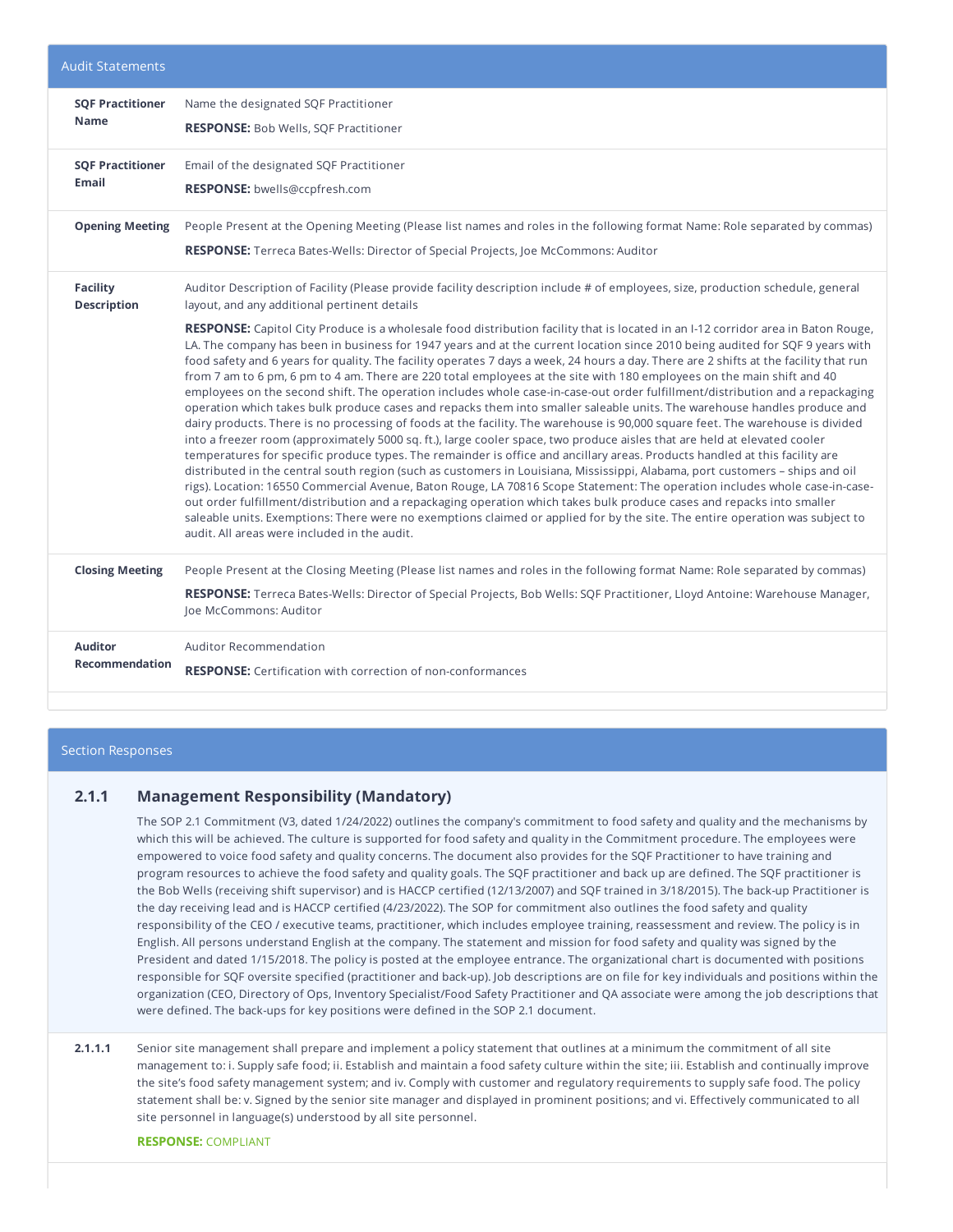| 2.1.1.2 | Senior site management shall lead and support a food safety culture within the site that ensures at a minimum: i. The establishment,<br>documentation, and communication to all relevant staff of food safety objectives and performance measures; ii. Adequate resources are<br>available to meet food safety objectives; iii. Food safety practices and all applicable requirements of the SQF System are adopted and<br>maintained; iv. Staff are informed and held accountable for their food safety and regulatory responsibilities; v. Staff are positively<br>encouraged and required to notify management of actual or potential food safety issues; and vi. Staff are empowered to act to resolve<br>food safety issues within their scope of work. |
|---------|--------------------------------------------------------------------------------------------------------------------------------------------------------------------------------------------------------------------------------------------------------------------------------------------------------------------------------------------------------------------------------------------------------------------------------------------------------------------------------------------------------------------------------------------------------------------------------------------------------------------------------------------------------------------------------------------------------------------------------------------------------------|
|         | <b>RESPONSE: COMPLIANT</b>                                                                                                                                                                                                                                                                                                                                                                                                                                                                                                                                                                                                                                                                                                                                   |
| 2.1.1.3 | The reporting structure shall identify and describe site personnel with specific responsibilities for tasks within the food safety<br>management system and identify backup for absence of key personnel. Job descriptions for the key personnel shall be documented.<br>Site management shall ensure departments and operations are appropriately staffed and organizationally aligned to meet food safety<br>objectives.                                                                                                                                                                                                                                                                                                                                   |
|         | <b>RESPONSE: COMPLIANT</b>                                                                                                                                                                                                                                                                                                                                                                                                                                                                                                                                                                                                                                                                                                                                   |
| 2.1.1.4 | Senior site management shall designate a primary and substitute SQF practitioner for each site with responsibility and authority to: i.<br>Oversee the development, implementation, review, and maintenance of the SQF System; ii. Take appropriate action to ensure the<br>integrity of the SQF System; and iii. Communicate to relevant personnel all information essential to ensure the effective implementation<br>and maintenance of the SQF System.                                                                                                                                                                                                                                                                                                   |
|         | <b>RESPONSE: COMPLIANT</b>                                                                                                                                                                                                                                                                                                                                                                                                                                                                                                                                                                                                                                                                                                                                   |
| 2.1.1.5 | The primary and substitute SQF practitioner shall: i. Be employed by the site; ii. Hold a position of responsibility in relation to the<br>management of the site's SQF System; iii. Have completed a HACCP training course; iv. Be competent to implement and maintain HACCP-<br>based food safety plans; and v. Have an understanding of the SQF Food Safety Code: Storage and Distribution and the requirements to<br>implement and maintain an SQF System relevant to the site's scope of certification.<br><b>RESPONSE: COMPLIANT</b>                                                                                                                                                                                                                   |
|         |                                                                                                                                                                                                                                                                                                                                                                                                                                                                                                                                                                                                                                                                                                                                                              |
| 2.1.1.6 | Senior site management shall ensure the training needs of the site are resourced, implemented, and meet the requirements outlined in<br>system elements 2.9 and that site personnel meet the required competencies to carry out those functions affecting the legality and<br>safety of food products.                                                                                                                                                                                                                                                                                                                                                                                                                                                       |
|         | <b>RESPONSE: COMPLIANT</b>                                                                                                                                                                                                                                                                                                                                                                                                                                                                                                                                                                                                                                                                                                                                   |
| 2.1.1.7 | Senior site management shall ensure the integrity and continued operation of the food safety system in the event of organizational or<br>personnel changes within the company or associated facilities.                                                                                                                                                                                                                                                                                                                                                                                                                                                                                                                                                      |
|         | <b>RESPONSE: COMPLIANT</b>                                                                                                                                                                                                                                                                                                                                                                                                                                                                                                                                                                                                                                                                                                                                   |
| 2.1.1.8 | Senior site management shall designate defined blackout periods that prevent unannounced re-certification audits from occurring out<br>of season or when the site is not operating for legitimate business reasons. The list of blackout dates and their justification shall be<br>submitted to the certification body a minimum of one (1) month before the sixty (60) day re-certification window for the agreed upon<br>unannounced audit.                                                                                                                                                                                                                                                                                                                |
|         | <b>RESPONSE: COMPLIANT</b>                                                                                                                                                                                                                                                                                                                                                                                                                                                                                                                                                                                                                                                                                                                                   |
| 2.1.2   | <b>Management Review (Mandatory)</b>                                                                                                                                                                                                                                                                                                                                                                                                                                                                                                                                                                                                                                                                                                                         |
|         | The full SQF compliance review was held with all management on March 21, 2022. The review included the meeting and signature of the<br>VP of Ops, Special Projects Manager and the SQF Practitioner. The yearly review included SQF policies, internal and External Audit<br>Findings, Complaints, corrective actions, hazard and risk management, culture performance for food safety and review of objectives<br>(complaint levels and audit scores), quality reviews. There was also a monthly meeting between SQF Practitioner and Special Projects<br>manager to review SQF performance through a SQF scorecard. The monthly meeting was confirmed through review of all monthly<br>meeting records.                                                    |
| 2.1.2.1 | The SQF system shall be reviewed by senior site management at least annually and include: i. Changes to food safety management<br>system documentation (policies, procedures, specifications, food safety plan); ii. Food safety culture performance; iii. Food safety<br>objectives and performance measures; iv. Corrective and preventative actions, and trends in findings from internal and external audits,<br>customer complaints, and verification and validation activities; v. Hazard and risk management system; and vi. Follow-up action items<br>from previous management review. Records of all management reviews and updates shall be maintained.<br><b>RESPONSE: COMPLIANT</b>                                                              |
| 2.1.2.2 | The SQF practitioner(s) shall update senior site management on at least a monthly basis on matters impacting the implementation and<br>maintenance of the SQF System. The updates and management responses shall be documented.<br><b>RESPONSE: COMPLIANT</b>                                                                                                                                                                                                                                                                                                                                                                                                                                                                                                |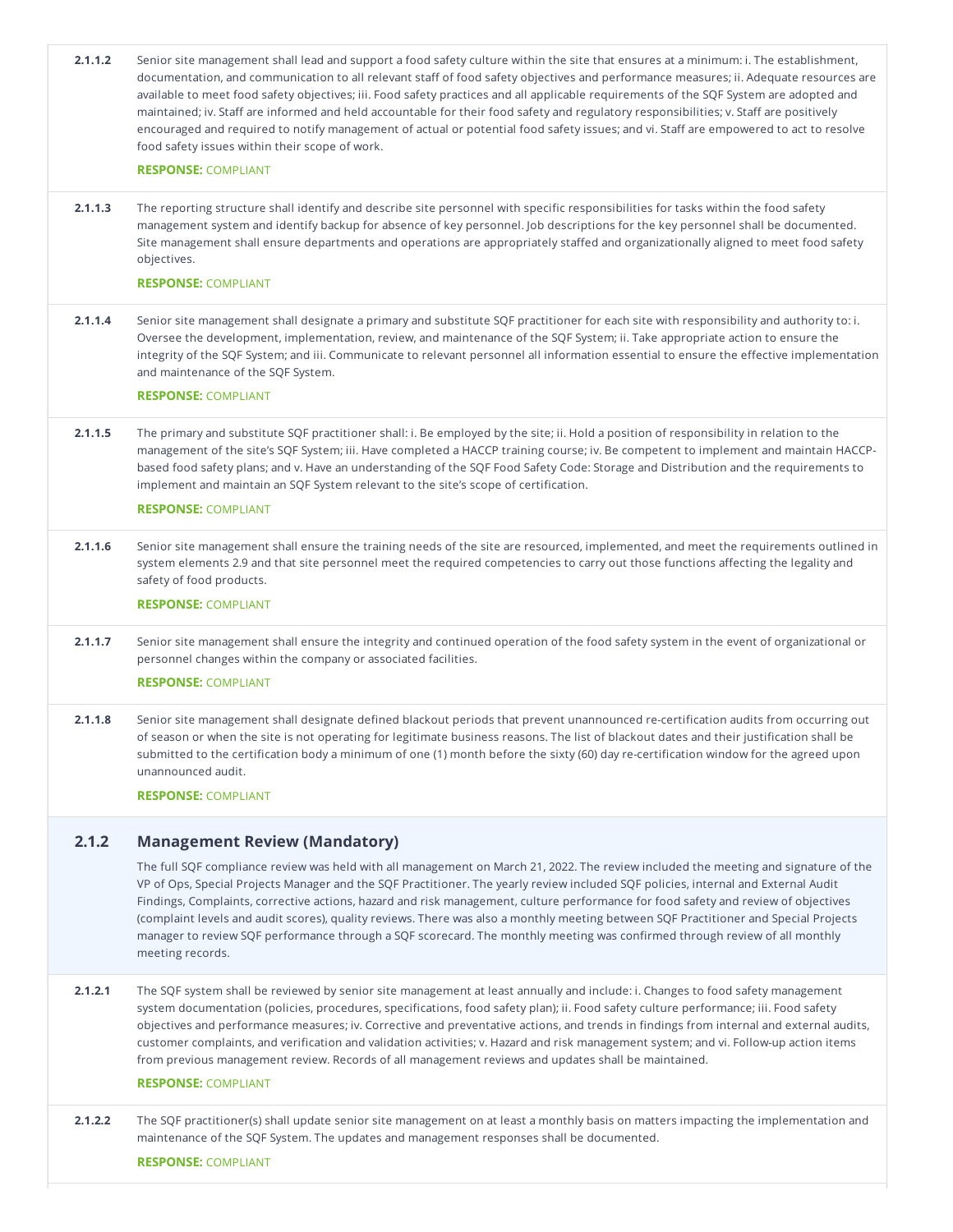| 2.1.3   | <b>Complaint Management (Mandatory)</b>                                                                                                                                                                                                                                                                                                                                                                                                                                                                                                                                                                                                                                                                                                                                                                                                                                                                                                                                                                         |
|---------|-----------------------------------------------------------------------------------------------------------------------------------------------------------------------------------------------------------------------------------------------------------------------------------------------------------------------------------------------------------------------------------------------------------------------------------------------------------------------------------------------------------------------------------------------------------------------------------------------------------------------------------------------------------------------------------------------------------------------------------------------------------------------------------------------------------------------------------------------------------------------------------------------------------------------------------------------------------------------------------------------------------------|
|         | The site had one complaint (potential food safety complaint) received on 3/7/2022. This was a broccoli that was giving off an odor. The<br>complaint was recorded, investigated to root cause and corrective action documented. The SOP for complaints is 2.1.3 Complaint<br>Management (V3, 1/24/22). The practitioner has the responsibility for overseeing the complaint process. The SOP covers complaints of<br>food safety and quality.                                                                                                                                                                                                                                                                                                                                                                                                                                                                                                                                                                   |
| 2.1.3.1 | The methods and responsibility for handling, investigating, and resolving food safety complaints from commercial customers,<br>consumers, and authorities, arising from products stored or handled on-site shall be documented and implemented.<br><b>RESPONSE: COMPLIANT</b>                                                                                                                                                                                                                                                                                                                                                                                                                                                                                                                                                                                                                                                                                                                                   |
| 2.1.3.2 | Adverse trends of customer complaint data shall be investigated and analyzed and the root cause established by personnel<br>knowledgeable about the incidents.<br><b>RESPONSE: COMPLIANT</b>                                                                                                                                                                                                                                                                                                                                                                                                                                                                                                                                                                                                                                                                                                                                                                                                                    |
| 2.1.3.3 | Corrective and preventative action shall be implemented based on the seriousness of the incident and the root cause analysis as<br>outlined in 2.5.3. Records of customer complaints, their investigation, and resolution shall be maintained.<br><b>RESPONSE: COMPLIANT</b>                                                                                                                                                                                                                                                                                                                                                                                                                                                                                                                                                                                                                                                                                                                                    |
| 2.2.1   | <b>Food Safety Management System (Mandatory)</b>                                                                                                                                                                                                                                                                                                                                                                                                                                                                                                                                                                                                                                                                                                                                                                                                                                                                                                                                                                |
|         | The SOPs, policies and organizational chart are documented and maintained. The scope of certification is defined in the procedure as<br>FSC 25 and 26. Changes are documented and verified with training to applicable. staff.                                                                                                                                                                                                                                                                                                                                                                                                                                                                                                                                                                                                                                                                                                                                                                                  |
| 2.2.1.1 | The methods and procedures the site uses to meet the requirements of the SQF Food Safety Code: Storage and Distribution shall be<br>maintained in electronic and/or hard copy documentation. It will be made available to relevant staff and include: i. A summary of the<br>organization's food safety policies and the methods it will apply to meet the requirements of this standard; ii. The food safety policy<br>statement and organization chart; iii. The processes and products included in the scope of certification; iv. Food safety regulations that<br>apply to the site and to the country of sale (if known); v. Raw material, ingredient, packaging, and finished product specifications; vi. Food<br>safety procedures, pre-requisite programs, food safety plans; vii. Process controls that impact product safety; and viii. Other<br>documentation necessary to support the development and the implementation, maintenance, and control of the SQF System.<br><b>RESPONSE: COMPLIANT</b> |
| 2.2.1.2 | Food safety plans, Good Storage and Distribution Practices and all relevant aspects of the SQF System shall be reviewed, updated, and<br>communicated as needed when any changes implemented have an impact on the site's ability to deliver safe food. All changes to food<br>safety plans, Good Storage and Distribution Practices, and other aspects of the SQF System shall be validated or justified prior to their<br>implementation. The reasons for the changes shall be documented.<br><b>RESPONSE: COMPLIANT</b>                                                                                                                                                                                                                                                                                                                                                                                                                                                                                      |
| 2.2.2   | <b>Document Control (Mandatory)</b>                                                                                                                                                                                                                                                                                                                                                                                                                                                                                                                                                                                                                                                                                                                                                                                                                                                                                                                                                                             |
|         | The SOP 2.2 Document Control and Records (V3, 1/24/2022) was documented and defined. SOP defined responsibility of the document<br>control and how the documents are numbers, versioned and dated. The SOP also defined the methods of storage and retention.                                                                                                                                                                                                                                                                                                                                                                                                                                                                                                                                                                                                                                                                                                                                                   |
| 2.2.2.1 | The methods and responsibility for maintaining document control and ensuring staff have access to current requirements and<br>instructions shall be documented and implemented. Current SQF System documents and amendments to documents shall be<br>maintained.<br><b>RESPONSE: COMPLIANT</b>                                                                                                                                                                                                                                                                                                                                                                                                                                                                                                                                                                                                                                                                                                                  |
| 2.2.3   | <b>Records (Mandatory)</b>                                                                                                                                                                                                                                                                                                                                                                                                                                                                                                                                                                                                                                                                                                                                                                                                                                                                                                                                                                                      |
|         | The SOP 2.2.3 Records was documented and dated V2, 1/15/2018. The retention of SQF document was for a minimum of two years as<br>defined in the procedure. The completion and error correction were defined. The records were found to be completed properly to the<br>standard as filed records and records in use were reviewed during the audit.                                                                                                                                                                                                                                                                                                                                                                                                                                                                                                                                                                                                                                                             |
| 2.2.3.1 | The methods, frequency, and responsibility for verifying, maintaining, and retaining records shall be documented and implemented.                                                                                                                                                                                                                                                                                                                                                                                                                                                                                                                                                                                                                                                                                                                                                                                                                                                                               |
|         | <b>RESPONSE: COMPLIANT</b>                                                                                                                                                                                                                                                                                                                                                                                                                                                                                                                                                                                                                                                                                                                                                                                                                                                                                                                                                                                      |

г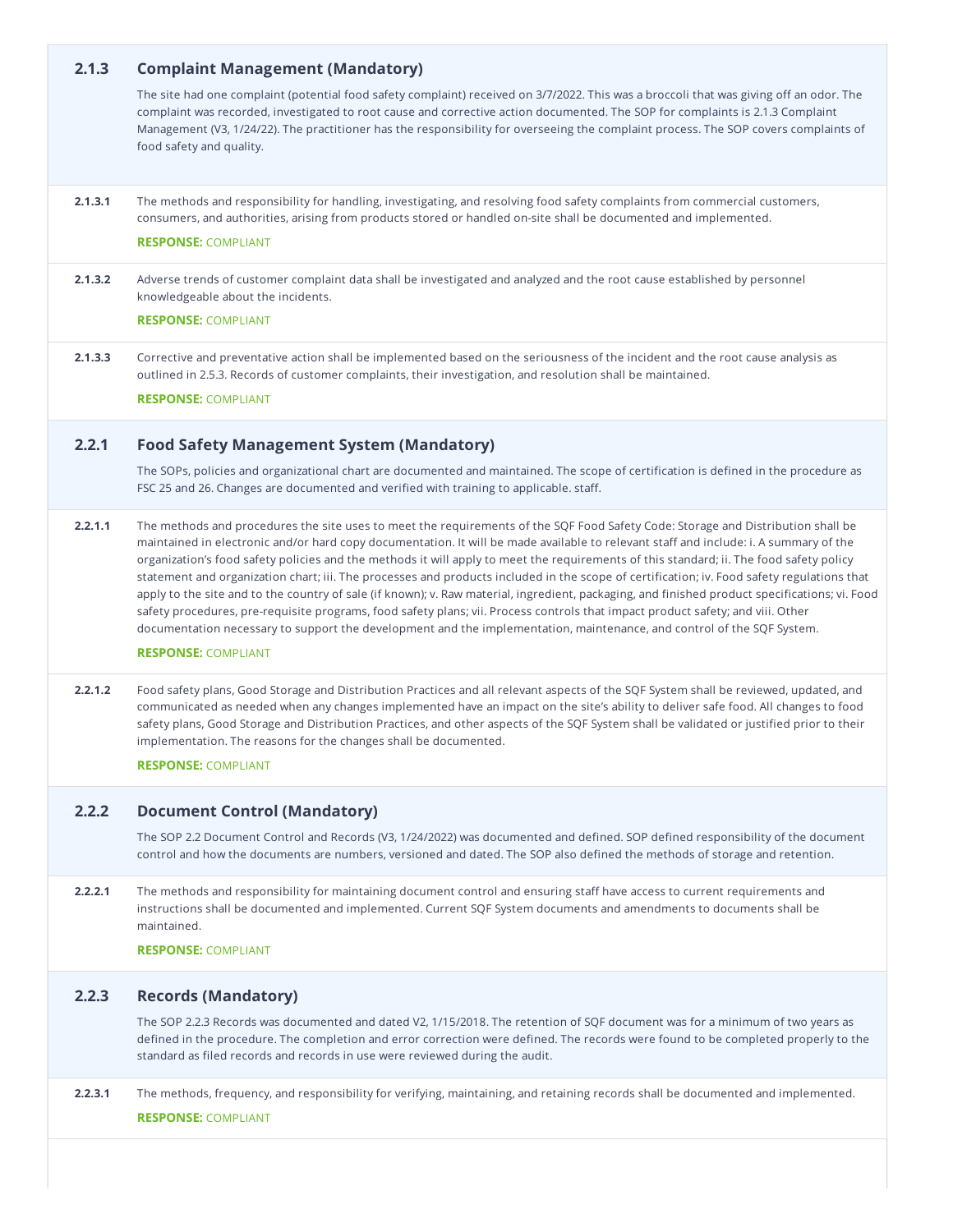| 2.2.3.2 | All records shall be legible and confirmed by those undertaking monitoring activities that demonstrate inspections, analyses, and other<br>essential activities have been completed.                                                                                                                                                                                                                                                                                                                                                                                                                                                                                                                                                                                                                                                                                                                                                                                                                                                                                                       |
|---------|--------------------------------------------------------------------------------------------------------------------------------------------------------------------------------------------------------------------------------------------------------------------------------------------------------------------------------------------------------------------------------------------------------------------------------------------------------------------------------------------------------------------------------------------------------------------------------------------------------------------------------------------------------------------------------------------------------------------------------------------------------------------------------------------------------------------------------------------------------------------------------------------------------------------------------------------------------------------------------------------------------------------------------------------------------------------------------------------|
|         | <b>RESPONSE: COMPLIANT</b>                                                                                                                                                                                                                                                                                                                                                                                                                                                                                                                                                                                                                                                                                                                                                                                                                                                                                                                                                                                                                                                                 |
| 2.2.3.3 | Records shall be readily accessible, retrievable, and securely stored to prevent unauthorized access, loss, damage, and deterioration.<br>Retention periods shall be in accordance with customer, legal, and regulatory requirements, at minimum the product shelf life, or<br>established by the site if no shelf life exists.<br><b>RESPONSE: COMPLIANT</b>                                                                                                                                                                                                                                                                                                                                                                                                                                                                                                                                                                                                                                                                                                                              |
| 2.3.1   | <b>Product for Storage and Distribution</b>                                                                                                                                                                                                                                                                                                                                                                                                                                                                                                                                                                                                                                                                                                                                                                                                                                                                                                                                                                                                                                                |
|         | The storage program (SOP 12.6.1-6, v3, 1/24/22) was documented. Temperature targets were defined and appropriate from the type of<br>product (45 - 55 F for some types of produce, 0 F for the freezer and below 40 for refrigerated goods). The site does not engage in<br>alternative or temporary storage.                                                                                                                                                                                                                                                                                                                                                                                                                                                                                                                                                                                                                                                                                                                                                                              |
| 2.3.1.1 | Product handling and storage requirements for all products received, stored, and intended for distribution, shall be documented,<br>current, approved by the site and their customer (if applicable), accessible to relevant staff, and include temperature requirements,<br>storage conditions, packaging requirements, and handling and transportation conditions.<br><b>RESPONSE: COMPLIANT</b>                                                                                                                                                                                                                                                                                                                                                                                                                                                                                                                                                                                                                                                                                         |
| 2.3.2   | <b>Supplier Approval and Incoming Supplies</b>                                                                                                                                                                                                                                                                                                                                                                                                                                                                                                                                                                                                                                                                                                                                                                                                                                                                                                                                                                                                                                             |
|         | The SOP 2.3.4 Approved Supplier Program is defined and documented (V2, 1/15/18). The supplier approval for most produce items is<br>managed by purchasing from Pro*Act-approved suppliers. Pro*Act is a procurement organization/buying group that vets suppliers using<br>food safety requirements. The requirements were outlined in the Summary of the Pro*Act Supplier Management Program document<br>dated 1/1/2022. Pro*Act requires audits for GAP and compliance with the 21 CFR 112 as well as compliance to FSMA, GAP/food safety<br>questionnaire, letter of guarantee, HACCP / PC food safety plan and others applicable to the type of operation (processor or shipper).<br>The approved supplier list was documented and dated 3/21/22. The requirement for supplier audits was verified by access the current<br>audits for a dairy item, non-Pro*Act-approved and a Pro*Act approved supplier. The approval program also covers suppliers for<br>packaging materials used for re-pack. The list of packaging suppliers for repack bags and boxes was documented (3/23/21). |
| 2.3.2.1 | The methods and responsibility for developing and approving product descriptions shall be documented. Product descriptions for all<br>incoming supplies used by the site but not intended for distribution, including, but not limited to hazardous chemicals, ice, food<br>packaging materials, or janitorial supplies that are used on-site and impact on product safety shall be documented and kept current.<br><b>RESPONSE: COMPLIANT</b>                                                                                                                                                                                                                                                                                                                                                                                                                                                                                                                                                                                                                                             |
| 2.3.2.2 | All incoming supplies shall comply with the relevant legislation.                                                                                                                                                                                                                                                                                                                                                                                                                                                                                                                                                                                                                                                                                                                                                                                                                                                                                                                                                                                                                          |
|         | <b>RESPONSE: COMPLIANT</b>                                                                                                                                                                                                                                                                                                                                                                                                                                                                                                                                                                                                                                                                                                                                                                                                                                                                                                                                                                                                                                                                 |
| 2.3.2.3 | Incoming supplies shall be verified to ensure product safety is not compromised and the material is fit for its intended purpose.<br>Verification of incoming materials shall include a review of the product description to determine conformance.<br><b>RESPONSE: COMPLIANT</b>                                                                                                                                                                                                                                                                                                                                                                                                                                                                                                                                                                                                                                                                                                                                                                                                          |
| 2.3.2.4 | Incoming goods that may have an impact on product safety shall be supplied by an approved supplier. The responsibility for selecting,<br>evaluating, approving, and monitoring an approved supplier shall be documented and implemented.                                                                                                                                                                                                                                                                                                                                                                                                                                                                                                                                                                                                                                                                                                                                                                                                                                                   |
|         | <b>RESPONSE: COMPLIANT</b>                                                                                                                                                                                                                                                                                                                                                                                                                                                                                                                                                                                                                                                                                                                                                                                                                                                                                                                                                                                                                                                                 |
| 2.3.2.5 | Incoming goods received in emergency situations shall be acceptable provided they are inspected or analyzed before use and the<br>supplier has been evaluated.                                                                                                                                                                                                                                                                                                                                                                                                                                                                                                                                                                                                                                                                                                                                                                                                                                                                                                                             |
|         | <b>RESPONSE: COMPLIANT</b>                                                                                                                                                                                                                                                                                                                                                                                                                                                                                                                                                                                                                                                                                                                                                                                                                                                                                                                                                                                                                                                                 |
| 2.3.2.6 | Incoming goods and packaging received from other sites under the same corporate ownership shall be subject to the same product<br>requirements and approved supplier requirements as all other material providers.<br><b>RESPONSE: COMPLIANT</b>                                                                                                                                                                                                                                                                                                                                                                                                                                                                                                                                                                                                                                                                                                                                                                                                                                           |
| 2.3.2.7 | Specifications, product requirements, and incoming supplies shall be reviewed annually or as changes occur.<br><b>RESPONSE: COMPLIANT</b>                                                                                                                                                                                                                                                                                                                                                                                                                                                                                                                                                                                                                                                                                                                                                                                                                                                                                                                                                  |
|         |                                                                                                                                                                                                                                                                                                                                                                                                                                                                                                                                                                                                                                                                                                                                                                                                                                                                                                                                                                                                                                                                                            |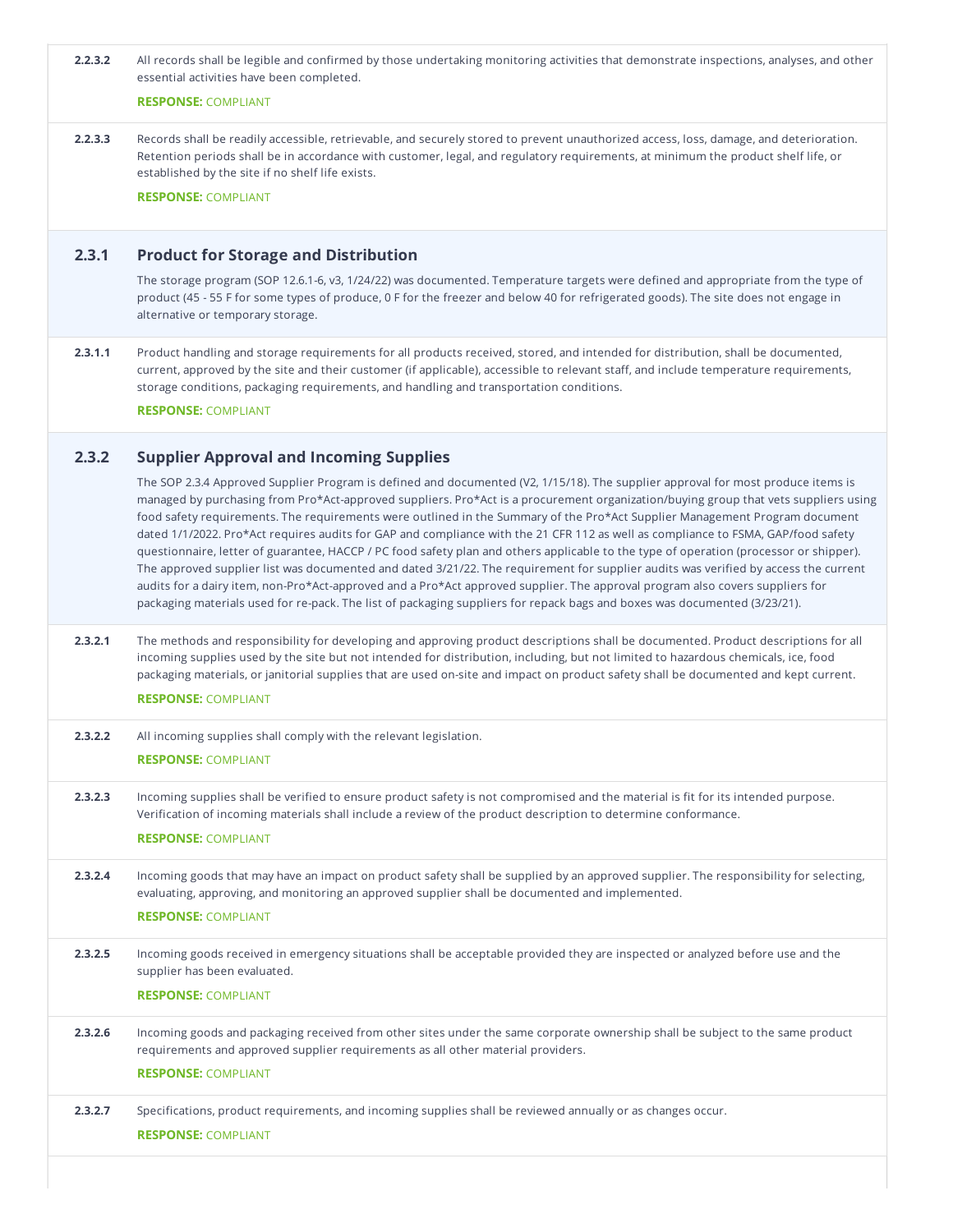| 2.3.3   | <b>Contract Service Providers</b>                                                                                                                                                                                                                                                                                                       |
|---------|-----------------------------------------------------------------------------------------------------------------------------------------------------------------------------------------------------------------------------------------------------------------------------------------------------------------------------------------|
|         | The contractor service provider register with the relevant training and description of service defined is documented (1/15/2018, v2).<br>This list was reviewed with the internal audit on 3/8/2022 by the SQF practitioner.                                                                                                            |
| 2.3.3.1 | Description of services for contract service providers that have an impact on product safety shall be documented, current, include a full<br>description of the service to be provided, and the relevant food safety training requirements of all contract personnel prior to<br>conducting work.                                       |
|         | <b>RESPONSE: COMPLIANT</b>                                                                                                                                                                                                                                                                                                              |
| 2.3.3.2 | Contracted services that have an impact on product safety shall be reviewed against the description. The methods and responsibilities<br>for contracted services review shall be documented and validated as needed or at a minimum of annually.                                                                                        |
|         | <b>RESPONSE: COMPLIANT</b>                                                                                                                                                                                                                                                                                                              |
| 2.3.3.3 | A record of all contract service descriptions that have an impact on product safety shall be maintained.<br><b>RESPONSE: COMPLIANT</b>                                                                                                                                                                                                  |
| 2.3.4   | <b>Contract Third-Party Storage or Distributor</b>                                                                                                                                                                                                                                                                                      |
|         | The site does not contract storage and distribution out to a 3rd-Party.                                                                                                                                                                                                                                                                 |
| 2.3.4.1 | The methods and responsibility for ensuring all agreements relating to food safety and customer product requirements and its<br>realization and delivery are specified and agreed shall be documented and implemented.                                                                                                                  |
|         | <b>RESPONSE: NOT APPLICABLE</b>                                                                                                                                                                                                                                                                                                         |
|         | <b>EVIDENCE:</b> The site does not contract storage and distribution out to a 3rd-Party.                                                                                                                                                                                                                                                |
| 2.3.4.2 | The site shall: i. Ensure changes to contractual agreements are approved by both parties and communicated to relevant personnel; ii.<br>Verify compliance with the SQF Code and that all customer requirements are being met at all times.                                                                                              |
|         | <b>RESPONSE: NOT APPLICABLE</b>                                                                                                                                                                                                                                                                                                         |
|         | <b>EVIDENCE:</b> The site does not contract storage and distribution out to a 3rd-Party.                                                                                                                                                                                                                                                |
| 2.3.4.3 | Records of all contract reviews and changes to contractual agreements and their approvals shall be maintained.<br><b>RESPONSE: NOT APPLICABLE</b>                                                                                                                                                                                       |
|         | <b>EVIDENCE:</b> The site does not contract storage and distribution out to a 3rd-Party.                                                                                                                                                                                                                                                |
| 2.4.1   | <b>Food Legislation (Mandatory)</b>                                                                                                                                                                                                                                                                                                     |
|         | The managers maintain up-to-date standards by association with consultant and maintaining subscription to regulatory websites and<br>publications. Registration the FDA was on file and current. The policy for SOP 2.4.2 detailed the notification of SQFI and the certification<br>body in the event of regulatory warning or action. |
| 2.4.1.1 | The site shall ensure that food stored and delivered to customers is handled in a manner that complies with the relevant legislation in<br>the country of its production and destination.                                                                                                                                               |
|         | <b>RESPONSE: COMPLIANT</b>                                                                                                                                                                                                                                                                                                              |
| 2.4.1.2 | The methods and responsibility for ensuring the site is kept informed of changes to relevant legislation, scientific and technical<br>developments, emerging food safety issues, and relevant industry codes of practice shall be documented and implemented.                                                                           |
|         | <b>RESPONSE: COMPLIANT</b>                                                                                                                                                                                                                                                                                                              |
| 2.4.1.3 | SQFI and the certification body shall be notified in writing within twenty-four (24) hours as a result of a regulatory warning or event.<br>Notification to SQFI shall be by email to foodsafetycrisis@sqfi.com.                                                                                                                        |
|         | <b>RESPONSE: COMPLIANT</b>                                                                                                                                                                                                                                                                                                              |
|         |                                                                                                                                                                                                                                                                                                                                         |
|         |                                                                                                                                                                                                                                                                                                                                         |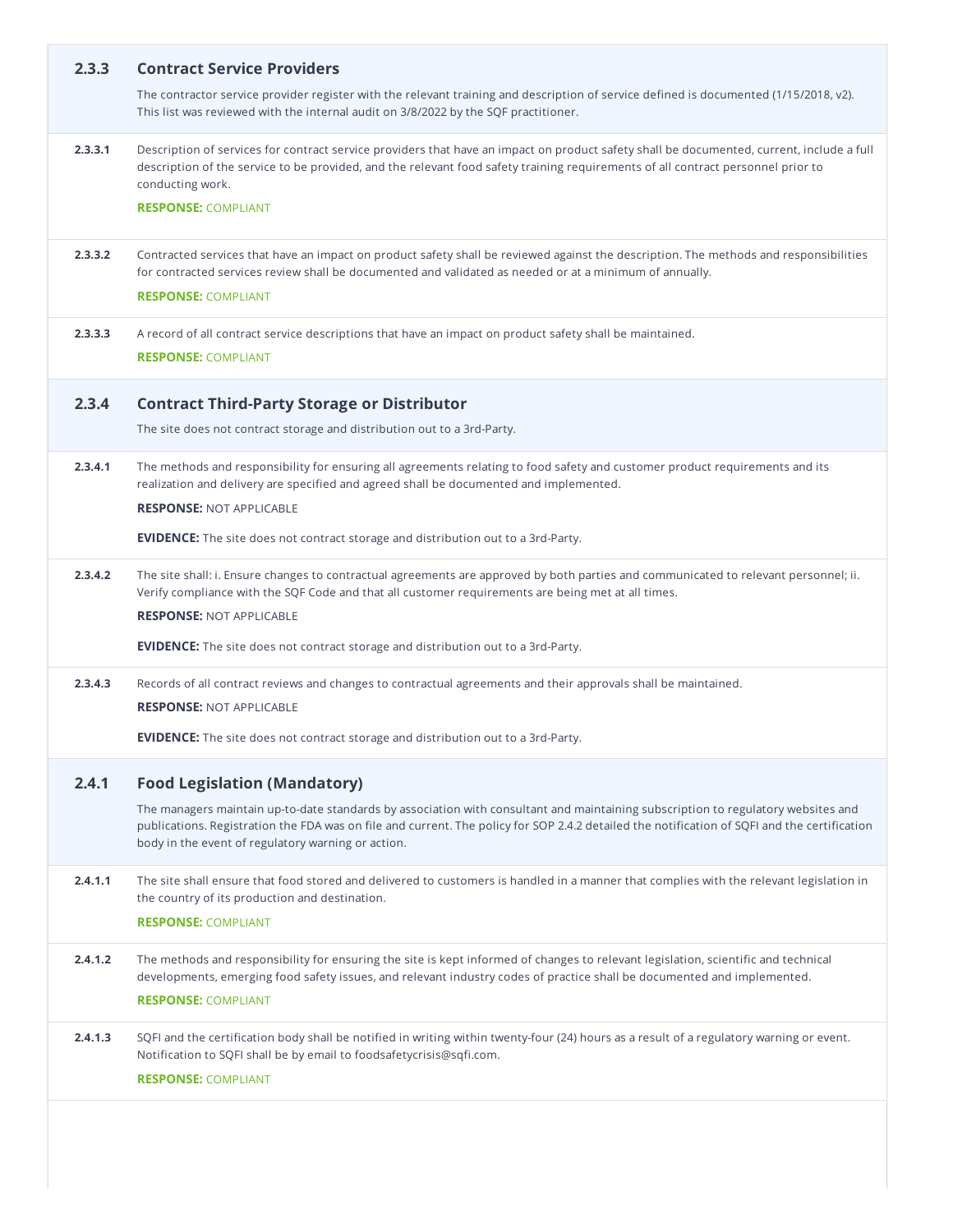| 2.4.2   | <b>Good Storage and Distribution Practices (Mandatory)</b>                                                                                                                                                                                                                                                                                                                                                                                                                                                                                                                                                                                                                                                                                                                                                                                                                                                                                                                                                      |
|---------|-----------------------------------------------------------------------------------------------------------------------------------------------------------------------------------------------------------------------------------------------------------------------------------------------------------------------------------------------------------------------------------------------------------------------------------------------------------------------------------------------------------------------------------------------------------------------------------------------------------------------------------------------------------------------------------------------------------------------------------------------------------------------------------------------------------------------------------------------------------------------------------------------------------------------------------------------------------------------------------------------------------------|
|         | GMPs and methods for control of food safety at all stages of the warehousing process are defined in the food safety manual. This<br>encompasses all operational standards for safe receiving, storage, repack and shipments of goods. The personnel rules (visitor and<br>employee) and proper storage standards are also defined. Other food safety fundamentals such as pest control and sanitation are<br>documented in procedures and procedures implemented.                                                                                                                                                                                                                                                                                                                                                                                                                                                                                                                                               |
| 2.4.2.1 | The site shall ensure the Good Storage and Distribution Practices described in Module 12 of this Food Safety Code are applied or<br>exempted according to a written risk analysis outlining the justification for exemption or evidence of the effectiveness of alternative<br>control measures to ensure that food safety is not compromised.                                                                                                                                                                                                                                                                                                                                                                                                                                                                                                                                                                                                                                                                  |
|         | <b>RESPONSE: COMPLIANT</b>                                                                                                                                                                                                                                                                                                                                                                                                                                                                                                                                                                                                                                                                                                                                                                                                                                                                                                                                                                                      |
| 2.4.2.2 | The Good Storage and Distribution Practices applicable to the scope of certification that outline how food safety is controlled and<br>assured shall be documented and implemented.<br><b>RESPONSE: COMPLIANT</b>                                                                                                                                                                                                                                                                                                                                                                                                                                                                                                                                                                                                                                                                                                                                                                                               |
| 2.4.3   | <b>Food Safety Plan (Mandatory)</b>                                                                                                                                                                                                                                                                                                                                                                                                                                                                                                                                                                                                                                                                                                                                                                                                                                                                                                                                                                             |
|         | The food safety plan was documented. There was a multi-departmental team consisting of the director of procurement, SQF<br>Practitioner, QA supervisor, director of operations and warehouse supervisor. The plan, analysis (version date 9/12/2017) and flow chart<br>(version date 12/15/14) were last reviewed, signed and dated on 3/21/2022. Each of the team members signed off on the review. The<br>hazard analysis was conducted and identified the following control programs: Supply Chain and Allergen. The adherence to the supplier<br>preventive control and the allergen preventive control was successfully monitored and maintained by the site. The programs were<br>verified as acceptably maintained during the audit. The warehouse distributes dairy, peanut, tree nuts, wheat and egg allergen<br>containing products. All allergen products are contained with packaging. No exposed allergens were handled. The verification of proper<br>allergen storage and shipment was observed. |
| 2.4.3.1 | A hazard and risk management system shall be developed and take into consideration relevant legislation in all countries of operation.<br>The system shall be risk based, systematic and comprehensive, and based on HACCP or preventive controls. The food safety plan shall<br>be effectively implemented, maintained, and outline the means by which the site controls and assures food safety of the products or<br>product groups included in the scope of the SQF certification and their associated processes. More than one food safety plan may be<br>required to cover all products included in the scope of certification.<br><b>RESPONSE: COMPLIANT</b>                                                                                                                                                                                                                                                                                                                                             |
| 2.4.3.2 | The food safety plan or plans shall be developed and maintained by a multidisciplinary team that includes the SQF practitioner and<br>those site personnel with technical, storage and distribution, and facility /maintenance knowledge of the relevant products and<br>associated processes. Where the relevant expertise is not available on-site, advice may be obtained from other sources to assist the<br>food safety team.                                                                                                                                                                                                                                                                                                                                                                                                                                                                                                                                                                              |
|         | <b>RESPONSE: COMPLIANT</b>                                                                                                                                                                                                                                                                                                                                                                                                                                                                                                                                                                                                                                                                                                                                                                                                                                                                                                                                                                                      |
| 2.4.3.3 | The scope of each food safety plan shall be developed and documented including the start and endpoint of the processes under<br>consideration and all relevant inputs and outputs.<br><b>RESPONSE: COMPLIANT</b>                                                                                                                                                                                                                                                                                                                                                                                                                                                                                                                                                                                                                                                                                                                                                                                                |
| 2.4.3.4 | Product requirements shall be developed and documented for all products (or groups of products) included in the scope of the food<br>safety plans. This shall reference the product descriptions (refer to 2.3.2.1) plus any additional information relevant to product safety,<br>such as temperature for storage, how the product is packaged, allergen requirements, raw or cooked, etc.<br><b>RESPONSE: COMPLIANT</b>                                                                                                                                                                                                                                                                                                                                                                                                                                                                                                                                                                                       |
| 2.4.3.5 | The food safety team shall develop and document a flow diagram covering the scope of each food safety plan. The flow diagram shall<br>include every step in the process, all raw material, packaging, service inputs (e.g., water, steam, gases as appropriate), scheduled process<br>delays, and all process outputs including waste, rework, and recoup. Each flow diagram shall be confirmed by the food safety team<br>during all stages and hours of operation.<br><b>RESPONSE: COMPLIANT</b>                                                                                                                                                                                                                                                                                                                                                                                                                                                                                                              |
| 2.4.3.6 | The food safety team shall identify and document all food safety hazards that can reasonably be expected to occur at each step in the<br>processes, including food products received and stored.<br><b>RESPONSE: COMPLIANT</b>                                                                                                                                                                                                                                                                                                                                                                                                                                                                                                                                                                                                                                                                                                                                                                                  |
|         |                                                                                                                                                                                                                                                                                                                                                                                                                                                                                                                                                                                                                                                                                                                                                                                                                                                                                                                                                                                                                 |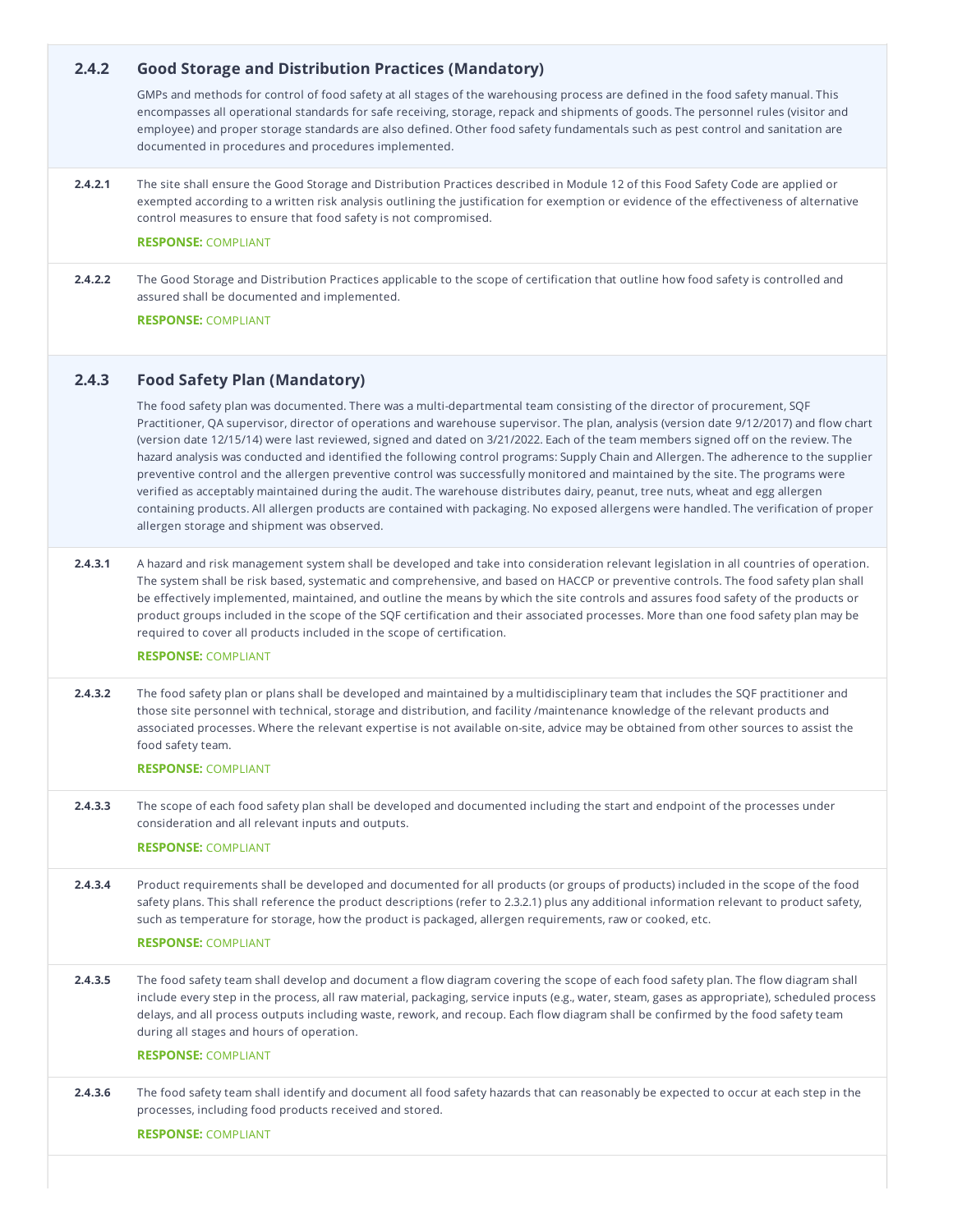| 2.4.3.7  | The food safety team shall conduct a hazard analysis for every identified hazard, to identify which hazards are significant. The<br>methodology for determining hazard significance shall be documented and used consistently to assess all potential hazards.<br><b>RESPONSE: COMPLIANT</b>                                                                                                                                                                                                                                                                                                                                                                                                                                                                                                                                                                                                                                                                                                      |
|----------|---------------------------------------------------------------------------------------------------------------------------------------------------------------------------------------------------------------------------------------------------------------------------------------------------------------------------------------------------------------------------------------------------------------------------------------------------------------------------------------------------------------------------------------------------------------------------------------------------------------------------------------------------------------------------------------------------------------------------------------------------------------------------------------------------------------------------------------------------------------------------------------------------------------------------------------------------------------------------------------------------|
| 2.4.3.8  | The food safety team shall determine and document the control measures that must be applied to all significant hazards. More than one<br>control measure may be required to control an identified hazard, and more than one significant hazard may be controlled by a specific<br>control measure.<br><b>RESPONSE: COMPLIANT</b>                                                                                                                                                                                                                                                                                                                                                                                                                                                                                                                                                                                                                                                                  |
| 2.4.3.9  | Based on the results of the hazard analysis (refer to 2.4.3.7), the food safety team shall identify the steps in the process where control<br>must be applied to eliminate a significant hazard or reduce it to an acceptable level (e.g., a preventive control {PC} or critical control<br>point {CCP}). In instances where a significant hazard has been identified at a step in the process, but no control measure exists, the food<br>safety team shall modify the process to include an appropriate control measure.<br><b>RESPONSE: COMPLIANT</b>                                                                                                                                                                                                                                                                                                                                                                                                                                          |
| 2.4.3.10 | For each identified step requiring control (e.g. PC or CCP) the food safety team shall document the limits that separate safe from unsafe<br>product. The food safety team shall validate the critical limits to ensure the designated level of control of the identified food safety<br>hazard(s) and that all critical limits and control measures individually or in combination effectively provide the level of control required<br>(refer to 2.5.1.1).<br><b>RESPONSE: COMPLIANT</b>                                                                                                                                                                                                                                                                                                                                                                                                                                                                                                        |
| 2.4.3.11 | The food safety team shall develop and document procedures to monitor identified steps requiring control (e.g. PC or CCP) to ensure<br>they remain within the established limits (refer to 2.4.3.12). Monitoring procedures shall identify the personnel assigned to conduct<br>testing, the sampling and test methods, and the testing frequency.<br><b>RESPONSE: COMPLIANT</b>                                                                                                                                                                                                                                                                                                                                                                                                                                                                                                                                                                                                                  |
| 2.4.3.12 | The food safety team shall develop and document deviation procedures that identify the disposition of affected product when<br>monitoring indicates a loss of control at an identified step requiring control (e.g. PC or CCP). The procedures shall also prescribe actions<br>to correct the process step to prevent recurrence of the safety failure.<br><b>RESPONSE: COMPLIANT</b>                                                                                                                                                                                                                                                                                                                                                                                                                                                                                                                                                                                                             |
| 2.4.3.13 | The documented and approved food safety plan(s) shall be implemented in full. The effective implementation shall be monitored by the<br>food safety team, and a full review of the documented and implemented plans shall be conducted at least annually, or when changes to<br>the process, equipment, inputs, or other changes affecting product safety occur.<br><b>RESPONSE: COMPLIANT</b>                                                                                                                                                                                                                                                                                                                                                                                                                                                                                                                                                                                                    |
| 2.4.4    | <b>Non-conforming Product and Equipment</b><br>The facility maintained SOP 2.4.5 for handling of non-conforming product, equipment and returns is documented. Products and<br>equipment are tagged and also put on hold in the management system. There is an ERP program in place that is used to manage/record<br>receiving inspection, inventory, shipping, repack, order entry, accounting, manage procurement and hold. A log of hold product was kept<br>with disposition, trained employee that managed release, lot #, product and date of hold. The log was generated for the auditor review.<br>There was also a place for returned goods staging that was identified with a sign. This was several pallets on the refrigerated dock. The<br>stored items were segregated by allergen type. This area was maintained for assessment of goods on the dock and was segregated from<br>acceptable goods.                                                                                   |
| 2.4.4.1  | The responsibility and methods outlining how non-conforming product, raw materials, ingredients, work-in-progress, packaging, or<br>equipment detected during receipt, storage, handling, or delivery and including food found to be damaged and/or returned from<br>customers is handled shall be documented and implemented. The methods applied shall ensure: i. Non-conforming product is<br>quarantined, identified, handled, and / or disposed of in a manner that minimizes the risk of inadvertent use, improper use or delivery,<br>or risk to the integrity of the product; ii. Non-conforming equipment is effectively identified, repaired, or disposed of in a manner that<br>minimizes the risk of inadvertent use, improper use, or risk to the integrity of finished product; and iii. All relevant staff are aware of the<br>organization's quarantine and release requirements applicable to equipment or product placed under quarantine status.<br><b>RESPONSE: COMPLIANT</b> |
| 2.4.4.2  | Quarantine records and records of the handling, corrective action, or disposal of nonconforming product or equipment shall be<br>maintained.                                                                                                                                                                                                                                                                                                                                                                                                                                                                                                                                                                                                                                                                                                                                                                                                                                                      |
|          | <b>RESPONSE: COMPLIANT</b>                                                                                                                                                                                                                                                                                                                                                                                                                                                                                                                                                                                                                                                                                                                                                                                                                                                                                                                                                                        |
|          |                                                                                                                                                                                                                                                                                                                                                                                                                                                                                                                                                                                                                                                                                                                                                                                                                                                                                                                                                                                                   |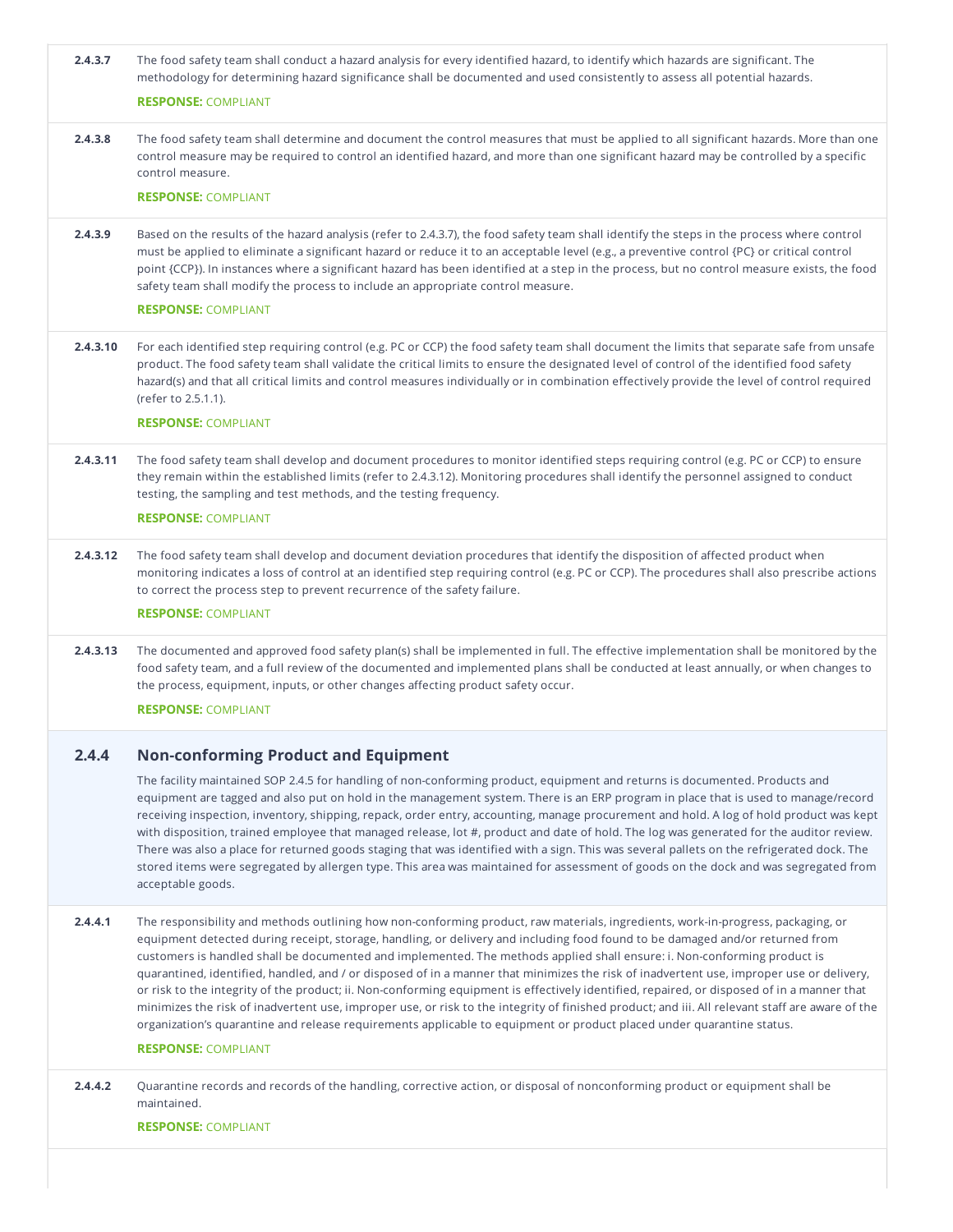| 2.4.5   | <b>Product Recoup</b>                                                                                                                                                                                                                                                                                                                                                                                                                                                                                                                                                                                                                                        |
|---------|--------------------------------------------------------------------------------------------------------------------------------------------------------------------------------------------------------------------------------------------------------------------------------------------------------------------------------------------------------------------------------------------------------------------------------------------------------------------------------------------------------------------------------------------------------------------------------------------------------------------------------------------------------------|
|         | Rework / Recoup SOP is documented. Scope of procedure covers quality and safety inspection and rework of stored products or<br>inspection of returned product. This is not a true rework but a working of stored product to remove quality deficient product. A log is<br>kept of the activity. The log entries noted product, lot, culled amount and initials of employees of employee performing cull. The<br>product retains the original lot number and traceability information.                                                                                                                                                                        |
| 2.4.5.1 | The responsibility and methods outlining how product is recouped shall be documented and implemented. The methods applied shall<br>ensure: i. Recouping operations are conducted by trained personnel; and ii. Recouped product is traceable.                                                                                                                                                                                                                                                                                                                                                                                                                |
|         | <b>RESPONSE: COMPLIANT</b>                                                                                                                                                                                                                                                                                                                                                                                                                                                                                                                                                                                                                                   |
| 2.4.6   | <b>Product Release (Mandatory)</b>                                                                                                                                                                                                                                                                                                                                                                                                                                                                                                                                                                                                                           |
|         | Hold and release/disposition records were reviewed. The SOP 2.4.7 Product Release was documented. Quality Assurance department<br>employees are the only personnel that are approved to release product release.                                                                                                                                                                                                                                                                                                                                                                                                                                             |
| 2.4.6.1 | The responsibility and methods for releasing products shall be documented and implemented. The methods applied shall ensure the<br>product is released by authorized personnel.                                                                                                                                                                                                                                                                                                                                                                                                                                                                              |
|         | <b>RESPONSE: COMPLIANT</b>                                                                                                                                                                                                                                                                                                                                                                                                                                                                                                                                                                                                                                   |
| 2.4.6.2 | Records of all product release shall be maintained.                                                                                                                                                                                                                                                                                                                                                                                                                                                                                                                                                                                                          |
|         | <b>RESPONSE: COMPLIANT</b>                                                                                                                                                                                                                                                                                                                                                                                                                                                                                                                                                                                                                                   |
| 2.5.1   | <b>Validation and Effectiveness (Mandatory)</b>                                                                                                                                                                                                                                                                                                                                                                                                                                                                                                                                                                                                              |
|         | The validation (Verification of PRP Effectiveness) was conducted on 3/8/2022. The review of procedures and records, observations of<br>employee practices, interviews with employees, observances of conditions and other methods were used in the validation of all PRPs<br>(training, cleaning, maintenance, calibration, control of contamination, supplier approval, waste management and others). The Validation<br>of the food safety plan was documented on 3/8/22. The Temperatures of storage were justified by validation white paper,<br>"Recommended Storage Temperature and Relative Humidity Compatibility Groups" (Ohio State University).    |
| 2.5.1.1 | The methods, responsibility, and criteria for ensuring the effectiveness of all applicable elements of the SQF Program shall be<br>documented, implemented, and effective. The methods applied shall ensure that: i. Good Storage and Distribution Practices are<br>confirmed to ensure they achieve the required result; ii. Critical food safety limits are reviewed annually and re-validated or justified by<br>regulatory standards when changes occur; and iii. Changes to the processes or procedures are assessed to ensure controls are still<br>effective. Records of all validation activities shall be maintained.<br><b>RESPONSE: COMPLIANT</b> |
|         |                                                                                                                                                                                                                                                                                                                                                                                                                                                                                                                                                                                                                                                              |
| 2.5.2   | <b>Verification Activities (Mandatory)</b><br>The schedule for verification Policy 2.5.2.2 (v4, dated 1/24/22) was documented. The schedule included the responsibility, frequency and<br>document/action of all monitoring/verification activities.                                                                                                                                                                                                                                                                                                                                                                                                         |
| 2.5.2.1 | The methods, responsibility, and criteria for verifying monitoring of Good Storage and Distribution Practices, critical control points, and<br>other food safety controls shall be documented and implemented. The methods applied shall ensure that personnel with responsibility<br>for verifying monitoring activities authorize each verified record.                                                                                                                                                                                                                                                                                                    |
|         | <b>RESPONSE: COMPLIANT</b>                                                                                                                                                                                                                                                                                                                                                                                                                                                                                                                                                                                                                                   |
| 2.5.2.2 | A verification schedule outlining the verification activities, their frequency of completion, and the person responsible for each activity<br>shall be prepared and implemented. Records of verification of activities shall be maintained.<br><b>RESPONSE: COMPLIANT</b>                                                                                                                                                                                                                                                                                                                                                                                    |
|         |                                                                                                                                                                                                                                                                                                                                                                                                                                                                                                                                                                                                                                                              |
| 2.5.3   | <b>Corrective and Preventative Action (Mandatory)</b>                                                                                                                                                                                                                                                                                                                                                                                                                                                                                                                                                                                                        |
|         | SOP and Form 2.5.5 Corrective and Preventative Action are completed for complaints, internal inspections, system audits, external<br>inspections, and others as needs are identified. The corrective actions for these programs were verified throughout the audit as<br>programs were reviewed and opportunities were recorded.                                                                                                                                                                                                                                                                                                                             |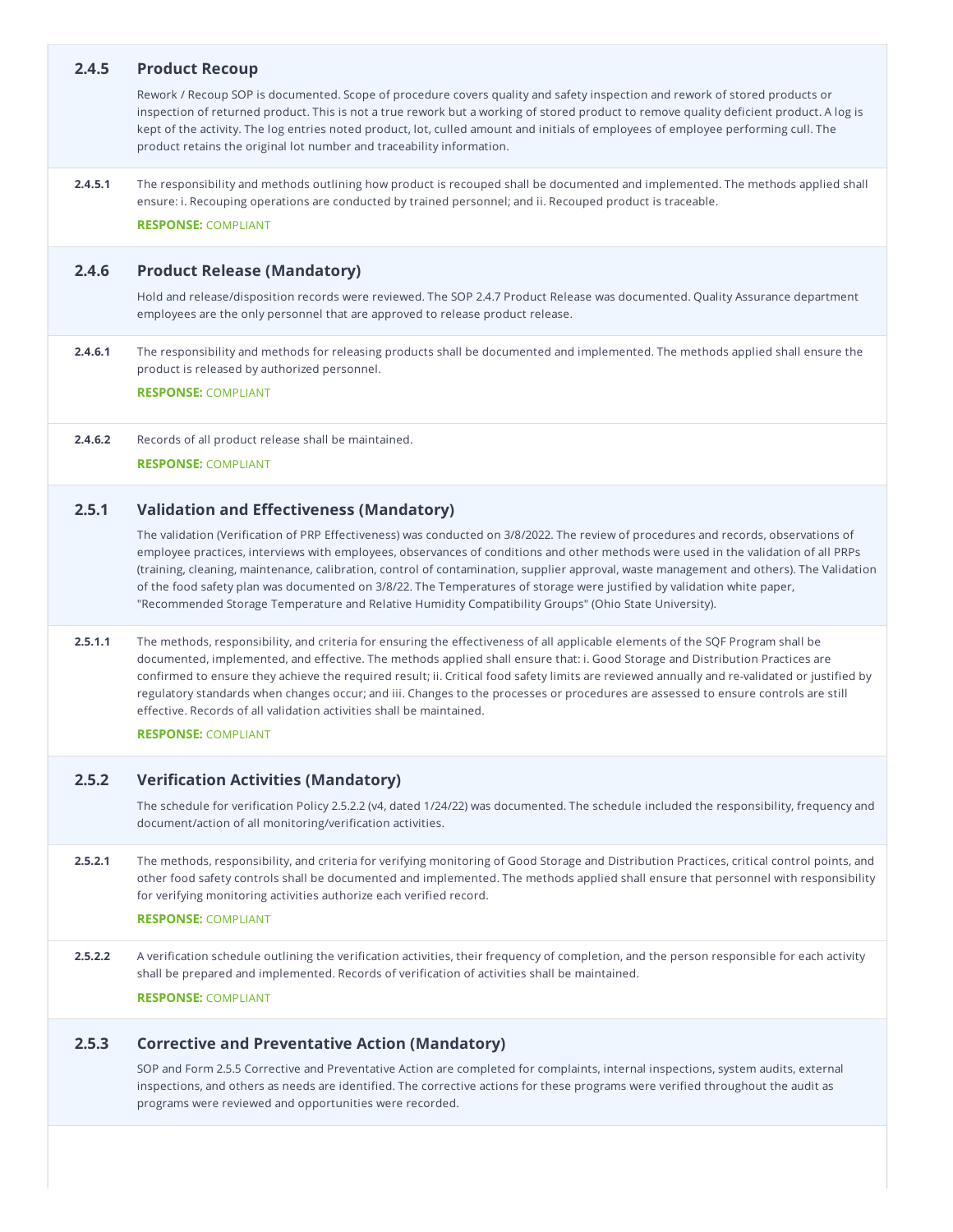| 2.5.3.1 | The responsibility and methods outlining how corrective and preventative actions are determined, implemented, and verified, including<br>identification of the root cause and resolution of non-compliance of critical food safety limits and deviations from food safety<br>requirements, shall be documented and implemented. Deviations from food safety requirements may include customer complaints,<br>non-conformances raised at internal or external audits and inspections, non-conforming product and equipment, or withdrawals and<br>recalls, as appropriate.                                                                                                                                                                                                                           |
|---------|-----------------------------------------------------------------------------------------------------------------------------------------------------------------------------------------------------------------------------------------------------------------------------------------------------------------------------------------------------------------------------------------------------------------------------------------------------------------------------------------------------------------------------------------------------------------------------------------------------------------------------------------------------------------------------------------------------------------------------------------------------------------------------------------------------|
|         | <b>RESPONSE: COMPLIANT</b>                                                                                                                                                                                                                                                                                                                                                                                                                                                                                                                                                                                                                                                                                                                                                                          |
| 2.5.3.2 | Records of all investigation, root cause analyses and resolution of non-conformities, their corrections, and implementation of<br>preventative actions shall be maintained.                                                                                                                                                                                                                                                                                                                                                                                                                                                                                                                                                                                                                         |
|         | <b>RESPONSE: COMPLIANT</b>                                                                                                                                                                                                                                                                                                                                                                                                                                                                                                                                                                                                                                                                                                                                                                          |
| 2.5.4   | <b>Internal Audits and Inspections (Mandatory)</b>                                                                                                                                                                                                                                                                                                                                                                                                                                                                                                                                                                                                                                                                                                                                                  |
|         | The internal audit was conducted 3/7-8/22 and the corrective actions are documented for non-conformances. The modules 2 and 12 are<br>completed. The quality and food safety edition 9 internal audits were completed. The internal audit was conducted by an experienced<br>and knowledgeable consultant that is contracted by the site. The SQF practitioner is responsible for conducting quarterly GMP self-<br>inspections. The dates of audits conducted were 3/10/22, 12/2/21, 9/20/21 and 3/12/21. Corrective actions were recorded on all non-<br>conformances that were identified in the quarterly self-inspections.                                                                                                                                                                     |
| 2.5.4.1 | The methods and responsibility for scheduling and conducting internal audits to verify the effectiveness of the SQF System shall be<br>documented and implemented. Internal audits shall be conducted in full and at least annually. The methods applied shall ensure: i. All<br>applicable requirements of the SQF Food Safety Code: Storage and Distribution are audited as per the SQF audit checklist or similar tool;<br>ii. Objective evidence is recorded to verify compliance and/or non-compliance; iii. Corrective and preventative actions of deficiencies<br>identified during the internal audits are undertaken; and iv. Audit results are communicated to relevant management personnel and<br>staff responsible for implementing and verifying corrective and preventative actions. |
|         | <b>RESPONSE: COMPLIANT</b>                                                                                                                                                                                                                                                                                                                                                                                                                                                                                                                                                                                                                                                                                                                                                                          |
| 2.5.4.2 | Staff conducting internal audits shall be trained and competent in internal audit procedures. Where practical, staff conducting internal<br>audits shall be independent of the function being audited.                                                                                                                                                                                                                                                                                                                                                                                                                                                                                                                                                                                              |
|         | <b>RESPONSE: COMPLIANT</b>                                                                                                                                                                                                                                                                                                                                                                                                                                                                                                                                                                                                                                                                                                                                                                          |
| 2.5.4.3 | Regular inspections of the site and equipment shall be planned and carried out to verify Good Storage and Distribution Practices and<br>facilities and equipment maintenance are compliant with the SQF Food Safety Code: Storage and Distribution. The site shall: i. Take<br>corrections or corrective and preventative action; and ii. Maintain records of inspections and any corrective action taken.                                                                                                                                                                                                                                                                                                                                                                                          |
|         | <b>RESPONSE: COMPLIANT</b>                                                                                                                                                                                                                                                                                                                                                                                                                                                                                                                                                                                                                                                                                                                                                                          |
| 2.5.4.4 | Records of internal audits and inspections and any corrective and preventative actions taken as a result of internal audits shall be<br>recorded as per 2.5.3. Changes implemented from internal audits that have an impact on the site's ability to deliver safe food shall<br>require a review of applicable aspects of the SQF System.                                                                                                                                                                                                                                                                                                                                                                                                                                                           |
|         | <b>RESPONSE: COMPLIANT</b>                                                                                                                                                                                                                                                                                                                                                                                                                                                                                                                                                                                                                                                                                                                                                                          |
| 2.6.1   | <b>Product Identification (Mandatory)</b>                                                                                                                                                                                                                                                                                                                                                                                                                                                                                                                                                                                                                                                                                                                                                           |
|         | Products were identified utilizing manufacturer/supplier labels, receiving pallet labels and re-pack labels. These were applied to<br>products and effectively accomplished labeling and facilitated trace. Records of product movement through the warehouse were kept.                                                                                                                                                                                                                                                                                                                                                                                                                                                                                                                            |
| 2.6.1.1 | The methods and responsibility for identifying products during all stages of storage shall be documented and implemented. The<br>product identification system shall be implemented to ensure: i. Proper stock rotation; and ii. Accurate location of product.                                                                                                                                                                                                                                                                                                                                                                                                                                                                                                                                      |
|         | <b>RESPONSE: COMPLIANT</b>                                                                                                                                                                                                                                                                                                                                                                                                                                                                                                                                                                                                                                                                                                                                                                          |
| 2.6.1.2 | Records of product receipt and use and product dispatch and destination shall be maintained.                                                                                                                                                                                                                                                                                                                                                                                                                                                                                                                                                                                                                                                                                                        |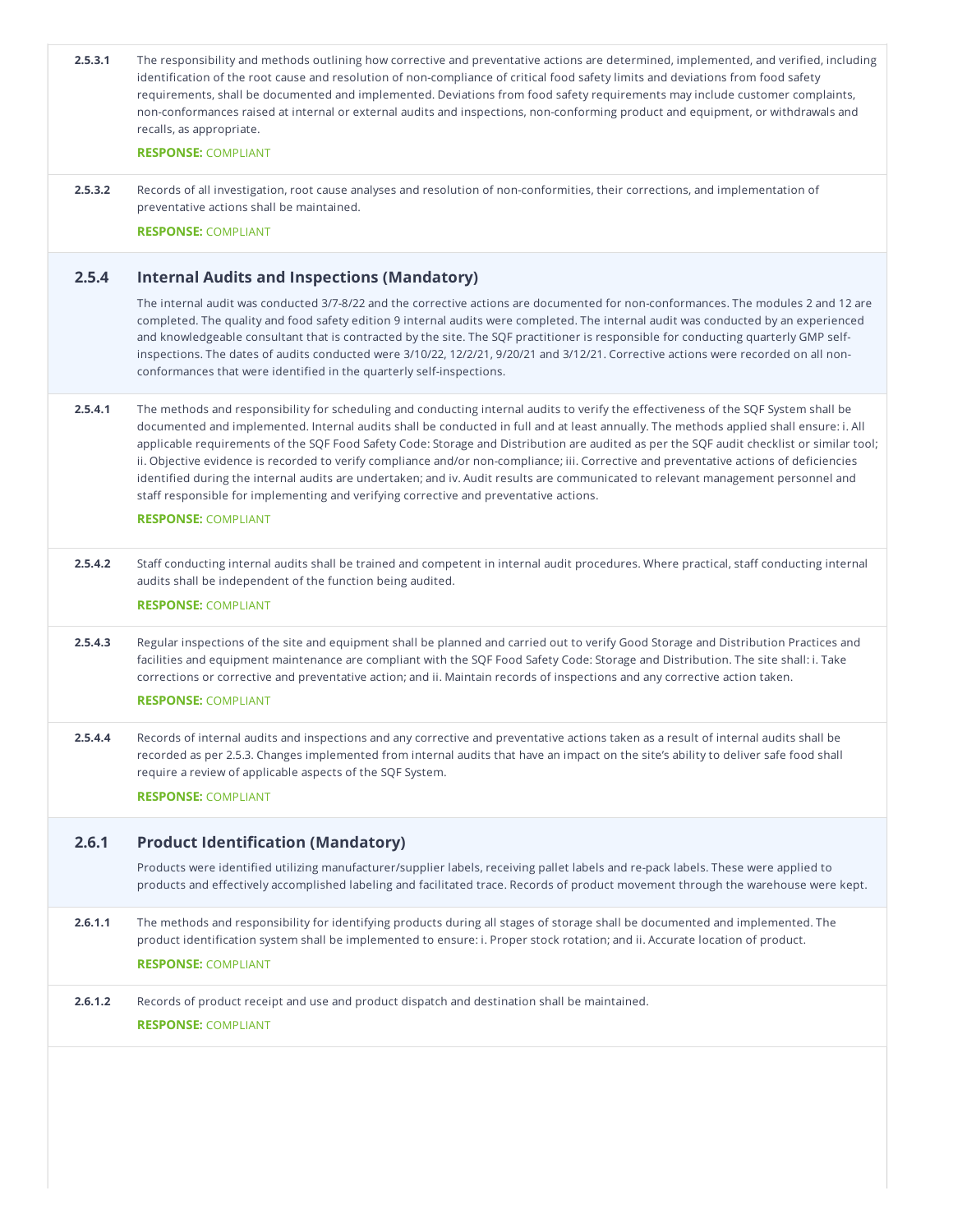# **2.6.2 Product Trace (Mandatory)**

The site demonstrated the records generated in the ERP for the trace of item #1096 Green Pencil Onion (iceless) that was packed on 02/02/22 (Lot X0301101). From the inventory screen on the repack record the item was selected. The inventory usage screen was access to detail the trace of the specific lot number. The repacking employee was recorded as well as the destination customers for the lot number. The customer receiving, delivery date, reference number (invoice number) and quantity were recorded. The customers receiving the lot were listed. The contact information for each customer was available. The vendor (Field Fresh Farms). The product contact packaging tracing was confirmed during the exercise. The lot numbers for product contact bags were recorded on a usage log.

**2.6.2.1** The responsibility and methods used to trace product shall be documented and implemented to ensure: i. Traceability of food products to the customer (one step forward); ii. Traceability of product to the supplier or manufacturing supplier with date of receipt (one step back); iii. Traceability is maintained where product is recouped; and iv. The effectiveness of the product trace system is reviewed at least annually as part of the product recall and withdrawal review (refer to 2.6.3.2).

**RESPONSE:** COMPLIANT

# **2.6.3 Product Withdrawal and Recall (Mandatory)**

The product withdrawal and Recall was documented (v 4, 1/24/22). The site performed a mock recall on 4/24/22. This took 35 minutes to trace 100% of item 316 (1/2-inch coin carrots) with lot number 56013403. The site also participated in the real recall of a supplier (premade salads). The records were kept on time, inventory, shipments, customers and proficiency for the test and the actual recall. The procedure does provide for notification of SQFI and the CB in the event of an actual recall that is initiated by the site.

**2.6.3.1** The responsibility and methods used to withdraw or recall products shall be documented and implemented. The procedure shall: i. Identify those responsible for initiating, managing, and investigating a product withdrawal or recall; ii. Describe the management procedures to be implemented including sources of legal, regulatory and expert advice, and essential traceability information; iii. Outline a communication plan to inform employees, customers, consumers, authorities, and other essential bodies in a timely manner appropriate about the nature of the incident; iv. Ensure that SQFI, the certification body, and the appropriate regulatory authority are listed as essential organizations and notified in instances of a food safety incident of a public nature or product recall for any reason.

### **RESPONSE:** COMPLIANT

**2.6.3.2** The product withdrawal and recall system shall be reviewed, tested, and verified as effective at least annually. Testing shall include incoming materials (one back), inhouse identification and isolation/quarantine, and where the product is shipped to (one forward).

# **RESPONSE:** COMPLIANT

**2.6.3.3** Records shall be maintained of withdrawal and recall tests, root cause investigations into actual withdrawals and recalls, and applied corrective and preventative actions.

### **RESPONSE:** COMPLIANT

**2.6.3.4** SQFI and the certification body shall be notified in writing within twenty-four (24) hours upon identification of a food safety event that has been initiated by the site requires public notification. SQFI shall be notified at foodsafetycrisis@sqfi.com.

#### **RESPONSE:** COMPLIANT

### **2.6.4 Crisis Management Planning**

The crisis management/ business continuity plan (BCP) was documented (Sept. 2016) for fire, weather/hurricane and active shooter. The test of the BCP was conducted on 3/1/2022 and the exercise was recorded. In the scenario discussed, a fire had threatened the facility and product. The product was assessed and the measures to meet customer needs were discussed.

**2.6.4.1** A crisis management plan based on the understanding of known potential dangers (e.g., flood, drought, fire, tsunami, or other severe weather event, warfare or civil unrest, computer outage, pandemic, loss of electricity or refrigeration, ammonia leak, labor strike) that can impact the site's ability to deliver safe food, shall be documented by senior management outlining the methods and responsibility the site shall implement to cope with such a business crisis. The crisis management plan shall include at a minimum: i. A senior manager responsible for decision making, oversight, and initiating actions arising from a crisis management incident; ii. The nomination and training of a crisis management team; iii. The controls implemented to ensure a response does not compromise product safety; iv. The measures to isolate and identify product affected by a response to a crisis; v. The measures taken to verify the acceptability of food product prior to release; vi. The preparation and maintenance of a current crisis alert contact list, including supply chain customers; vii. Sources of legal and expert advice; and viii. The responsibility for internal communications and communicating with authorities, external organizations, and media.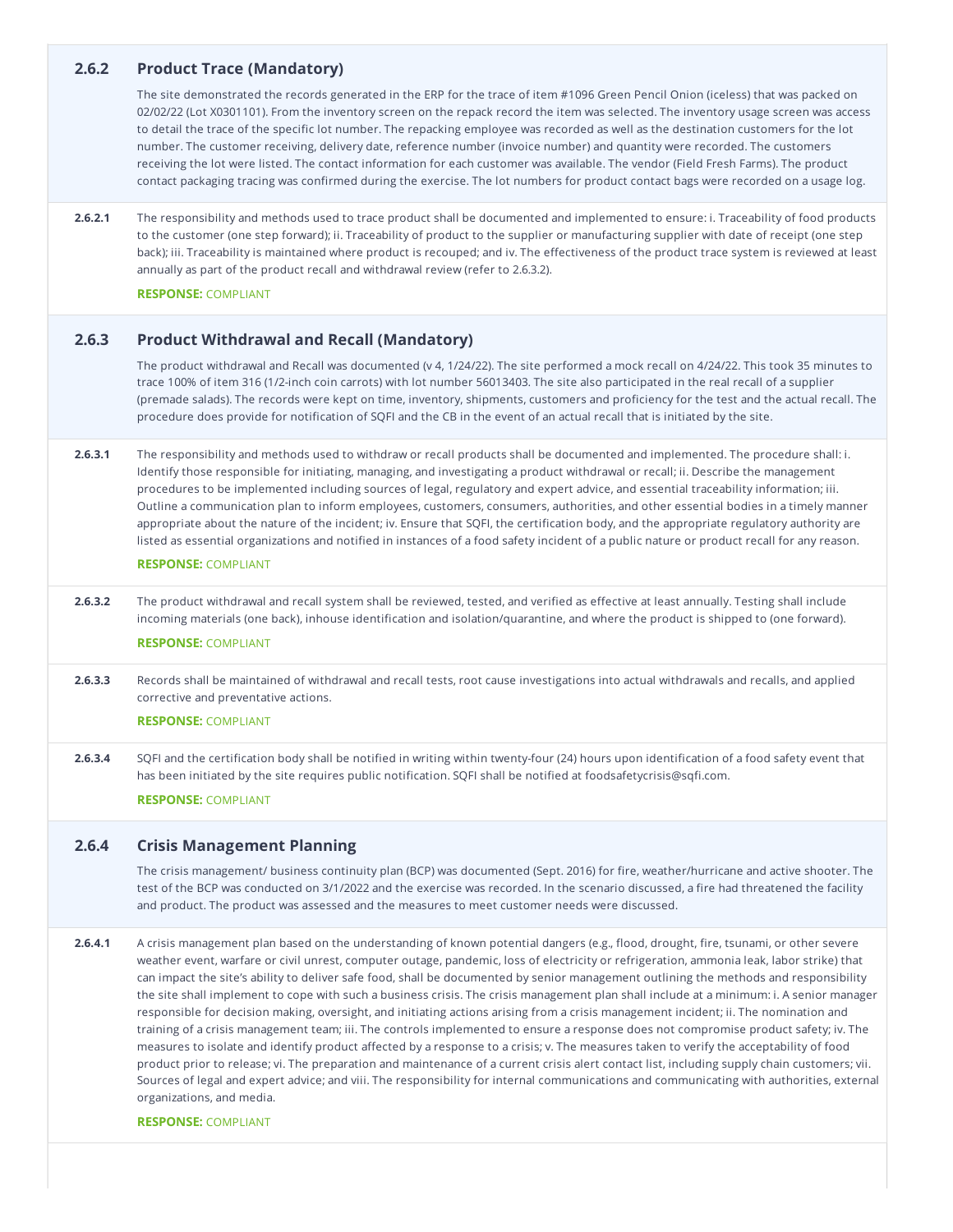| 2.6.4.2 | The crisis management plan shall be reviewed, tested, and verified at least annually with gaps and appropriate corrective actions |
|---------|-----------------------------------------------------------------------------------------------------------------------------------|
|         | documented. Records of reviews of the crisis management plan shall be maintained.                                                 |

**RESPONSE:** COMPLIANT

# **2.7.1 Food Defense Plan (Mandatory)**

SOP 2.7.1 Food Defense (V4, 1/24/22) documented the site's approach to security of the premises and of the product during all phases of handling and storage. Challenge conducted and documented on 3/22/2022. This was a visitor procedure test for the proper handling of non-employee personnel visiting the site. Food Defense Self-Assessment Checklist Assessment checklist was conducted and recorded on 4/15/2022.

**2.7.1.1** A food defense threat assessment shall be conducted to identify potential threats that can be caused by a deliberate act of sabotage or terrorist-like incident.

#### **RESPONSE:** COMPLIANT

**2.7.1.2** A food defense plan shall be documented, implemented, and maintained based on the threat assessment (refer to 2.7.1.1). The food defense plan shall meet legislative requirements as applicable and shall include at a minimum: i. The methods, responsibility, and criteria for preventing food adulteration caused by a deliberate act of sabotage or terrorist-like incident; ii. The name of the senior site management person responsible for the food defense plan; iii. The methods implemented to ensure only authorized personnel have access to equipment and vehicles and storage areas through designated access points; iv. The methods implemented to protect sensitive operational points from intentional adulteration; v. The measures taken to ensure the secure receipt and storage of products, packaging, equipment, and hazardous chemicals to protect them from deliberate act of sabotage or terrorist-like incidents; vi. The measures implemented to ensure products, packaging (including labels), work-in progress, and process inputs are held under secure storage and transportation conditions; and vii. The methods implemented to record and control access to the premises by employees, contractors, and visitors.

#### **RESPONSE:** COMPLIANT

- **2.7.1.3** Instruction shall be provided to all relevant staff on the effective implementation of the food defense plan (refer to 2.9.2.1). **RESPONSE:** COMPLIANT
- **2.7.1.4** The food defense threat assessment and prevention plan shall be reviewed and tested at least annually or when the threat level, as defined in the threat assessment, changes. Records of reviews and tests of the food defense plan shall be maintained.

# **RESPONSE:** COMPLIANT

# **2.7.2 Food Fraud (Mandatory)**

The 2.7.2 Food Fraud SOP (V2 1/15/2018) was documented. The food fraud assessment was last conducted on 4/21/2022. A record of the assessment was maintained. An online tool was used. The results of the assessment indicated risk levels were low and there were no high-risk mitigations needed.

**2.7.2.1** The methods, responsibility, and criteria for identifying the site's vulnerability to food fraud including susceptibility to product substitution, mislabeling, dilution, or counterfeiting shall be documented, implemented, and maintained.

### **RESPONSE:** COMPLIANT

**2.7.2.2** A food fraud mitigation plan shall be developed and implemented that specifies the methods by which the identified food fraud vulnerabilities shall be controlled.

### **RESPONSE:** COMPLIANT

**2.7.2.3** The food fraud vulnerability assessment and mitigation plan shall be reviewed and verified at least annually with gaps and corrective actions documented. Records of reviews shall be maintained.

### **RESPONSE:** COMPLIANT

**2.7.2.4** Records of reviews of the food fraud vulnerability assessment and mitigation plan shall be maintained.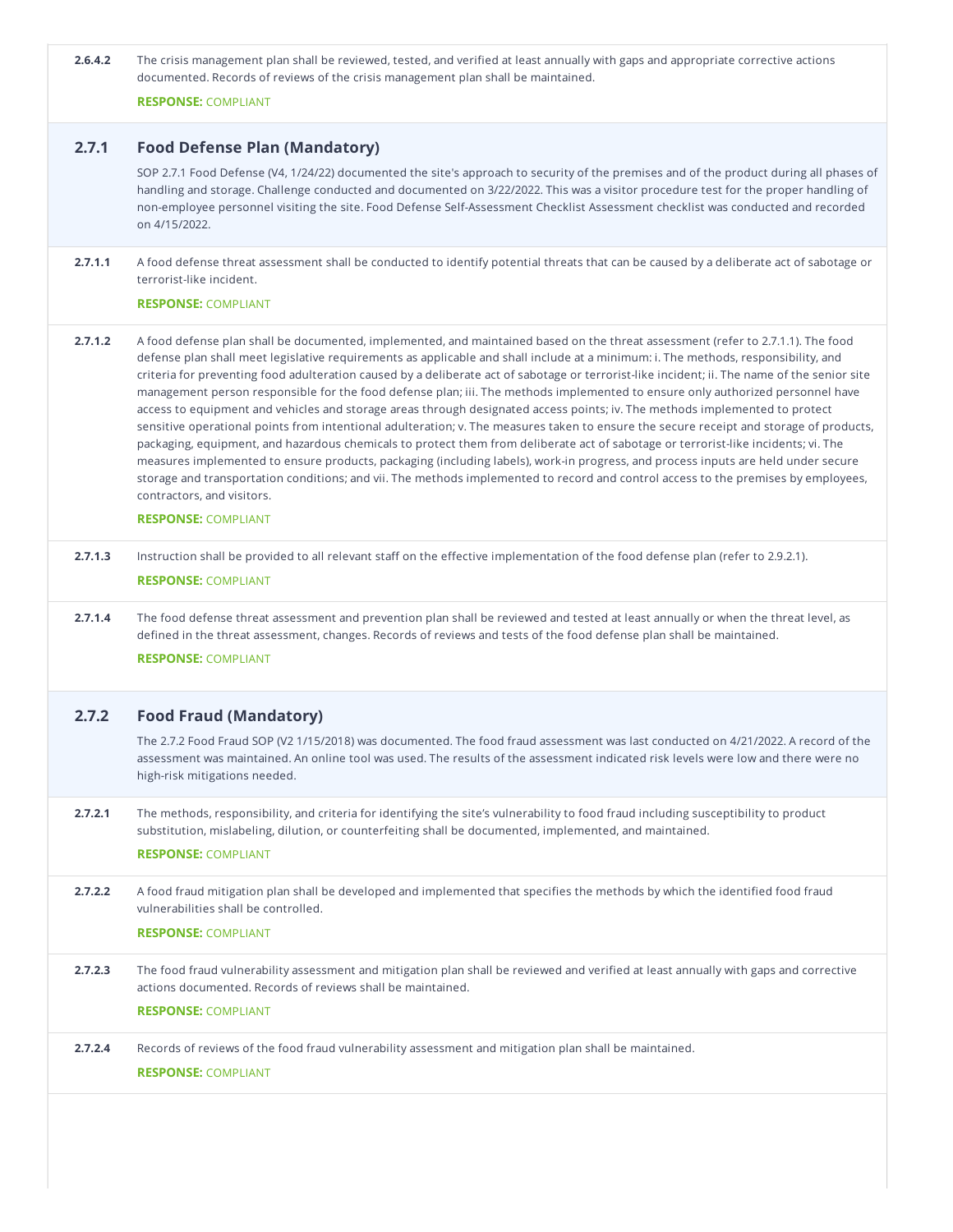# **2.8.1 Allergen Management (Mandatory)**

The auditor observed the following associated specifically with allergen management in the warehouse: training, signage at storage areas, separate storage with vertical consideration, staging of returns (signage and separate pallets), and a selector was observed during selection of an order (process followed a pick route and dividers, bags and slip sheets were used to keep allergens separate during shipping). The Allergen SOP 2.8.1 defines allergens handled or potentially handled. The program is identified as a PC in the food safety plan. The storage of allergen containing foods in the warehouse is controlled by vertical orientation. Only allergens over same allergens or non-allergens over allergen containing is accomplished in all areas possible. There is a spill corrective action plan. Observed storage in the warehouse was found to comply to the program. Training to the SOP was observed. No products containing allergens are repacked. Reworking of produce is simply a culling action to remove any sub-standard products, multiple lots or differing products are not combined.

**2.8.1.1** The responsibility and methods used to control allergens and to prevent sources of allergens from contaminating product shall be documented and implemented. The allergen management controls shall be based on a risk assessment and include the identification, labeling, and handling of allergen-containing product, including product recoup, to prevent inadvertent cross contact.

#### **RESPONSE:** COMPLIANT

**2.8.1.2** Recouped product containing food allergens (refer to 2.4.5) shall be repackaged under conditions that ensure product safety and integrity is maintained. Recouped product containing allergens shall be clearly identified and traceable.

#### **RESPONSE:** COMPLIANT

**2.8.1.3** Sites that do not handle allergenic materials or store allergenic products shall document, implement, and maintain an allergen management program that addresses, at a minimum, the mitigation of introduced or unintended allergens from suppliers, contract manufacturers, site personnel, and/or visitor activities.

#### **RESPONSE:** COMPLIANT

# **2.9.1 Training Requirements**

The training requirements are defined in SOP 2.9. Yearly and upon hire training is conducted. The training covers SQF, HACCP, food defense, food safety, allergens, GMP and chemical safety. For specialized training employees with certain responsibilities received training in calibration (refractometer, thermometer and scales), pre-op, pre-op swab, pest control, and internal audit.

**2.9.1.1** The responsibility for establishing and implementing the training needs of the organization's personnel to ensure they have the required competencies to carry out those functions affecting product legality and safety shall be defined and documented (refer to 2.1.1.6).

#### **RESPONSE:** COMPLIANT

**2.9.1.2** Appropriate training shall be provided for personnel carrying out the tasks essential to the effective implementation of the SQF System and the maintenance of food safety and regulatory requirements.

#### **RESPONSE:** COMPLIANT

# **2.9.2 Training Program (Mandatory)**

All training was current (2021 and 2022). The training register was maintained. The skills register was current with all personnel trained within the past year and included all information. Supervisor verifications were conducted to measure competency through tests and observation. The date of training on the matrix indicates that they passed the tests and observations and are competent to work at the tasks. The English language is used by all in the plant and all instructions / training was in English. The training covers SQF, HACCP, food defense, food safety, allergens, GMP and chemical safety. For specialized training employees with certain responsibilities received training in calibration (refractometer, thermometer and scales), pre-op, pre-op swab, pest control, and internal audit. The English language is used by all in the plant and all instructions / training was in English. HACCP and Food Safety Plan is included in the training protocol. Yearly training provided for tenured employees. The record of training supports refresher training.

**2.9.2.1** A training program shall be documented and implemented that, at a minimum, outlines the necessary competencies for specific duties and the training methods to be applied for personnel carrying out tasks associated with: i. Developing and maintaining food safety plans to meet regulatory requirements and the SQF Code; ii. Monitoring and corrective action procedures for all staff engaged in monitoring critical control points (CCPs); iii. Personal hygiene for all staff involved in handling of food products and food contact surfaces; iv. Good Storage and Distribution Practices and work instructions for all staff engaged in food handling, food storage and transport, and associated equipment; v. Allergen management, food defense, and food fraud for all relevant staff; and vi. Tasks identified as critical to meeting effective implementation and maintenance of the SQF Code. The training program shall include provision for identifying and implementing the refresher training needs of the organization.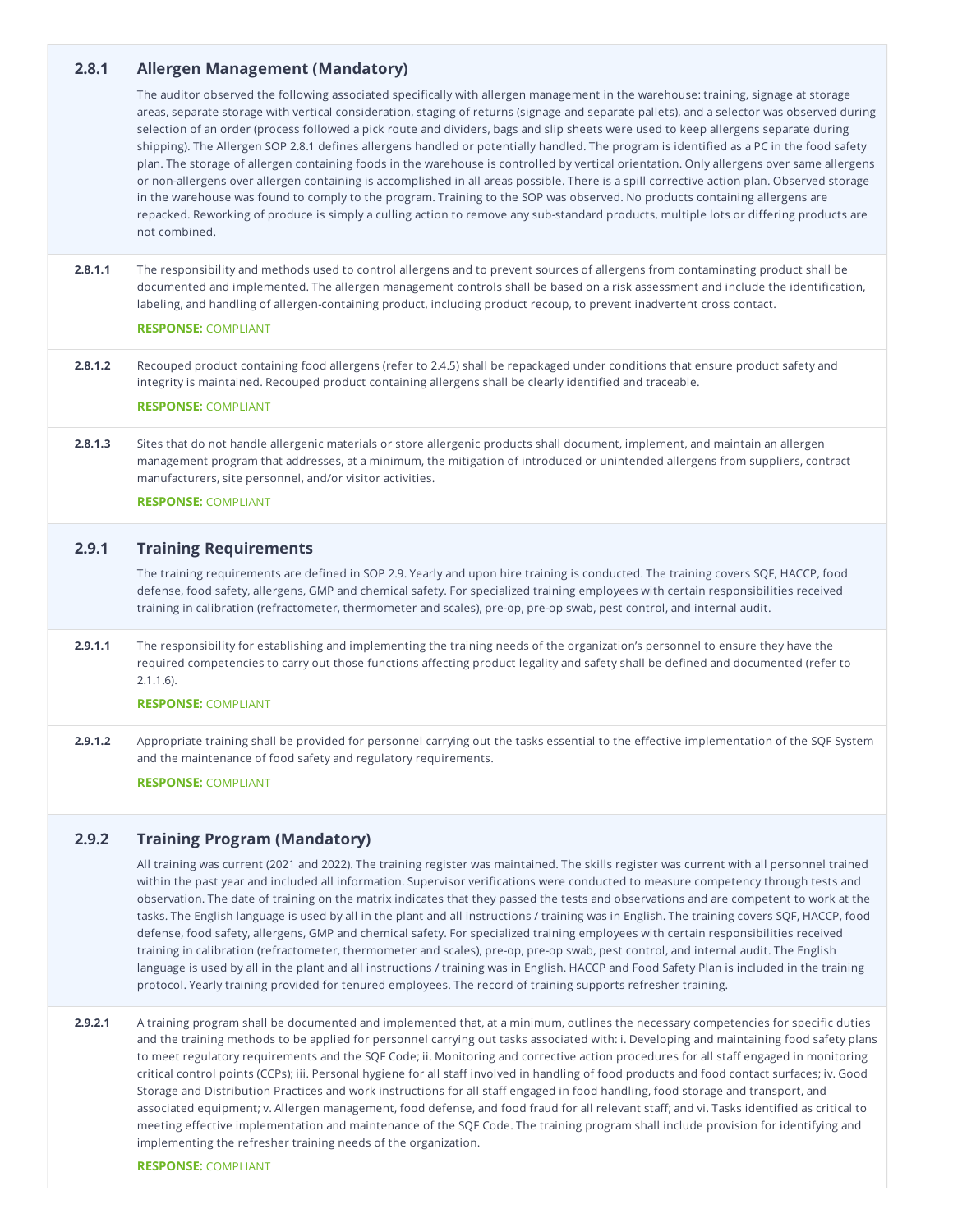- **2.9.2.2** Training materials, the delivery of training, and procedures on all tasks critical to meeting regulatory compliance and the maintenance of food safety shall be provided in languages understood by staff. **RESPONSE:** COMPLIANT
- **2.9.2.3** Training records shall be maintained and include: i. Participant name; ii. Skills description; iii. Description of the training provided; iv. Date training completed; v. Trainer or training provider; and vi. Verification that the trainee is competent to complete the required tasks.

**RESPONSE:** COMPLIANT

### **12.1.1 Premises Location and Approval**

The site is registered with the FDA. The registration is current (exp. 12/31/2022). The City Occupational License certificate was on file with expiry 12/31/2022. The Louisiana Department of Health permit was current (expires 6/30/22). The USDA License No. 20051152 was current and on file. The Louisiana Dept. of Health performed an audit on 3/31/2022. There were 3 non-critical issues noted (standing water, cases on the floor in the freezer, and spillage in the freezer). Corrective actions were documented for the regulatory audit findings. A minor was issued under 12.1.1.1.

### **12.1.1.1** The site shall assess local activities and the site environment to identify any risks that may have an adverse impact on product safety and implement controls for any identified risks. The assessment shall be reviewed in response to any changes in the local environment or activities. The construction and ongoing operation of the premises on the site shall be approved by the relevant authority.

**RESPONSE:** MINOR

**EVIDENCE:** The site maintained a series of aerial photographs which demonstrated the environment of the building with no descriptions, assessment or written conclusion. The site did not have a written assessment of the site to state as the result of the assessment.

**ROOT CAUSE:** Risk Assessment wasn't provided to auditor; Aerial view was provided but needed the actual document. Oversight when reviewing the SQF Version 9.

**CORRECTIVE ACTION:** Site Risk Assessment was not provided during the audit.



**VERIFICATION OF CLOSEOUT:** The site's corrective action that included a CAPA document and supporting completed site risk assessment was reviewed and accepted. The NC is closed. JM 5/26/22

**COMPLETION DATE:** 05/05/2022 **CLOSEOUT DATE:** 05/26/2022

# **12.1.2 Building Materials**

The walls (concrete block, metal paneling and steal frame) were found to be in good condition. The doors used for shipping/receiving were in excellent condition and pest-proofed. All personnel doors were clean and in good condition. Dock levelers were found to be in good condition and seals present to prevent pests and dust. The only drop ceilings were in office areas. These were accessible for inspection. The floors were in good condition with minimal damage and wear. The drains were long trench drains with grated covers running under racks where wet produce may be stored. There was little to no areas of standing water that presented a hazard to food safety. Drains were found to be clean and drain cleaning was conducted on a regular basis as demonstrated in the cleaning program.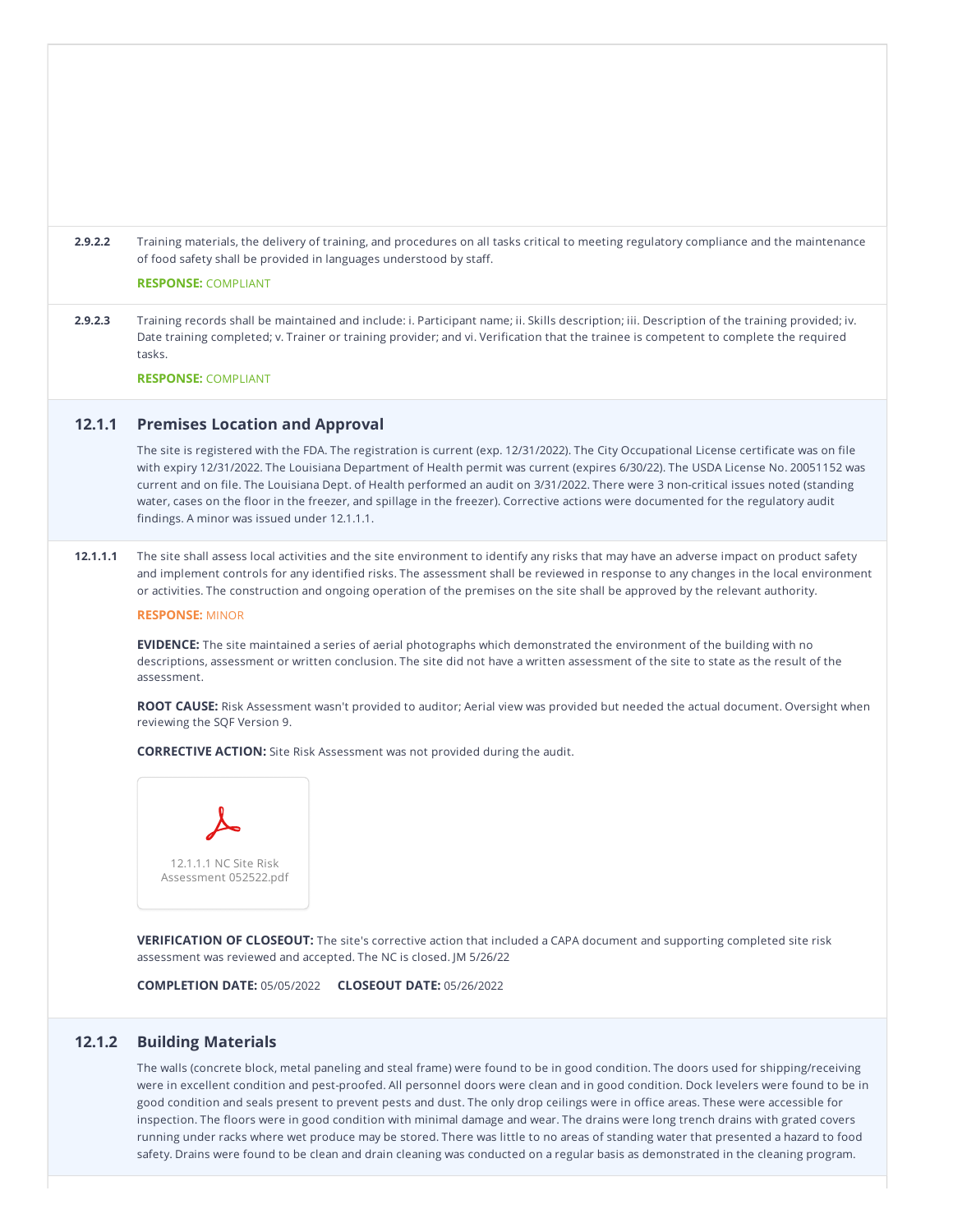| 12.1.2.1 | Floors shall be constructed of smooth, dense, impact-resistant material that can be effectively graded, drained, is impervious to liquid,<br>and easily cleaned. When drains are present in the warehouse, floors shall be sloped at gradients suitable to allow for the effective<br>removal of all overflow or wastewater under normal working conditions.            |
|----------|-------------------------------------------------------------------------------------------------------------------------------------------------------------------------------------------------------------------------------------------------------------------------------------------------------------------------------------------------------------------------|
| 12.1.2.2 | <b>RESPONSE: COMPLIANT</b><br>Drains shall be constructed and located so they can be easily cleaned and do not present a hazard. Drains if located in storage and                                                                                                                                                                                                       |
|          | handling areas, shall be kept clean.                                                                                                                                                                                                                                                                                                                                    |
|          | <b>RESPONSE: COMPLIANT</b>                                                                                                                                                                                                                                                                                                                                              |
| 12.1.2.3 | Waste trap system shall be located away from any food handling or storage area or entrance to the premises.                                                                                                                                                                                                                                                             |
|          | <b>RESPONSE: COMPLIANT</b>                                                                                                                                                                                                                                                                                                                                              |
| 12.1.2.4 | Walls, partitions, ceilings, and doors shall be of durable construction. Internal surfaces shall have an even and regular surface and be<br>impervious with a light-colored finish and shall be kept clean (refer to 12.2.5). Wall-to-wall and wall-to-floor junctions shall be designed<br>to be easily cleaned and sealed to prevent the accumulation of food debris. |
|          | <b>RESPONSE: COMPLIANT</b>                                                                                                                                                                                                                                                                                                                                              |
| 12.1.2.5 | Doors shall be of solid construction. Windows shall be made of shatterproof glass or similar material, or otherwise protected.                                                                                                                                                                                                                                          |
|          | <b>RESPONSE: COMPLIANT</b>                                                                                                                                                                                                                                                                                                                                              |
| 12.1.2.6 | Drop ceilings (where applicable) shall be constructed to enable monitoring for pest activity, facilitate cleaning, and provide access to<br>utilities.                                                                                                                                                                                                                  |
|          | <b>RESPONSE: COMPLIANT</b>                                                                                                                                                                                                                                                                                                                                              |
| 12.1.2.7 | In warehouses where food products are recouped or exposed, the product contact surfaces shall be constructed of materials that will<br>not contribute a food safety risk                                                                                                                                                                                                |
|          | <b>RESPONSE: COMPLIANT</b>                                                                                                                                                                                                                                                                                                                                              |
| 12.1.3   | <b>Lightings and Light Fittings</b>                                                                                                                                                                                                                                                                                                                                     |
|          | The light installation was adequate to supply sufficient brightness to storage and handling areas. All lights were shielded. All lights in<br>receiving, storage, repack and shipping areas were found to be in good condition and shatterproofed. The areas of storage and repack<br>were supplied with adequate lighting for safe working, inspection and cleaning.   |
| 12.1.3.1 | Lighting in warehouses where food product is recouped or exposed shall be of appropriate intensity to enable the staff to carry out<br>their tasks efficiently and effectively.                                                                                                                                                                                         |
|          | <b>RESPONSE: COMPLIANT</b>                                                                                                                                                                                                                                                                                                                                              |
| 12.1.3.2 | Light fittings in areas where food product is recouped or exposed shall be shatterproof, manufactured with a shatterproof covering or<br>fitted with protective covers, and recessed into or fitted flush with the ceiling.                                                                                                                                             |
|          | <b>RESPONSE: COMPLIANT</b>                                                                                                                                                                                                                                                                                                                                              |
| 12.1.3.3 | Light fittings in other areas of the warehouse where product is covered or otherwise protected shall be designed to prevent breakage<br>and product contamination.                                                                                                                                                                                                      |
|          | <b>RESPONSE: COMPLIANT</b>                                                                                                                                                                                                                                                                                                                                              |
| 12.1.4   | <b>Dust, Insect, and Pest Proofing</b>                                                                                                                                                                                                                                                                                                                                  |
|          | Most doors were properly maintained. All doors with the exception of those in the minor issue met the criteria for exterior doors. The                                                                                                                                                                                                                                  |

pest devices were located around the building in a manner not to be a danger to personnel or products handled and stored. There was a minor issued under 12.1.4.1.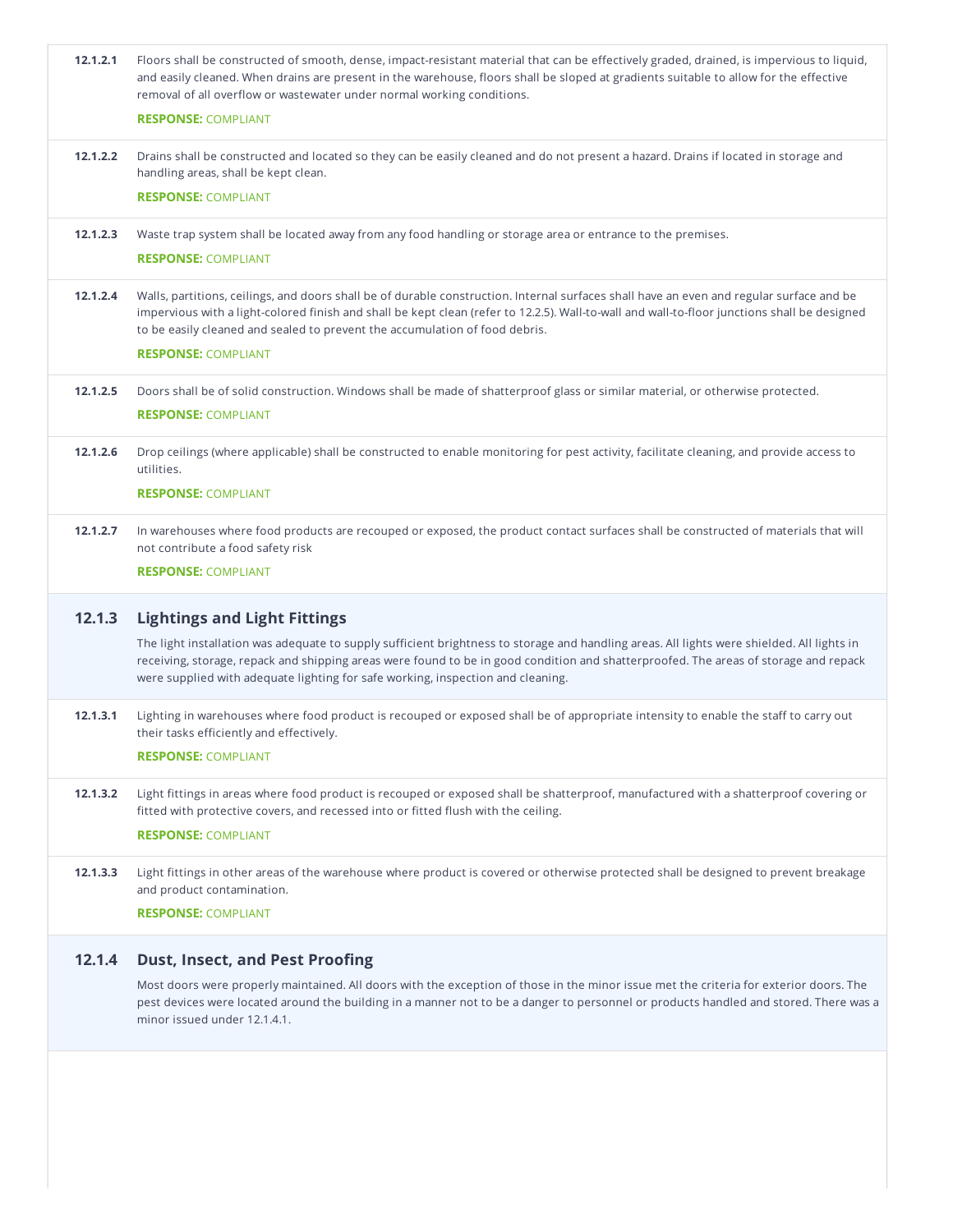**COMPLETION DATE:** 05/02/2022 **CLOSEOUT DATE:** 05/27/2022 **12.1.4.1** All external windows, ventilation openings, doors, and other openings shall be effectively sealed when closed and proofed against dust, insects, birds, and other pests. External personnel access doors shall be provided. They shall be effectively insect-proofed and fitted with a self-closing device and proper seals to protect against entry of dust, birds, and other pests. **RESPONSE:** MINOR **EVIDENCE:** There was potential for pest entry at the following points: 1) gap under compactor lip (right compactor – door 19), 2) Gaps overhead in both compactor hoods, 3) Doors observed not closed all the way (6, 17 and 19). **ROOT CAUSE:** Usual Wear and Tear (Age) of the Sealant. Notated on the Warehouse Walk-Thru. Proposal for repair had not been approved at the time of the Audit. Work Order has been created and repair date is pending. Training: Both shipping and receiving crews were retrained on GMPs pest control and Security on 05/02/22 **CORRECTIVE ACTION:** Potential For Pest Entry. Re-seal Trash and Recycle Compactors. Anticipate this to be completed within 90 days. Both Shipping and receiving crews were retrained on GMPs Pest Control and Security on 05/02/2022 **VERIFICATION OF CLOSEOUT:** The site response through the attached CAPA form, work orders, contracted completion document and training record was reviewed and accepted. The NC is closed. JM 5/27/22 **12.1.4.2** Electric insect control devices, pheromone, or other traps and baits shall be located and operate so as not to present a contamination risk to the product, packaging, containers, or processing equipment. Poison rodenticide bait shall not be used inside ingredient of product storage areas where ingredients, packaging, and product are handled, processed, or exposed. **RESPONSE:** COMPLIANT **12.1.5 Ventilation** Ventilation was adequate for a refrigerated warehouse. There were no hazards are areas of concern on ventilation. No exhaust vents were used regularly as there were no areas of steam or similar. All areas were controlled under refrigeration. **12.1.5.1** Adequate ventilation shall be provided in enclosed storage and food handling areas. **RESPONSE:** COMPLIANT **12.1.5.2** All ventilation equipment and devices in product storage and handling areas shall be adequately cleaned as per 12.2.5 and effectively sealed against dust, insects, and other pests as per 12.1.4. **RESPONSE:** COMPLIANT **12.1.6 Equipment and Utensils** The SOP for 11.2.9.1 Equipment, Utensils and Protective Clothing (V1, 4/21/21) was documented and included the specification or description of required properties for utensils, gloves, clothing and equipment. A checklist for purchasing of new equipment was on file as a guide to qualify new equipment. Equipment used in the warehouse was in good condition. The tables in use were observed to be clean and in good condition. Gloves were observed to be changed as needed as gloves that were in use at the time of the audit were clean and in good condition. The racks and shelving were in good condition. **12.1.6.1** Specifications for equipment and utensils and procedures for purchasing equipment shall be documented and implemented. **RESPONSE:** COMPLIANT **12.1.6.2** Equipment and utensils shall be designed, constructed, installed, operated, and maintained to meet any applicable regulatory requirements and not pose a contamination threat to products. **RESPONSE:** COMPLIANT 12.1.4.1 Pest Entry- Revised-052522.pdf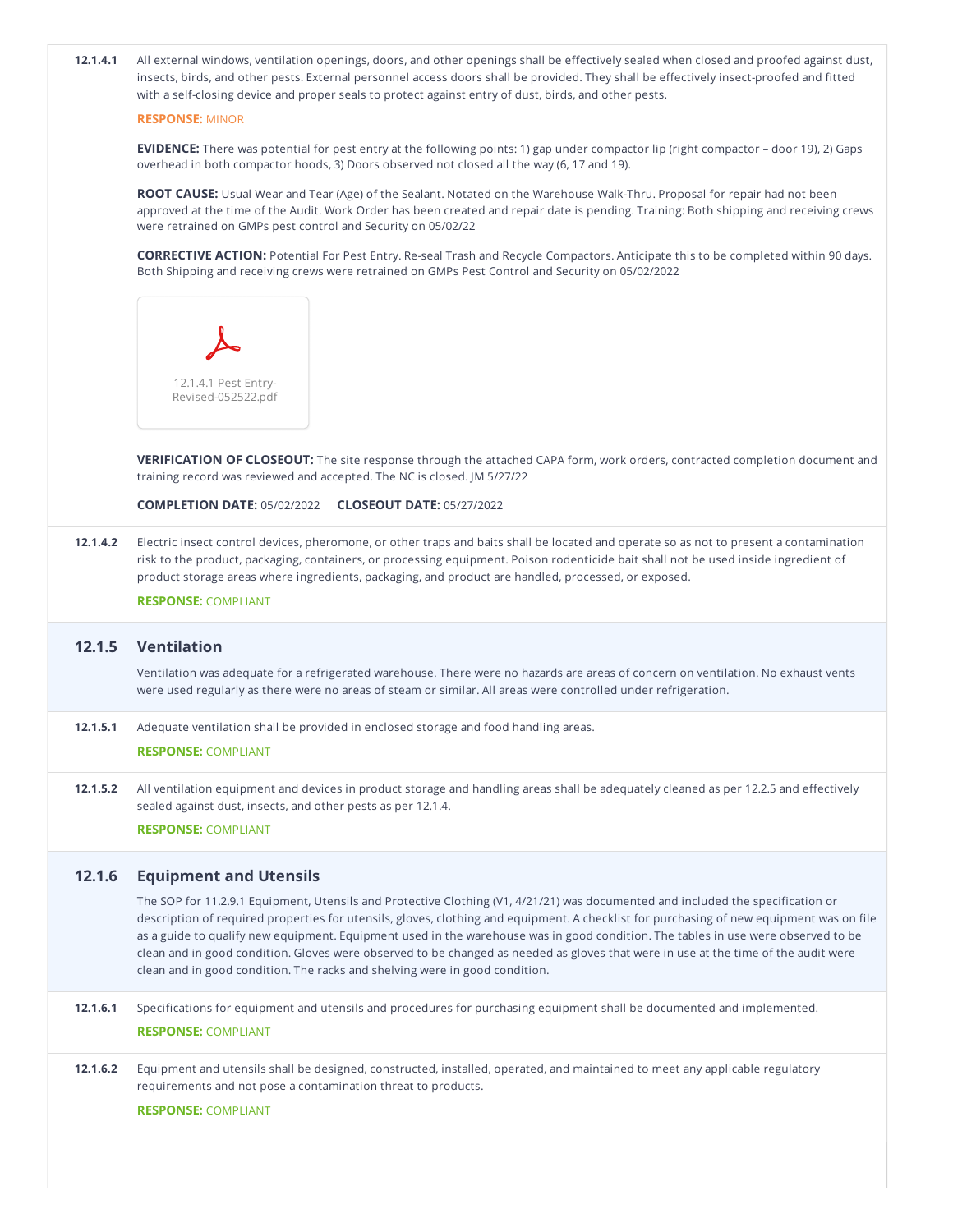| 12.1.6.3 | Equipment storage rooms shall be designed and constructed to allow for the hygienic and efficient storage of equipment and<br>containers. Where possible, food contact equipment shall be segregated from non-food contact equipment.<br><b>RESPONSE: COMPLIANT</b>                                                                                                                                                                                                                                                                                                                                                                                                                                                                                                                                                                                                                                                                                                                                                |
|----------|--------------------------------------------------------------------------------------------------------------------------------------------------------------------------------------------------------------------------------------------------------------------------------------------------------------------------------------------------------------------------------------------------------------------------------------------------------------------------------------------------------------------------------------------------------------------------------------------------------------------------------------------------------------------------------------------------------------------------------------------------------------------------------------------------------------------------------------------------------------------------------------------------------------------------------------------------------------------------------------------------------------------|
|          |                                                                                                                                                                                                                                                                                                                                                                                                                                                                                                                                                                                                                                                                                                                                                                                                                                                                                                                                                                                                                    |
| 12.1.6.4 | All equipment and utensils shall be cleaned (refer to 12.2.5.1) at a frequency to control contamination and stored in a clean and<br>serviceable condition to prevent microbiological or cross-contact allergen contamination.                                                                                                                                                                                                                                                                                                                                                                                                                                                                                                                                                                                                                                                                                                                                                                                     |
|          | <b>RESPONSE: COMPLIANT</b>                                                                                                                                                                                                                                                                                                                                                                                                                                                                                                                                                                                                                                                                                                                                                                                                                                                                                                                                                                                         |
| 12.1.6.5 | Vehicles used in handling areas or in cold storage rooms shall be designed, cleaned, and operated so as not to present a food safety<br>hazard.                                                                                                                                                                                                                                                                                                                                                                                                                                                                                                                                                                                                                                                                                                                                                                                                                                                                    |
|          | <b>RESPONSE: COMPLIANT</b>                                                                                                                                                                                                                                                                                                                                                                                                                                                                                                                                                                                                                                                                                                                                                                                                                                                                                                                                                                                         |
| 12.1.6.6 | In addition to the above, locations handling exposed products and recouping products on-site shall have: i. Product contact equipment<br>and utensils constructed of materials that are non-toxic, smooth, impervious and readily cleaned as per 12.2.5; ii. Clearly identified<br>equipment and utensils that are used for inedible material; and iii. Clearly identified waste and overflow handling equipment and<br>utensils. The waste material is discharged hygienically and according to local regulatory requirements.                                                                                                                                                                                                                                                                                                                                                                                                                                                                                    |
|          | <b>RESPONSE: COMPLIANT</b>                                                                                                                                                                                                                                                                                                                                                                                                                                                                                                                                                                                                                                                                                                                                                                                                                                                                                                                                                                                         |
| 12.1.7   | <b>Grounds and Roadways</b>                                                                                                                                                                                                                                                                                                                                                                                                                                                                                                                                                                                                                                                                                                                                                                                                                                                                                                                                                                                        |
|          | The exterior of the warehouse was maintained in an excellent condition. The west side of the warehouse was all grass area. The grass<br>was maintained cut low with a zone of no growth at the base of the wall. The north side of the building was maintained with landscaped<br>beds and employee/visitor parking (this was the side of the building with the main entrance). The east and south sides of the building<br>were controlled by a security fence that encompassed the truck dock, waste storage and truck parking areas. All areas were maintained<br>very clean. The waste containment was separated into waste foods for transport to farming (covered dumpsters), trash (compactor) and<br>recycling (compactor). All waste was contained to prevent pest attraction and area around containers were clean. There were no areas of<br>standing water on the exterior of the facility. All exterior equipment was stored properly.                                                                |
| 12.1.7.1 | The grounds and area surrounding the premises shall be maintained to minimize dust and kept free of waste or accumulated debris so<br>as not to attract pests and vermin.<br><b>RESPONSE: COMPLIANT</b>                                                                                                                                                                                                                                                                                                                                                                                                                                                                                                                                                                                                                                                                                                                                                                                                            |
| 12.1.7.2 | Paths, roadways, and loading and unloading areas shall be maintained so as not to present a hazard to the food safety operation of the<br>premises.<br><b>RESPONSE: COMPLIANT</b>                                                                                                                                                                                                                                                                                                                                                                                                                                                                                                                                                                                                                                                                                                                                                                                                                                  |
| 12.1.7.3 | Surroundings shall be kept neat and tidy and shall not present a hazard to the hygienic and sanitary operation of the premises or<br>provide harborage for pests.<br><b>RESPONSE: COMPLIANT</b>                                                                                                                                                                                                                                                                                                                                                                                                                                                                                                                                                                                                                                                                                                                                                                                                                    |
| 12.2.1   | <b>Repairs and Maintenance</b><br>The SOP 12.2.1 Repairs and Maintenance and 12.2.2 Maintenance Staff and Contractors were documented and dated, v3, 1/24/22. The site<br>relied on contractors for most upkeep. Maintenance (building, refrigeration, fork lifts, dock - levelers and transportation) was contracted<br>out to outside service providers. The contracts, workorders and service reports were on file. Refrigeration - storage, refrigeration-fleet,<br>and truck maintenance documentation were reviewed for the audit. Agreements with contractors were kept on file (The contractors for<br>maintenance that are given access to the warehouse to perform duties have training to the GMPs on file. There is a cabinet on site that<br>is secured in which is stored the tools specifically for the lift maintenance contractor and was locked at the time of the audit. There<br>were no temporary repairs noted during the audit. The racks were observed to be maintained in good condition. |
| 12.2.1.1 | The methods and responsibility for the maintenance and repair of facility, equipment, and buildings shall be documented, planned, and<br>implemented in a manner that minimizes the risk of product, packaging, or equipment contamination.<br><b>RESPONSE: COMPLIANT</b>                                                                                                                                                                                                                                                                                                                                                                                                                                                                                                                                                                                                                                                                                                                                          |
| 12.2.1.2 | The maintenance schedule shall be prepared to cover building, equipment, and other areas of the premises critical to the maintenance<br>of product safety. Routine maintenance of plant and equipment in any food handling or storage area shall be performed according to a<br>maintenance control schedule and recorded.                                                                                                                                                                                                                                                                                                                                                                                                                                                                                                                                                                                                                                                                                         |
|          | <b>RESPONSE: COMPLIANT</b>                                                                                                                                                                                                                                                                                                                                                                                                                                                                                                                                                                                                                                                                                                                                                                                                                                                                                                                                                                                         |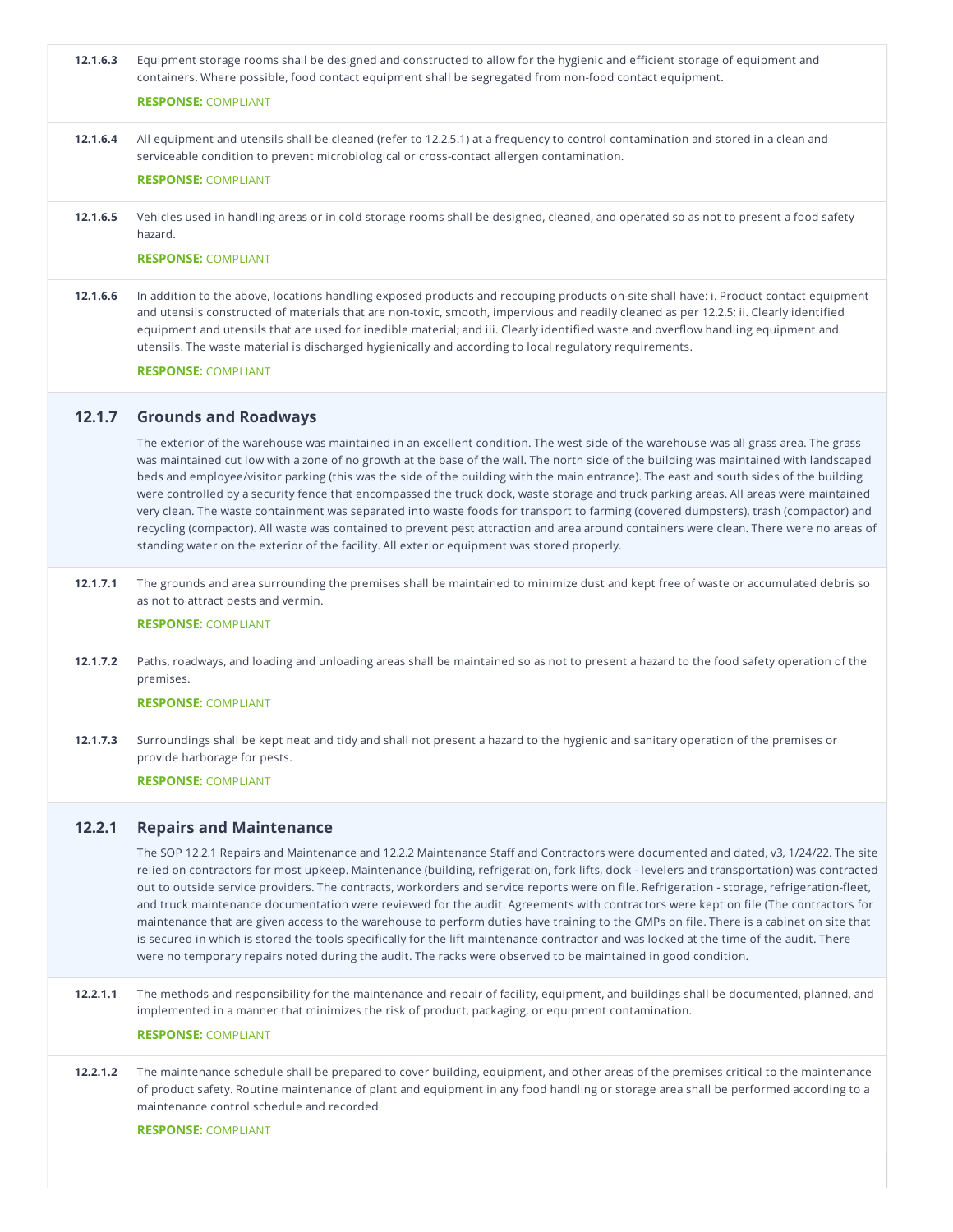| 12.2.1.3 | Failures of facility and equipment in any food storage and handling area shall be documented, reviewed, and necessary repair<br>incorporated into the maintenance control schedule.                                                                                                                                                                                                                                                                                                                                                                                                                                                                              |
|----------|------------------------------------------------------------------------------------------------------------------------------------------------------------------------------------------------------------------------------------------------------------------------------------------------------------------------------------------------------------------------------------------------------------------------------------------------------------------------------------------------------------------------------------------------------------------------------------------------------------------------------------------------------------------|
|          | <b>RESPONSE: COMPLIANT</b>                                                                                                                                                                                                                                                                                                                                                                                                                                                                                                                                                                                                                                       |
| 12.2.1.4 | Site supervisors shall be notified when maintenance or repairs are to be undertaken in any food handling or storage area.                                                                                                                                                                                                                                                                                                                                                                                                                                                                                                                                        |
|          | <b>RESPONSE: COMPLIANT</b>                                                                                                                                                                                                                                                                                                                                                                                                                                                                                                                                                                                                                                       |
| 12.2.1.5 | The maintenance supervisor and the site supervisor shall be informed if any repairs or maintenance pose a potential threat to product<br>safety (e.g., pieces of electrical wire, damaged light fittings, and loose overhead fittings). When possible, maintenance is to be conducted<br>outside operating times.                                                                                                                                                                                                                                                                                                                                                |
|          | <b>RESPONSE: COMPLIANT</b>                                                                                                                                                                                                                                                                                                                                                                                                                                                                                                                                                                                                                                       |
| 12.2.1.6 | Temporary repairs, where required, shall not pose a food safety risk and shall be included in the cleaning program. There shall be a plan<br>in place to address completion of temporary repairs to ensure they do not become permanent solutions.<br><b>RESPONSE: COMPLIANT</b>                                                                                                                                                                                                                                                                                                                                                                                 |
|          |                                                                                                                                                                                                                                                                                                                                                                                                                                                                                                                                                                                                                                                                  |
| 12.2.1.7 | Equipment located over exposed product shall be lubricated with food grade lubricants and their use controlled to minimize the<br>contamination of the product.                                                                                                                                                                                                                                                                                                                                                                                                                                                                                                  |
|          | <b>RESPONSE: COMPLIANT</b>                                                                                                                                                                                                                                                                                                                                                                                                                                                                                                                                                                                                                                       |
| 12.2.1.8 | Paint used in a food handling or contact zone shall be suitable for use, in good condition (i.e., no chips), and shall not be used on any<br>product contact surface.                                                                                                                                                                                                                                                                                                                                                                                                                                                                                            |
|          | <b>RESPONSE: COMPLIANT</b>                                                                                                                                                                                                                                                                                                                                                                                                                                                                                                                                                                                                                                       |
| 12.2.2   | <b>Maintenance Staff and Contractors</b>                                                                                                                                                                                                                                                                                                                                                                                                                                                                                                                                                                                                                         |
|          | Contractors were handled as any visitor with regards to compliance to the food safety policy. There were signed trainings for<br>contractors reviewed and on file. The maintenance staff were trained just as all other employees with record.                                                                                                                                                                                                                                                                                                                                                                                                                   |
| 12.2.2.1 | Maintenance staff and contractors shall comply with the site's personnel and process hygiene requirements (refer to 12.3).<br><b>RESPONSE: COMPLIANT</b>                                                                                                                                                                                                                                                                                                                                                                                                                                                                                                         |
| 12.2.2.2 | All maintenance staff and contractors required to work on-site shall be trained in the site's food safety and hygiene procedures or shall<br>be escorted at all times until their work is completed. Records of training shall be documented and retrievable.                                                                                                                                                                                                                                                                                                                                                                                                    |
|          | <b>RESPONSE: COMPLIANT</b>                                                                                                                                                                                                                                                                                                                                                                                                                                                                                                                                                                                                                                       |
| 12.2.2.3 | Maintenance staff and contractors shall remove all tools and debris from any maintenance activity once it has been completed and<br>inform the area supervisor and maintenance supervisor so that appropriate hygiene and sanitation can be completed and an inspection<br>conducted prior to restarting site operations. The inspections shall be documented.                                                                                                                                                                                                                                                                                                   |
|          | <b>RESPONSE: COMPLIANT</b>                                                                                                                                                                                                                                                                                                                                                                                                                                                                                                                                                                                                                                       |
| 12.2.3   | <b>Calibration</b>                                                                                                                                                                                                                                                                                                                                                                                                                                                                                                                                                                                                                                               |
|          | The calibration SOP 12.2.3 was documented V3, 1/24/22. The directory of calibration activity was defined to the equipment, device ID,<br>frequency, method and responsibility. The calibration certificates for the NIST thermometer (exp. 2/23/2023), the scales (performed<br>9/7/2021), and the weight used for daily scale monitoring (exp. 2/23/23). The daily scale calibrations conducted by in-house employees<br>were recorded. This was accomplished by using a 5 lb. weight. The weekly (receiving and shipping) thermometer calibrations were<br>recorded. These were conducted by in-house personnel. The record of the previous year was reviewed. |
| 12.2.3.1 | The methods and responsibility for calibration and re-calibration of measuring, testing, and inspection equipment used for monitoring<br>activities outlined in prerequisite programs, food safety plans, and other process controls, or to demonstrate compliance with customer<br>specifications, shall be documented and implemented. Software used for such activities shall be validated and secured as appropriate.                                                                                                                                                                                                                                        |
|          | <b>RESPONSE: COMPLIANT</b>                                                                                                                                                                                                                                                                                                                                                                                                                                                                                                                                                                                                                                       |
| 12.2.3.2 | Equipment shall be calibrated against national or international reference standards and methods or to an accuracy appropriate to its<br>use. In cases where standards are not available, the site shall provide evidence to support the calibration reference method applied. A<br>list of measuring, testing, and inspection equipment requiring calibration shall be maintained.                                                                                                                                                                                                                                                                               |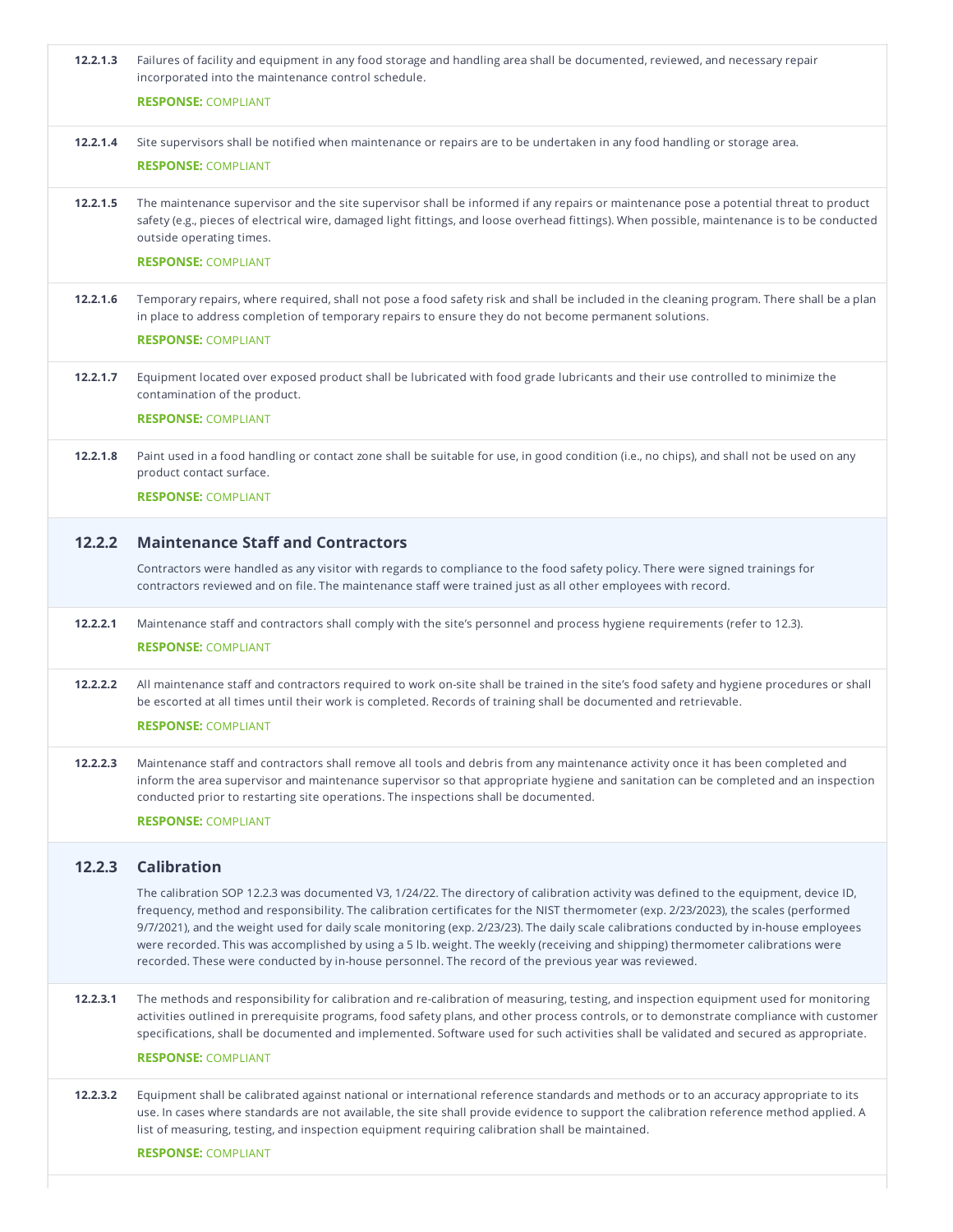| 12.2.3.3 | Calibration shall be performed according to regulatory requirements and/or to the equipment manufacturers' recommended schedule.<br><b>RESPONSE: COMPLIANT</b>                                                                                                                                                                                                                                                                                                                                                                                                                                                                                                                                                                                                                                                                                                                                                                                                                                                                                                                                                                                                                                                                                                                         |
|----------|----------------------------------------------------------------------------------------------------------------------------------------------------------------------------------------------------------------------------------------------------------------------------------------------------------------------------------------------------------------------------------------------------------------------------------------------------------------------------------------------------------------------------------------------------------------------------------------------------------------------------------------------------------------------------------------------------------------------------------------------------------------------------------------------------------------------------------------------------------------------------------------------------------------------------------------------------------------------------------------------------------------------------------------------------------------------------------------------------------------------------------------------------------------------------------------------------------------------------------------------------------------------------------------|
| 12.2.3.4 | Procedures shall be documented and implemented to address the disposition of potentially affected products should measuring,<br>testing, and inspection equipment be found to be out of calibration state.                                                                                                                                                                                                                                                                                                                                                                                                                                                                                                                                                                                                                                                                                                                                                                                                                                                                                                                                                                                                                                                                             |
|          | <b>RESPONSE: COMPLIANT</b>                                                                                                                                                                                                                                                                                                                                                                                                                                                                                                                                                                                                                                                                                                                                                                                                                                                                                                                                                                                                                                                                                                                                                                                                                                                             |
| 12.2.3.5 | A directory of measuring, testing, and inspection equipment requiring calibration and records of calibration tests shall be maintained.<br><b>RESPONSE: COMPLIANT</b>                                                                                                                                                                                                                                                                                                                                                                                                                                                                                                                                                                                                                                                                                                                                                                                                                                                                                                                                                                                                                                                                                                                  |
| 12.2.4   | <b>Pest Prevention</b>                                                                                                                                                                                                                                                                                                                                                                                                                                                                                                                                                                                                                                                                                                                                                                                                                                                                                                                                                                                                                                                                                                                                                                                                                                                                 |
|          | The SOP for Management of Pests and Vermin (12.2.9 (v1, 12/15/20214). The contracted service is monthly. There are traps placed on the<br>floor/wall junction around exterior walls and on both sides of doors. The exterior bait stations are positioned around the entire facility,<br>are secured and locked. The program was signed as reviewed by the SQF Practitioner and the pest control technician on 4/25/2022. The<br>training of employees with inspection and knowledge on bait poison and pest control was recorded. The SDS for the rodenticide was on<br>file and the usage for the rodenticides was recorded. The insurance certificate was current (exp. 6/15/22). The current license was on<br>file. The site map was current and accurate. The record of pest activity and trends was documented and current. There was no interior<br>activity or catches over the past year. There was no significant outside activity trends for feeding in the bait stations. There were no<br>signs of activity or infestation observed on the interior during the audit. The GMP training for the contracted technician was on file and<br>current (1/31/2022). Past months service reports for in-house and contracted checks were documented and reviewed for compliance. |
| 12.2.4.1 | A documented pest prevention program shall be effectively implemented. It shall: i. Describe the methods and responsibility for the<br>development, implementation, and maintenance of the pest prevention program; ii. Record pest sightings and trend the frequency of<br>pest activity to target pesticide applications; iii. Outline the methods used to prevent pest problems; iv. Outline the pest elimination<br>methods and the appropriate documentation for each inspection; v. Outline the frequency with which pest status is to be checked; vi.<br>Include on a site map the identification, location, number, and type of applied pest control/monitoring devices; vii. List the chemicals<br>used. They are required to be approved by the relevant authority and their Safety Data Sheets (SDS) made available; viii. Outline the<br>methods used to make staff aware of the bait control program and the measures required when they come into contact with a bait<br>station; ix. Outline the requirements for staff awareness and training in the use of pest and vermin control chemicals and baits; and x.<br>Measure the effectiveness of the program to verify the elimination of applicable pests and identify trends.                                         |
|          | <b>RESPONSE: COMPLIANT</b>                                                                                                                                                                                                                                                                                                                                                                                                                                                                                                                                                                                                                                                                                                                                                                                                                                                                                                                                                                                                                                                                                                                                                                                                                                                             |
| 12.2.4.2 | Pest contractors and/or internal pest controllers shall: i. Be licensed and approved by the local relevant authority; ii. Use only trained<br>and qualified operators who comply with regulatory requirements; iii. Use only approved chemicals; iv. Provide a pest prevention plan<br>(refer to 12.2.4.1), which includes a site map indicating the location of bait stations traps and other applicable pest control/monitoring<br>devices; v. Report to a responsible authorized person on entering the premises and after the completion of inspections or treatments;<br>vi. Provide regular inspections for pest activity with appropriate action taken if pests are present, and vii. Provide a written report of<br>their findings and the inspections and treatments applied.<br><b>RESPONSE: COMPLIANT</b>                                                                                                                                                                                                                                                                                                                                                                                                                                                                   |
| 12.2.4.3 | Pest activity risks shall be analyzed and recorded. Inspections for pest activity shall be undertaken on a regular basis by trained site<br>personnel and the appropriate action taken if pests are present. Identified pest activity shall not present a risk of contamination to food<br>products, raw materials, or packaging. Records of all pest control inspections and applications shall be maintained.<br><b>RESPONSE: COMPLIANT</b>                                                                                                                                                                                                                                                                                                                                                                                                                                                                                                                                                                                                                                                                                                                                                                                                                                          |
| 12.2.4.4 | Food products, raw materials, or packaging that are found to be contaminated by pest activity shall be effectively disposed of and the<br>source of pest infestation investigated and resolved. Records shall be kept of the disposal, investigation, and resolution.<br><b>RESPONSE: COMPLIANT</b>                                                                                                                                                                                                                                                                                                                                                                                                                                                                                                                                                                                                                                                                                                                                                                                                                                                                                                                                                                                    |
| 12.2.4.5 | Pesticides shall be clearly labeled and stored per 12.6.4 if kept on-site.<br><b>RESPONSE: COMPLIANT</b>                                                                                                                                                                                                                                                                                                                                                                                                                                                                                                                                                                                                                                                                                                                                                                                                                                                                                                                                                                                                                                                                                                                                                                               |
| 12.2.4.6 | No animals shall be permitted on-site in food handling or storage areas.<br><b>RESPONSE: COMPLIANT</b>                                                                                                                                                                                                                                                                                                                                                                                                                                                                                                                                                                                                                                                                                                                                                                                                                                                                                                                                                                                                                                                                                                                                                                                 |
|          |                                                                                                                                                                                                                                                                                                                                                                                                                                                                                                                                                                                                                                                                                                                                                                                                                                                                                                                                                                                                                                                                                                                                                                                                                                                                                        |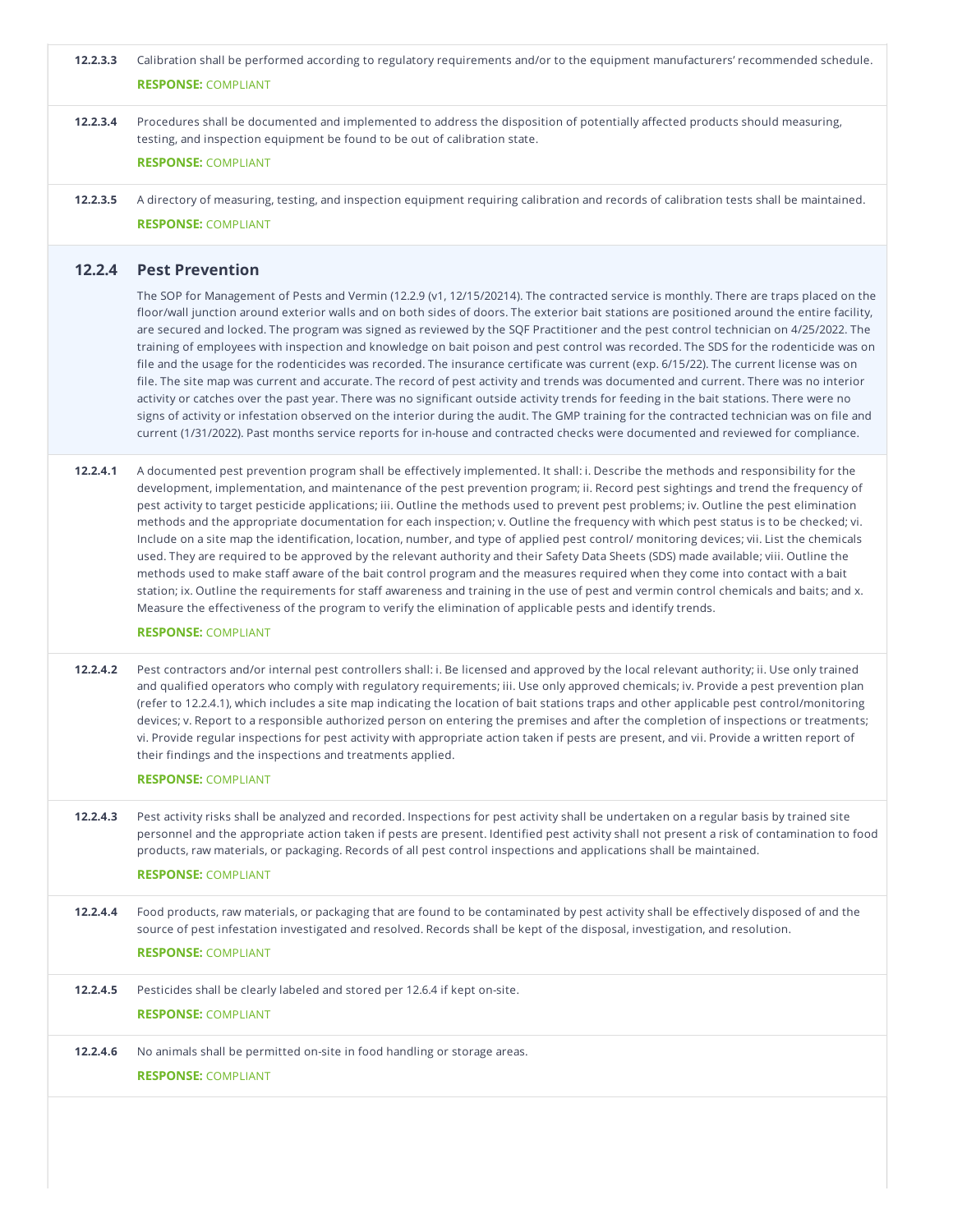# **12.2.5 Cleaning and Sanitation**

The Cleaning and Sanitation SOP 12.2.5 (v3, 1/24/22) was documented. The cleaning schedule was maintained with daily, weekly, monthly, quarterly, yearly and bi-annual (twice per year) tasks. The employees performing the task reported completion and the supervisor or SQF Practitioner verified the completion of the work. A verification signature was evident on all completed schedules. Schedules for the past year were reviewed. There were thorough procedures on file for cleaning (chemicals, tools and cleaning steps defined). Schedules completed had a final review by the SQF practitioner sign-off. Sanitation training was on file conducted by the SQF Practitioner. The training was conducted in February of 2022 with verification of competency. SDSs confirmed on file were for the chemicals in use. San-T 10 Plus (sanitizer) and Inspector's Choice (cleaner). Cleaner and sanitizer mix and concentration verifications of metering devices were conducted and recorded monthly. Pre-op swabbing is conducted on totes and tables with ATP protein swabs. This is conducted in the repacking operation (2021 and 2022 ongoing results logs were reviewed). Training in the sanitation was recorded and current. The pre op visual inspection is conducted daily with record (all records 2021 year to current 2022 were verified). The verification of removal of trash and waste is included on the pre-op/operational inspection. Chemical usage was logged. All chemicals in use were properly labeled when in spray bottles and dispensing containers. The staff amenities (restrooms and breakrooms) were cleaned and inspected daily.

**12.2.5.1** The methods and responsibility for the effective cleaning of the food storage and handling areas, staff amenities, and toilet facilities shall be documented and implemented. Consideration shall be given to: i. What is to be cleaned; ii. How it is to be cleaned; iii. When it is to be cleaned; iv. Who is responsible for cleaning; v. Validation of cleaning procedures; vi. Methods used to confirm the correct concentrations of detergents and sanitizers, and vii. The responsibility and methods used to verify the effectiveness of the cleaning and sanitation program.

#### **RESPONSE:** COMPLIANT

**12.2.5.2** Detergents and sanitizers shall be suitable for use in a food and storage and handling environment, labeled according to regulatory requirements, and purchased in accordance with applicable legislation. The organization shall ensure: i. The site maintains a list of chemicals approved for use; ii. An inventory of all chemicals purchased and used is maintained; iii. Detergents and sanitizers are stored as outlined in element 12.6.4; iv. Safety Data Sheets (SDS) are provided for all detergents and sanitizers purchased; and v.Only trained staff handle sanitizers and detergents.

### **RESPONSE:** COMPLIANT

**12.2.5.3** Detergents and sanitizers that have been mixed for use shall be correctly mixed according to manufacturers' instructions, stored in containers that are suitable for use, and clearly identified. Mix concentrations shall be verified and records maintained.

# **RESPONSE:** COMPLIANT

**12.2.5.4** Provision shall be made for the effective cleaning of equipment, utensils, and protective clothing.

# **RESPONSE:** COMPLIANT

**12.2.5.5** Cleaning equipment, tools, racks, and other items used in support of the cleaning and sanitizing program shall be clearly identified, stored, and maintained in a manner that prevents contamination of processing, product handling equipment, and storage areas as well as the tools themselves.

#### **RESPONSE:** COMPLIANT

**12.2.5.6** Staff amenities, sanitary facilities, and other essential areas shall be inspected by qualified personnel to ensure the areas are clean and at a defined frequency. **RESPONSE:** COMPLIANT

# **12.2.5.7** Records of cleaning and sanitation activities, verification, and inspections shall be maintained. **RESPONSE:** COMPLIANT

**12.2.5.8** Staff amenities, sanitary facilities, and other essential areas shall be inspected by qualified personnel at a defined frequency to ensure the areas are clean.

#### **RESPONSE:** COMPLIANT

# **12.3.1 Personnel Welfare**

The GMP documented policy for staff and visitors defined health requirements which excluded those persons suffering from or with symptoms of illness. The employees observed in the warehouse were observed to be healthy with no appearance of illness or injury that could threaten workplace or product safety.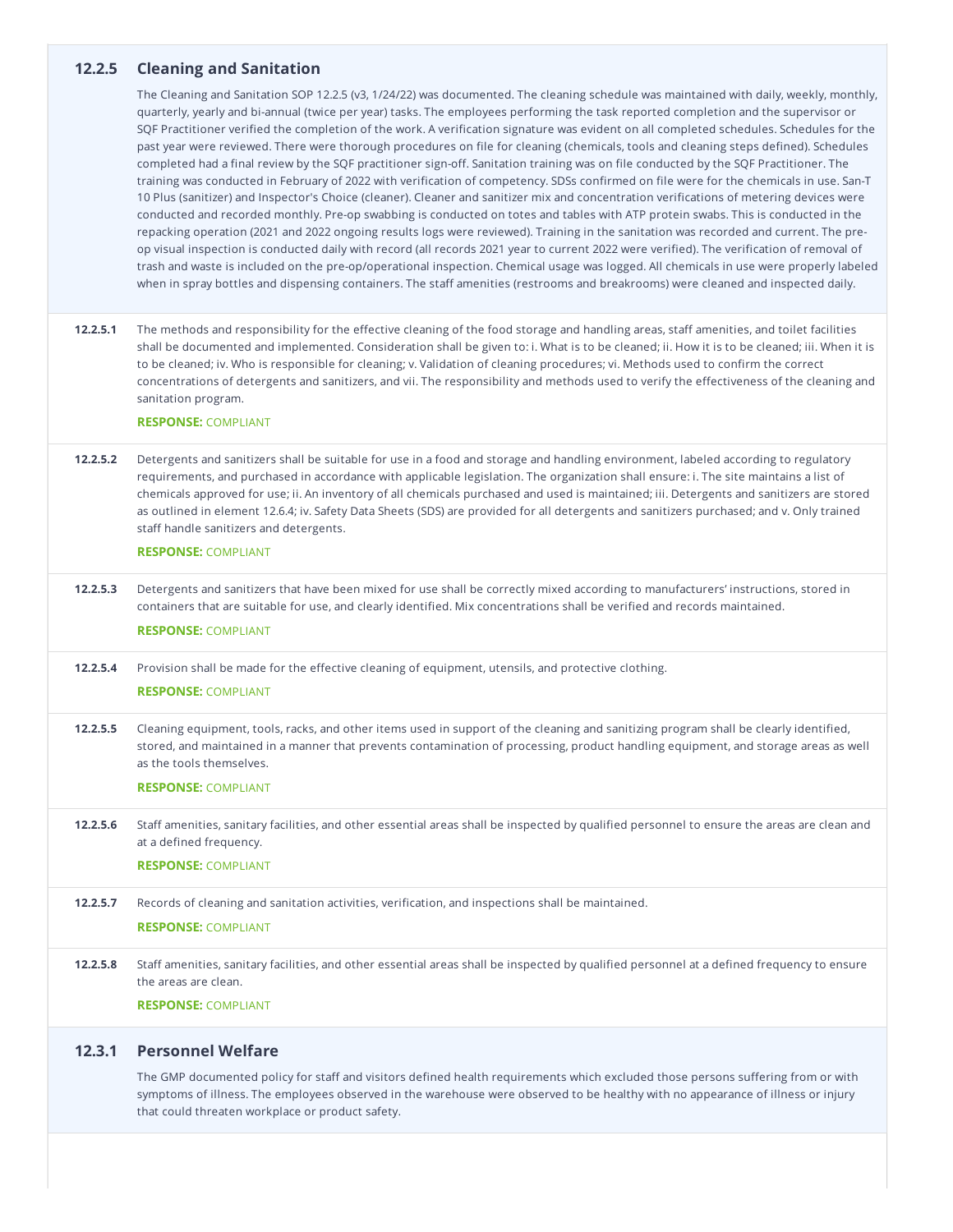| 12.3.1.1 | Personnel suffering from infectious diseases or who are carriers of any infectious disease shall be restricted from working on the site<br>or in the transportation of food and shall not engage in food handling operations or be permitted access to storage areas where the<br>product is exposed or there is a risk of contamination of food.<br><b>RESPONSE: COMPLIANT</b>                                                                                                                                                                             |
|----------|-------------------------------------------------------------------------------------------------------------------------------------------------------------------------------------------------------------------------------------------------------------------------------------------------------------------------------------------------------------------------------------------------------------------------------------------------------------------------------------------------------------------------------------------------------------|
| 12.3.1.2 | The site shall have measures in place to prevent contact of materials, ingredients, food packaging, food, or food contact surfaces from<br>any bodily fluids from open wounds, coughing, sneezing, spitting, or any other means. In the event of an injury that causes spillage of<br>bodily fluid, a properly trained staff member shall ensure that all affected areas, including handling and storage areas, have been<br>adequately cleaned and that all materials and products have been quarantined and/or disposed of.<br><b>RESPONSE: COMPLIANT</b> |
| 12.3.1.3 | Personnel with exposed cuts, sores, or lesions shall not engage in handling exposed products, recoup, repack or processing products, or<br>handling primary packaging or food contact surfaces. Minor cuts or abrasions on exposed parts of the body shall be covered with a<br>protective bandage or alternative suitable dressing. A colored bandage or alternative suitable waterproof and colored dressing is<br>recommended for handling exposed products, recoup, or repack processes.<br><b>RESPONSE: COMPLIANT</b>                                  |
| 12.3.2   | <b>Handwashing</b>                                                                                                                                                                                                                                                                                                                                                                                                                                                                                                                                          |
|          | The sink for handwashing was provided in the repack area. The sink was supplied with tempered water, towels in dispenser and a trash<br>receptacle. There was a sign designating the sink as a hand wash and the sink was not observed to be used for other purposes. Gloves<br>were changed as needed (when dirty or damaged). Training of employees encouraged them to wash hands prior to applying gloves. A<br>minor was issued in this section under clause 12.3.2.3.                                                                                  |
| 12.3.2.1 | All personnel shall have clean hands and hands shall be washed by all staff, contractors, and visitors: i. On entering food handling,<br>storage, and processing areas; ii. After each visit to a toilet; iii. After using a handkerchief; iv. After smoking, eating, or drinking; and v.<br>After sneezing or coughing.<br><b>RESPONSE: COMPLIANT</b>                                                                                                                                                                                                      |
| 12.3.2.2 | Handwash stations shall be available and accessible as required.                                                                                                                                                                                                                                                                                                                                                                                                                                                                                            |
|          | <b>RESPONSE: COMPLIANT</b>                                                                                                                                                                                                                                                                                                                                                                                                                                                                                                                                  |
| 12.3.2.3 | Handwash stations shall be constructed of stainless steel or similar non-corrosive material and at a minimum supplied with: i. A potable<br>water supply at an appropriate temperature; ii. Liquid soap; iii. Paper towels; and iv. A means of containing used paper towels. An<br>effective hand dryer may be used in instances where there is no direct hand contact of food or food contact surfaces.                                                                                                                                                    |
|          | <b>RESPONSE: MINOR</b>                                                                                                                                                                                                                                                                                                                                                                                                                                                                                                                                      |
|          | <b>EVIDENCE:</b> Hand sink in repack not supplied appropriately at the time of inspection. Soap was not present. Sink was not maintained<br>clean.                                                                                                                                                                                                                                                                                                                                                                                                          |
|          | ROOT CAUSE: Sink was being repaired and was out of service. Work order completed but not submitted to facilities Manager. There<br>was a breakdown in communication between Practitioner and the Facilities Manager.                                                                                                                                                                                                                                                                                                                                        |
|          | <b>CORRECTIVE ACTION:</b> Washing Station. Hand Sink was not clean. Soap was not present. Hand Sink (washing station) has been repaired,<br>Sink was cleaned, and soap station was re-installed.                                                                                                                                                                                                                                                                                                                                                            |
|          |                                                                                                                                                                                                                                                                                                                                                                                                                                                                                                                                                             |
|          | 12.3.2.3 NC-Washing<br>Station 052522.pdf                                                                                                                                                                                                                                                                                                                                                                                                                                                                                                                   |
|          | <b>VERIFICATION OF CLOSEOUT:</b> The site's corrective action that included a CAPA document and supporting photos of the sink and<br>supplies properly provided was reviewed and accepted. The NC is closed. JM 5/26/22                                                                                                                                                                                                                                                                                                                                     |
|          | <b>COMPLETION DATE: 05/05/2022</b><br><b>CLOSEOUT DATE: 05/26/2022</b>                                                                                                                                                                                                                                                                                                                                                                                                                                                                                      |
| 12.3.2.4 | Signage in appropriate languages instructing people to wash their hands shall be provided in a prominent position.                                                                                                                                                                                                                                                                                                                                                                                                                                          |
|          | <b>RESPONSE: COMPLIANT</b>                                                                                                                                                                                                                                                                                                                                                                                                                                                                                                                                  |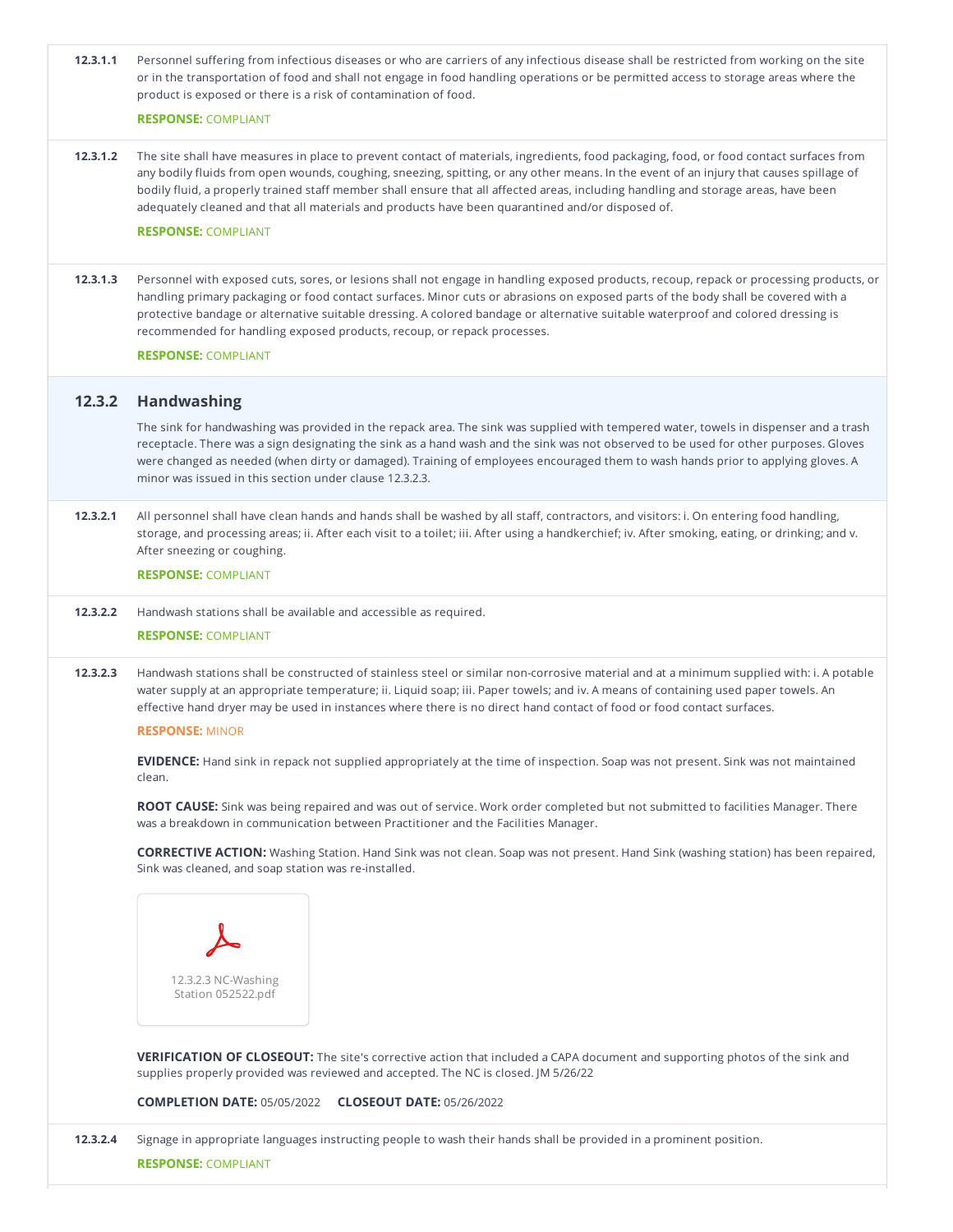| 12.3.2.5 | When gloves are used, personnel shall maintain the handwashing practices outlined above.<br><b>RESPONSE: COMPLIANT</b>                                                                                                                                                                                                                                                                                                                                                                                                                                                                                                                                                                                                                               |
|----------|------------------------------------------------------------------------------------------------------------------------------------------------------------------------------------------------------------------------------------------------------------------------------------------------------------------------------------------------------------------------------------------------------------------------------------------------------------------------------------------------------------------------------------------------------------------------------------------------------------------------------------------------------------------------------------------------------------------------------------------------------|
| 12.3.3   | <b>Clothing and Personal Effects</b>                                                                                                                                                                                                                                                                                                                                                                                                                                                                                                                                                                                                                                                                                                                 |
|          | Personal clothing is worn however there is assessment at the start to make sure that the clothing is clean and that jewelry, hair<br>coverage and glove use is being followed. The employees were observed during the audit to wear clean clothes in good repair. The<br>product being divided into the smaller bagged portions was only contacted by gloved hands.                                                                                                                                                                                                                                                                                                                                                                                  |
| 12.3.3.1 | Clothing worn by staff engaged in handling food shall be maintained, stored, laundered, and worn so as not to present a contamination<br>risk to products.<br><b>RESPONSE: COMPLIANT</b>                                                                                                                                                                                                                                                                                                                                                                                                                                                                                                                                                             |
|          |                                                                                                                                                                                                                                                                                                                                                                                                                                                                                                                                                                                                                                                                                                                                                      |
| 12.3.3.2 | Clothing, including shoes, shall be clean at the commencement of each shift and maintained in a serviceable condition.<br><b>RESPONSE: COMPLIANT</b>                                                                                                                                                                                                                                                                                                                                                                                                                                                                                                                                                                                                 |
| 12.3.3.3 | Protective clothing shall be manufactured from material that will not pose a food safety threat and is easily cleaned.                                                                                                                                                                                                                                                                                                                                                                                                                                                                                                                                                                                                                               |
|          | <b>RESPONSE: COMPLIANT</b>                                                                                                                                                                                                                                                                                                                                                                                                                                                                                                                                                                                                                                                                                                                           |
| 12.3.3.4 | Jewelry and other loose objects shall not be worn or taken into a food handling or processing operation or any area where food is<br>exposed. The wearing of plain bands with no stones, prescribed medical alert bracelets, or jewelry accepted for religious or cultural<br>reasons can be permitted, provided it is properly covered and does not pose a food safety risk. All exceptions shall meet regulatory and<br>customer requirements and shall be subject to a risk assessment and evidence of ongoing risk management.                                                                                                                                                                                                                   |
|          | <b>RESPONSE: COMPLIANT</b>                                                                                                                                                                                                                                                                                                                                                                                                                                                                                                                                                                                                                                                                                                                           |
| 12.3.4   | <b>Visitors</b>                                                                                                                                                                                                                                                                                                                                                                                                                                                                                                                                                                                                                                                                                                                                      |
|          | Visitors were required to comply to rules for Good Warehousing Practices just as employees were required while in warehousing areas.<br>The rules were reviewed prior to entry to the warehouse. At sign in upon arrival, visitors going into the storage areas are asked to<br>review the GMP and Hygiene Policy. A policy was signed by the visitors and kept on file. The auditor was presented with the policy and<br>asked to review and sign by the reception employee prior to being greeted by management. The policy was again reviewed at the time<br>of walking into the warehouse area. The drivers were controlled so that they could not wonder into the warehouse. If a driver was given<br>access, they are required to follow GMPs. |
| 12.3.4.1 | All visitors shall be required to comply with all Good Storage and Distribution Practices and hygiene standards required by the site,<br>including those applying to clothing and personal effects, hand-washing, and illness (refer to 12.3.1, 12.3.2 and 12.3.3).                                                                                                                                                                                                                                                                                                                                                                                                                                                                                  |
|          | <b>RESPONSE: COMPLIANT</b>                                                                                                                                                                                                                                                                                                                                                                                                                                                                                                                                                                                                                                                                                                                           |
| 12.3.4.2 | All visitors, including management staff, shall wear suitable clothing and footwear when entering any food storage and handling area.<br><b>RESPONSE: COMPLIANT</b>                                                                                                                                                                                                                                                                                                                                                                                                                                                                                                                                                                                  |
| 12.3.4.3 | Visitors exhibiting visible signs of illness shall be prevented from entering areas in which food is handled or processed (refer to 12.3.1).<br><b>RESPONSE: COMPLIANT</b>                                                                                                                                                                                                                                                                                                                                                                                                                                                                                                                                                                           |
| 12.3.4.4 | Visitors shall enter and exit food handling areas through the proper staff entrance points and comply with all handwashing and<br>personnel practice requirements.                                                                                                                                                                                                                                                                                                                                                                                                                                                                                                                                                                                   |
|          | <b>RESPONSE: COMPLIANT</b>                                                                                                                                                                                                                                                                                                                                                                                                                                                                                                                                                                                                                                                                                                                           |
| 12.3.4.5 | All visitors shall be trained in the site's food safety and hygiene procedures before entering any food processing or handling areas or<br>shall be escorted at all times in food handling and storage areas.                                                                                                                                                                                                                                                                                                                                                                                                                                                                                                                                        |
|          | <b>RESPONSE: COMPLIANT</b>                                                                                                                                                                                                                                                                                                                                                                                                                                                                                                                                                                                                                                                                                                                           |
| 12.3.4.6 | The site shall have a documented procedure for how driver access is managed to minimize food safety risk and designated driver areas<br>are maintained to prevent food contamination or other food safety risks.                                                                                                                                                                                                                                                                                                                                                                                                                                                                                                                                     |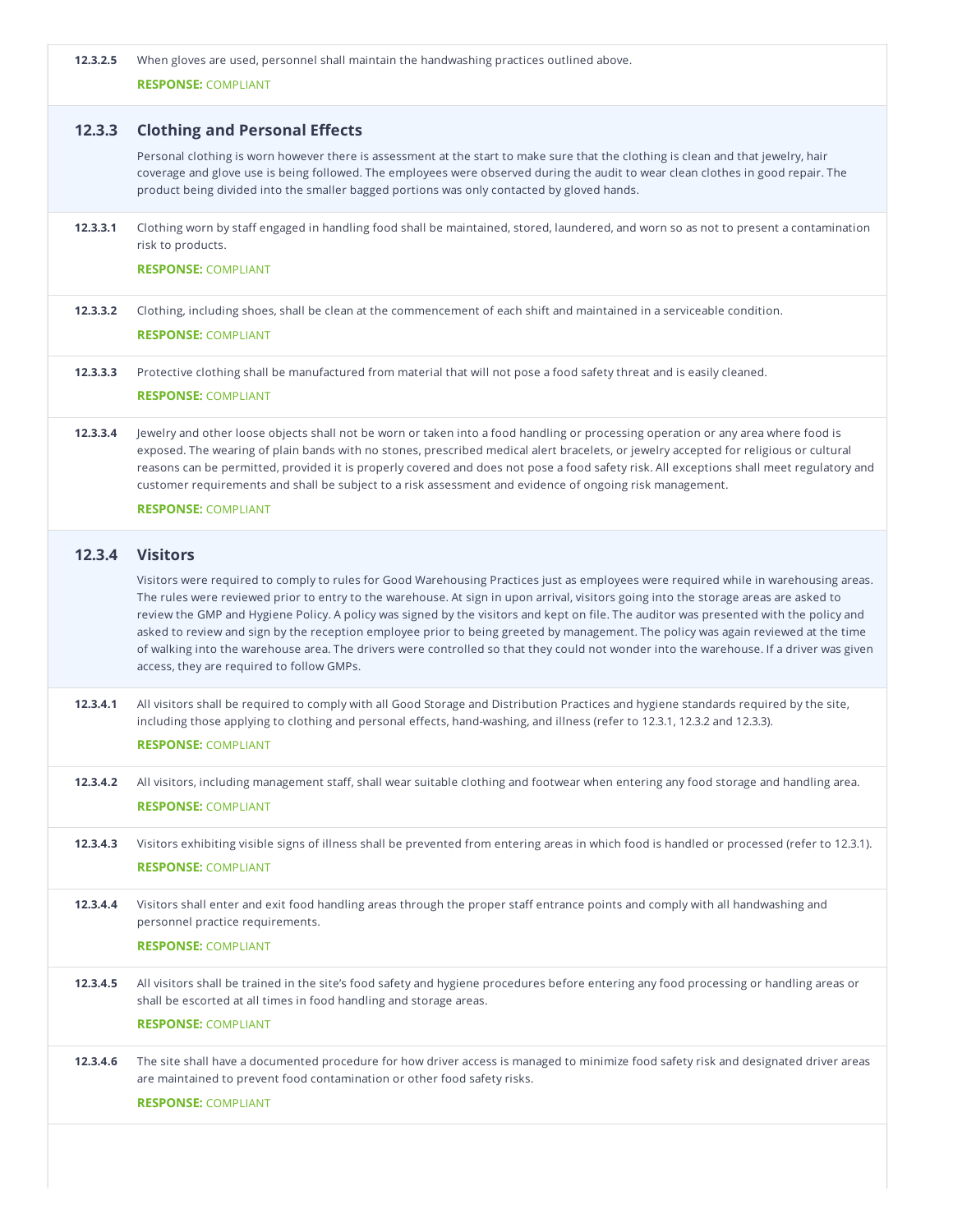| 12.3.5   | <b>Staff Amenities (change rooms, toilets, break rooms)</b><br>The restrooms for the site were inspected and found to be clean, supplied with hot water, soap, towels and dryers, and proper trash<br>receptacles. All restrooms had signage to encourage proper hand washing. The restrooms and toilets installed were located near break<br>areas and offices convenient for warehouse staff and sufficient in number for the number of employees on site. There were sufficient<br>number of sinks inside each restroom. Restrooms and break areas were separated from food storage areas. |
|----------|-----------------------------------------------------------------------------------------------------------------------------------------------------------------------------------------------------------------------------------------------------------------------------------------------------------------------------------------------------------------------------------------------------------------------------------------------------------------------------------------------------------------------------------------------------------------------------------------------|
| 12.3.5.1 | Staff amenities shall have documented cleaning procedures, be supplied with appropriate lighting and ventilation, and shall be made<br>available for the use of all persons engaged in the handling and processing of product.<br><b>RESPONSE: COMPLIANT</b>                                                                                                                                                                                                                                                                                                                                  |
| 12.3.5.2 | Provision shall be made for staff to store their street clothing and personal items separate from food contact zones and food storage<br>areas.<br><b>RESPONSE: COMPLIANT</b>                                                                                                                                                                                                                                                                                                                                                                                                                 |
| 12.3.5.3 | Toilet rooms shall be: i. Designed and constructed so that they are accessible to staff and separate from any food handling operations; ii.<br>Accessed from the warehouse or food handling area via an airlock vented to the exterior or through an adjoining room; iii. Sufficient in<br>number for the maximum number of staff; iv. Constructed so that they can be easily cleaned and maintained; and v. Kept clean and tidy.<br><b>RESPONSE: COMPLIANT</b>                                                                                                                               |
| 12.3.5.4 | Sanitary drainage shall not be connected to any other drains within the premises and shall be directed to a septic tank or a sewerage<br>system. Procedure shall be documented and implemented to properly manage sewage back-ups to minimize the potential for<br>contamination.<br><b>RESPONSE: COMPLIANT</b>                                                                                                                                                                                                                                                                               |
| 12.3.5.5 | Handwash basins shall be provided immediately outside or inside the toilet room and designed as outlined in 12.3.2.2.<br><b>RESPONSE: COMPLIANT</b>                                                                                                                                                                                                                                                                                                                                                                                                                                           |
| 12.3.5.6 | Separate break room facilities shall be provided away from a food handling or storage areas. Break rooms shall be kept clean and tidy<br>and free from waste materials and pests.<br><b>RESPONSE: COMPLIANT</b>                                                                                                                                                                                                                                                                                                                                                                               |
| 12.3.5.7 | Where outside eating areas are provided, they shall be kept clean and free from waste materials and maintained in a manner that<br>minimizes the potential for introduction of contamination including pests to the site.<br><b>RESPONSE: COMPLIANT</b>                                                                                                                                                                                                                                                                                                                                       |
| 12.3.5.8 | Signage in languages understood by staff advising people to wash their hands before entering the food storage areas shall be provided<br>in a prominent position in break rooms and break room exits.<br><b>RESPONSE: COMPLIANT</b>                                                                                                                                                                                                                                                                                                                                                           |
| 12.4.1   | <b>Personnel Processing Practices</b>                                                                                                                                                                                                                                                                                                                                                                                                                                                                                                                                                         |

There is no processing of foods The area for repacking was a segregated portion of warehouse. Sensory evaluations (tasting of foods) are not performed. Visual inspection for quality occurs and is documented daily in storage areas. Employees in repack are trained to visually look for product quality and safety issues while repacking. All employees in the warehouse are required to wear hair and beard restraints. GMPs are clean clothes, no eating/drinking in storage/handling areas, hand washing and gloves for direct fruit contact. Activities of smoking, chewing and eating were prohibited in the warehouse. All employees were following the standard at the time of audit. First aid kits were in place with colored bandages for visibility.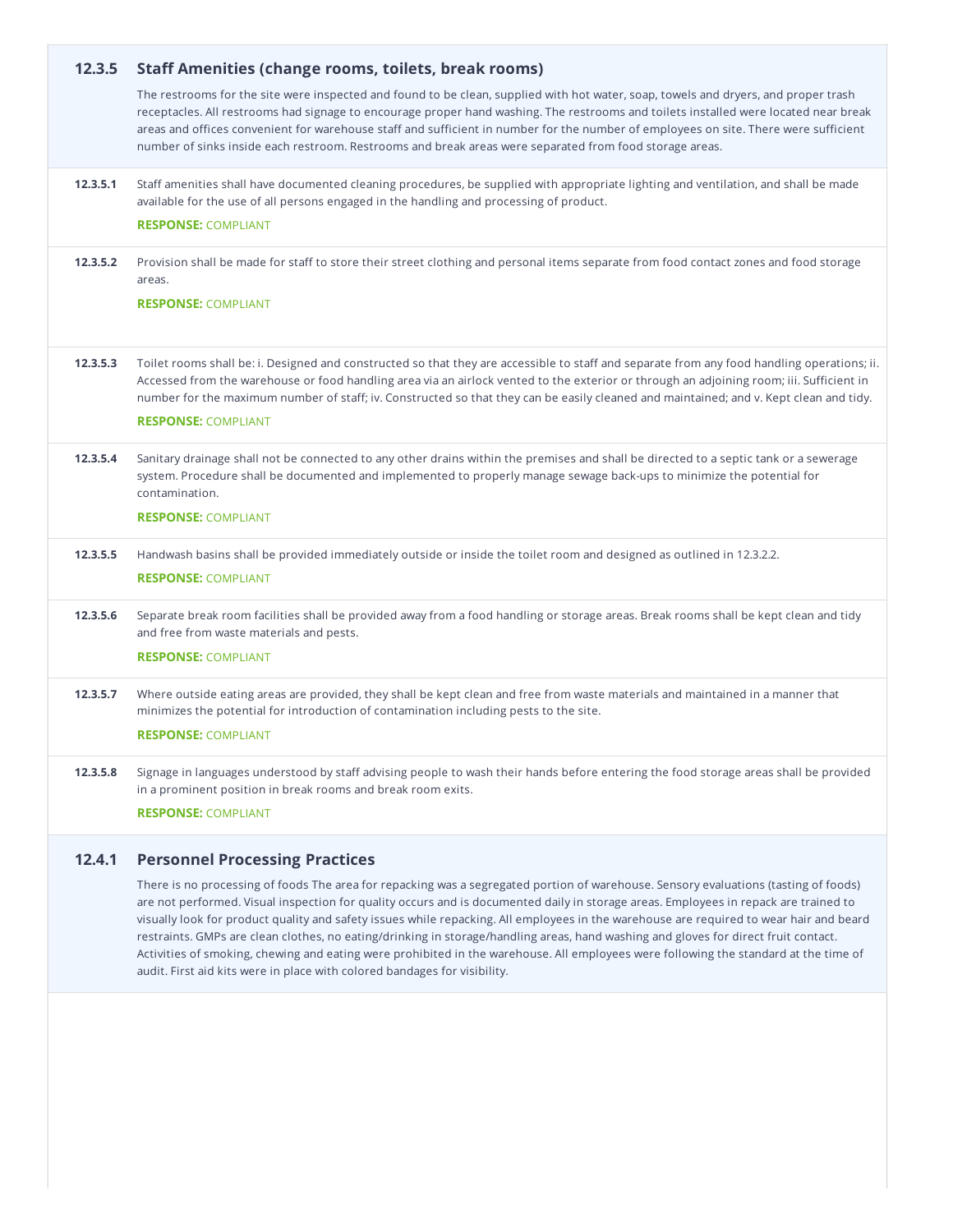| 12.4.1.1 | All personnel shall comply with the following practices: i. Personnel entry to food handling areas shall be through the personnel access<br>doors only; ii. All doors are to be kept closed. Doors shall not be left open for extended periods when access is required for waste<br>removal or stock transfer; iii. The wearing of false fingernails or fingernail polish is not permitted when handling exposed food; iv.<br>Materials and products shall be kept in appropriate containers as required and off the floor; v. Waste shall be contained in the bins<br>identified for this purpose and removed from the operational area on a regular basis and not left to accumulate; vi. Staff shall not eat or<br>taste any product in the food storage or handling area; vii. Smoking, chewing, eating, or spitting is not permitted in any food handling or<br>storage areas; and viii. Drinking of water is permissible only under conditions that prevent contamination or other food safety risks<br>from occurring. Drinking water containers shall be stored in clear, covered containers, and used in designated areas only. Code<br>Amendment #1 A medical screening procedure shall be in place for all employees, visitors and contractors who handle exposed product<br>or food contact surfaces.<br><b>RESPONSE: COMPLIANT</b> |
|----------|-------------------------------------------------------------------------------------------------------------------------------------------------------------------------------------------------------------------------------------------------------------------------------------------------------------------------------------------------------------------------------------------------------------------------------------------------------------------------------------------------------------------------------------------------------------------------------------------------------------------------------------------------------------------------------------------------------------------------------------------------------------------------------------------------------------------------------------------------------------------------------------------------------------------------------------------------------------------------------------------------------------------------------------------------------------------------------------------------------------------------------------------------------------------------------------------------------------------------------------------------------------------------------------------------------------------------------------------------|
| 12.4.1.2 | All personnel engaged in storage, transport, and handling of packaged products and materials shall ensure that products and materials<br>are handled and stored in such a way as to prevent damage or product contamination.                                                                                                                                                                                                                                                                                                                                                                                                                                                                                                                                                                                                                                                                                                                                                                                                                                                                                                                                                                                                                                                                                                                    |
|          | <b>RESPONSE: COMPLIANT</b>                                                                                                                                                                                                                                                                                                                                                                                                                                                                                                                                                                                                                                                                                                                                                                                                                                                                                                                                                                                                                                                                                                                                                                                                                                                                                                                      |
| 12.5.1   | <b>Water Supply</b>                                                                                                                                                                                                                                                                                                                                                                                                                                                                                                                                                                                                                                                                                                                                                                                                                                                                                                                                                                                                                                                                                                                                                                                                                                                                                                                             |
|          | The last water test for potability was conducted on 2/22/2022. This was performed by the State Public Health Lab on a sample taken at<br>the Capitol City Warehouse location. The backflow tests for the site were conducted last on 3/1/2022. A minor was noted in this section<br>und 12.5.1.2.                                                                                                                                                                                                                                                                                                                                                                                                                                                                                                                                                                                                                                                                                                                                                                                                                                                                                                                                                                                                                                               |
| 12.5.1.1 | Adequate supplies of water drawn from a known clean source shall be provided for use during holding, storage and cleaning of the<br>premises and equipment.                                                                                                                                                                                                                                                                                                                                                                                                                                                                                                                                                                                                                                                                                                                                                                                                                                                                                                                                                                                                                                                                                                                                                                                     |
|          | <b>RESPONSE: COMPLIANT</b>                                                                                                                                                                                                                                                                                                                                                                                                                                                                                                                                                                                                                                                                                                                                                                                                                                                                                                                                                                                                                                                                                                                                                                                                                                                                                                                      |
| 12.5.1.2 | Contingency plans shall be in place for instances when the potable water supply is deemed to be contaminated or otherwise<br>inappropriate for use.                                                                                                                                                                                                                                                                                                                                                                                                                                                                                                                                                                                                                                                                                                                                                                                                                                                                                                                                                                                                                                                                                                                                                                                             |
|          | <b>RESPONSE: MINOR</b>                                                                                                                                                                                                                                                                                                                                                                                                                                                                                                                                                                                                                                                                                                                                                                                                                                                                                                                                                                                                                                                                                                                                                                                                                                                                                                                          |
|          | EVIDENCE: The water management program did not specify a contingency plan for water provision should the municipal source water<br>or site water supply become contaminated.                                                                                                                                                                                                                                                                                                                                                                                                                                                                                                                                                                                                                                                                                                                                                                                                                                                                                                                                                                                                                                                                                                                                                                    |
|          | ROOT CAUSE: Contingency Plan wasn't added to the Water Management Plan. Oversight when reviewing the amendments on the new<br>SQF Version 9.                                                                                                                                                                                                                                                                                                                                                                                                                                                                                                                                                                                                                                                                                                                                                                                                                                                                                                                                                                                                                                                                                                                                                                                                    |
|          | <b>CORRECTIVE ACTION:</b> Water Management (Contingency Plan) Completed and Updated the Water Management Plan to include the<br>water contingency plan in the event of municipal source failur.                                                                                                                                                                                                                                                                                                                                                                                                                                                                                                                                                                                                                                                                                                                                                                                                                                                                                                                                                                                                                                                                                                                                                 |
|          | 12.5.1.2 NC-Water<br>Manag 052522.pd                                                                                                                                                                                                                                                                                                                                                                                                                                                                                                                                                                                                                                                                                                                                                                                                                                                                                                                                                                                                                                                                                                                                                                                                                                                                                                            |
|          | <b>VERIFICATION OF CLOSEOUT:</b> The site's corrective action that included a CAPA document and supporting amended document to<br>include contaminated water contingency was reviewed and accepted. The NC is closed. JM 5/26/22                                                                                                                                                                                                                                                                                                                                                                                                                                                                                                                                                                                                                                                                                                                                                                                                                                                                                                                                                                                                                                                                                                                |
|          | <b>COMPLETION DATE: 05/17/2022  CLOSEOUT DATE: 05/26/2022</b>                                                                                                                                                                                                                                                                                                                                                                                                                                                                                                                                                                                                                                                                                                                                                                                                                                                                                                                                                                                                                                                                                                                                                                                                                                                                                   |
| 12.5.1.3 | Supplies of hot and cold water shall be provided as required to enable the effective cleaning of the premises and equipment.                                                                                                                                                                                                                                                                                                                                                                                                                                                                                                                                                                                                                                                                                                                                                                                                                                                                                                                                                                                                                                                                                                                                                                                                                    |
|          | <b>RESPONSE: COMPLIANT</b>                                                                                                                                                                                                                                                                                                                                                                                                                                                                                                                                                                                                                                                                                                                                                                                                                                                                                                                                                                                                                                                                                                                                                                                                                                                                                                                      |
| 12.5.1.4 | The delivery of water within the premises shall ensure potable water is not contaminated. Testing of the backflow system, where<br>possible, shall be conducted at least annually and records shall be maintained.<br><b>RESPONSE: COMPLIANT</b>                                                                                                                                                                                                                                                                                                                                                                                                                                                                                                                                                                                                                                                                                                                                                                                                                                                                                                                                                                                                                                                                                                |
|          |                                                                                                                                                                                                                                                                                                                                                                                                                                                                                                                                                                                                                                                                                                                                                                                                                                                                                                                                                                                                                                                                                                                                                                                                                                                                                                                                                 |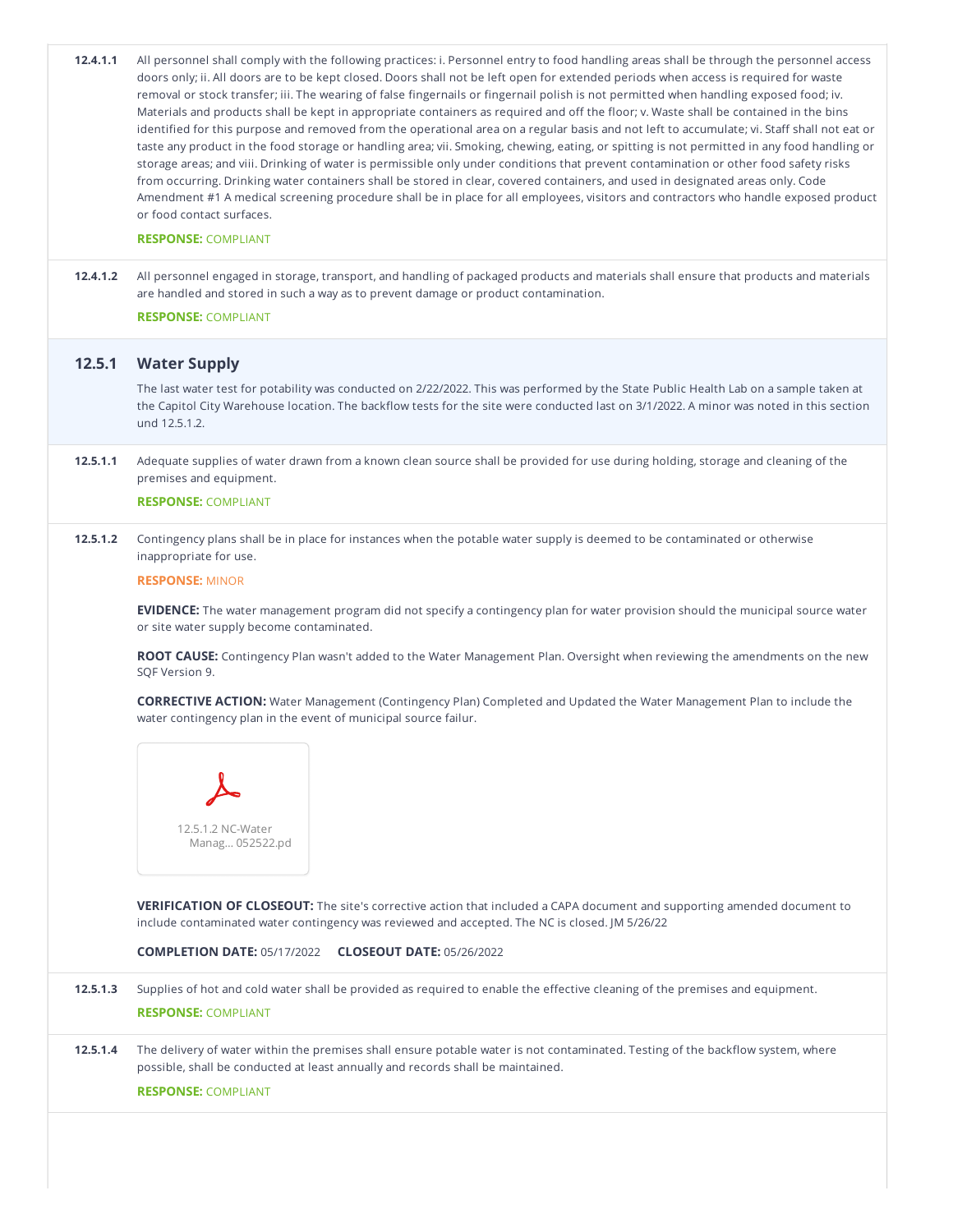| 12.5.1.5 | The use of non-potable water shall be controlled such that: i. There is no cross-contamination between potable and non-potable water<br>lines; ii. Non-potable water piping and outlets are clearly identified; and iii. Hoses, taps, and other similar sources of possible<br>contamination are designed to prevent back flow or back siphonage.<br><b>RESPONSE: NOT APPLICABLE</b>                                                                                                                                                                                                                                       |
|----------|----------------------------------------------------------------------------------------------------------------------------------------------------------------------------------------------------------------------------------------------------------------------------------------------------------------------------------------------------------------------------------------------------------------------------------------------------------------------------------------------------------------------------------------------------------------------------------------------------------------------------|
| 12.5.1.6 | Where water is stored on-site, storage facilities shall be adequately designed, constructed, and routinely cleaned to prevent<br>contamination.<br><b>RESPONSE: NOT APPLICABLE</b>                                                                                                                                                                                                                                                                                                                                                                                                                                         |
| 12.5.2   | <b>Water and Ice Quality</b><br>Ice is not produced or received for use on produce.                                                                                                                                                                                                                                                                                                                                                                                                                                                                                                                                        |
| 12.5.2.1 | Microbiological analysis of the water and ice supply that comes into contact with food or food contact surfaces shall be conducted to<br>verify the cleanliness of the supply, the monitoring activities, and the effectiveness of the treatment measures implemented.<br>Verification, at minimum, shall be made annually.<br><b>RESPONSE: NOT APPLICABLE</b>                                                                                                                                                                                                                                                             |
|          | <b>EVIDENCE:</b> Ice is not produced or received for use on produce.                                                                                                                                                                                                                                                                                                                                                                                                                                                                                                                                                       |
| 12.5.2.2 | Water and ice shall be analyzed using reference standards and methods.<br><b>RESPONSE: NOT APPLICABLE</b>                                                                                                                                                                                                                                                                                                                                                                                                                                                                                                                  |
|          | <b>EVIDENCE:</b> Ice is not produced or received for use on produce.                                                                                                                                                                                                                                                                                                                                                                                                                                                                                                                                                       |
| 12.5.2.3 | Ice rooms and receptacles shall be constructed of materials as outlined in elements 12.1.2 and designed to minimize contamination of<br>the ice during storage and distribution.                                                                                                                                                                                                                                                                                                                                                                                                                                           |
|          | <b>RESPONSE: NOT APPLICABLE</b>                                                                                                                                                                                                                                                                                                                                                                                                                                                                                                                                                                                            |
|          | <b>EVIDENCE:</b> Ice is not produced or received for use on produce.                                                                                                                                                                                                                                                                                                                                                                                                                                                                                                                                                       |
|          |                                                                                                                                                                                                                                                                                                                                                                                                                                                                                                                                                                                                                            |
| 12.5.3   | <b>Air and Other Gases</b>                                                                                                                                                                                                                                                                                                                                                                                                                                                                                                                                                                                                 |
|          | Air and gases are not used in the storage and repack operations.                                                                                                                                                                                                                                                                                                                                                                                                                                                                                                                                                           |
| 12.5.3.1 | Compressed air or other gases (e.g. nitrogen, carbon dioxide) that contact food or food contact surfaces shall be clean and present no<br>risk to food safety.                                                                                                                                                                                                                                                                                                                                                                                                                                                             |
|          | <b>RESPONSE: NOT APPLICABLE</b>                                                                                                                                                                                                                                                                                                                                                                                                                                                                                                                                                                                            |
|          | <b>EVIDENCE:</b> Air and gases are not used in the storage and repack operations.                                                                                                                                                                                                                                                                                                                                                                                                                                                                                                                                          |
| 12.5.3.2 | Compressed air systems and systems used to store or dispense other gases used in food storage and distribution process shall be<br>maintained and regularly monitored for quality and applicable food safety hazards.                                                                                                                                                                                                                                                                                                                                                                                                      |
|          | <b>RESPONSE: NOT APPLICABLE</b>                                                                                                                                                                                                                                                                                                                                                                                                                                                                                                                                                                                            |
|          | <b>EVIDENCE:</b> Air and gases are not used in the storage and repack operations.                                                                                                                                                                                                                                                                                                                                                                                                                                                                                                                                          |
| 12.6.1   | <b>Receipt, Storage and Handling of Goods</b>                                                                                                                                                                                                                                                                                                                                                                                                                                                                                                                                                                              |
|          | The site defined and documented the storage conditions needed to maintain the products safely for selection and delivery to the<br>customers. This included rotation of goods in a FIFO manner but also with respect to inspected quality (produce condition) was closely<br>monitored and recorded through daily inspection. Products are disposed of or inspected more closely and culled dependent upon the<br>quality inspection report. The proper storage of allergen-containing goods was included in the allergen management plan which<br>requires vertical separation of foods with respect to allergen content. |
| 12.6.1.1 | The site shall implement an effective storage plan that allows for the safe, hygienic storage of ice, food products (frozen, chilled, and<br>ambient), packaging, equipment, and chemicals.                                                                                                                                                                                                                                                                                                                                                                                                                                |
|          | <b>RESPONSE: COMPLIANT</b>                                                                                                                                                                                                                                                                                                                                                                                                                                                                                                                                                                                                 |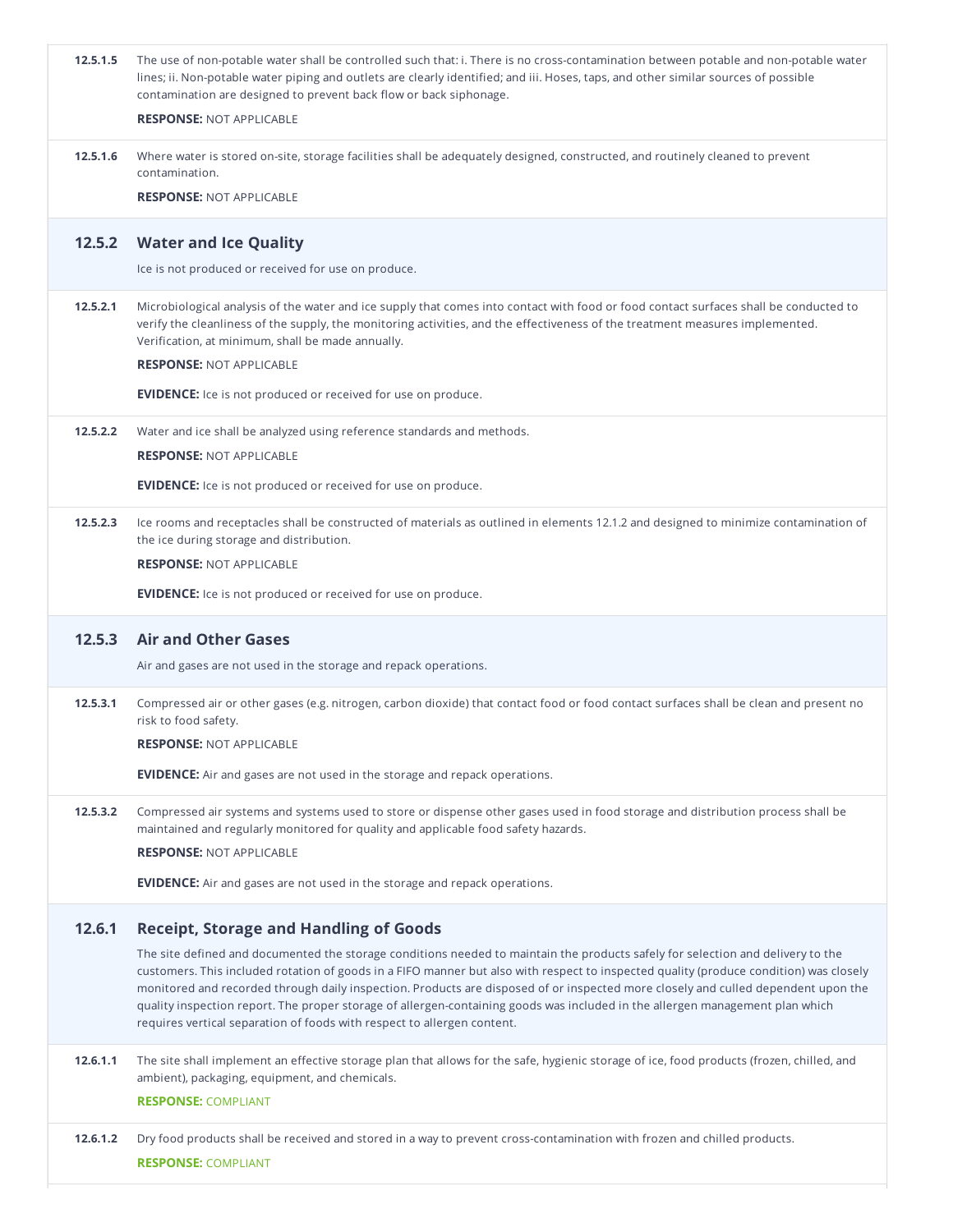| 12.6.1.3 | The responsibility and methods for ensuring effective stock rotation principles are applied shall be documented and implemented.<br><b>RESPONSE: COMPLIANT</b>                                                                                                                                                                                                                                                                                                                                                                                                                                                                                                                                                                                                                                                |
|----------|---------------------------------------------------------------------------------------------------------------------------------------------------------------------------------------------------------------------------------------------------------------------------------------------------------------------------------------------------------------------------------------------------------------------------------------------------------------------------------------------------------------------------------------------------------------------------------------------------------------------------------------------------------------------------------------------------------------------------------------------------------------------------------------------------------------|
| 12.6.1.4 | Procedures shall be in place to ensure that all food products and recouped products are utilized within their designated shelf life.<br><b>RESPONSE: COMPLIANT</b>                                                                                                                                                                                                                                                                                                                                                                                                                                                                                                                                                                                                                                            |
| 12.6.1.5 | Where goods are held under temporary or overflow conditions that are not designed for the safe storage of goods, a risk analysis shall<br>be undertaken to ensure there is no risk to the integrity of those goods, or contamination, or adverse effects on food safety.                                                                                                                                                                                                                                                                                                                                                                                                                                                                                                                                      |
|          | <b>RESPONSE: NOT APPLICABLE</b>                                                                                                                                                                                                                                                                                                                                                                                                                                                                                                                                                                                                                                                                                                                                                                               |
|          | <b>EVIDENCE:</b> The site does not utilize alternate storage.                                                                                                                                                                                                                                                                                                                                                                                                                                                                                                                                                                                                                                                                                                                                                 |
| 12.6.1.6 | Records shall be available to verify alternate or temporary control measures for storage of raw materials, ingredients, packaging,<br>equipment, chemicals, or finished products.                                                                                                                                                                                                                                                                                                                                                                                                                                                                                                                                                                                                                             |
|          | <b>RESPONSE: NOT APPLICABLE</b>                                                                                                                                                                                                                                                                                                                                                                                                                                                                                                                                                                                                                                                                                                                                                                               |
|          | <b>EVIDENCE:</b> The site does not utilize alternate storage.                                                                                                                                                                                                                                                                                                                                                                                                                                                                                                                                                                                                                                                                                                                                                 |
| 12.6.1.7 | Racks provided for the storage of food products shall be constructed of impervious materials and designed to enable cleaning of the<br>floors and the storage room. Storage areas shall be cleaned at a predetermined frequency.                                                                                                                                                                                                                                                                                                                                                                                                                                                                                                                                                                              |
|          | <b>RESPONSE: COMPLIANT</b>                                                                                                                                                                                                                                                                                                                                                                                                                                                                                                                                                                                                                                                                                                                                                                                    |
| 12.6.2   | <b>Cold Storage, Freezing and Chilling of Foods</b>                                                                                                                                                                                                                                                                                                                                                                                                                                                                                                                                                                                                                                                                                                                                                           |
|          | The freezer was found to be at -6 F. The main cooler was found to be at 35 F. The aisle 10 tempered room was at 55 F (potato room). The<br>shipping / receiving dock was at 40 F. The site was electronically monitoring the temperatures. Graphs were used to illustrate history of<br>the temperatures. The site had records for the entire year. The freezer, cooler and dry storage spaces were all inspected. The<br>temperatures were found to be within safe ranges for the types of products stored within each space. The records were kept<br>electronically. There is an alarm for notification when temperatures were found above established limits. The records were reviewed for<br>the audit. Random days were selected over the last year and temperature levels confirmed to be consistent. |
| 12.6.2.1 | The site shall provide confirmation of the effective operational performance of freezing, chilling, and cold storage facilities. Chillers,<br>blast freezers, and cold storage rooms shall be designed and constructed to allow for the hygienic and efficient refrigeration of food<br>and shall be easily accessible for inspection and cleaning.<br><b>RESPONSE: COMPLIANT</b>                                                                                                                                                                                                                                                                                                                                                                                                                             |
| 12.6.2.2 | Sufficient refrigeration capacity shall be available to store chilled or frozen food at the maximum anticipated throughput of product with<br>allowance for periodic cleaning of refrigerated areas.<br><b>RESPONSE: COMPLIANT</b>                                                                                                                                                                                                                                                                                                                                                                                                                                                                                                                                                                            |
| 12.6.2.3 | Discharge from defrost and condensate lines shall be controlled and discharged to the drainage system.                                                                                                                                                                                                                                                                                                                                                                                                                                                                                                                                                                                                                                                                                                        |
|          | <b>RESPONSE: COMPLIANT</b>                                                                                                                                                                                                                                                                                                                                                                                                                                                                                                                                                                                                                                                                                                                                                                                    |
| 12.6.2.4 | The site shall have a written procedure for monitoring temperatures of storage rooms, including the frequency of checks, and<br>corrective actions if the temperature is out of specification. Cold and chilled storage rooms shall be fitted with temperature monitoring<br>equipment, located to monitor the warmest part of the room, and be fitted with a temperature measurement device that is easily<br>readable and accessible. Records shall be kept of frozen, cold, and chilled storage room temperatures.                                                                                                                                                                                                                                                                                         |
|          | <b>RESPONSE: COMPLIANT</b>                                                                                                                                                                                                                                                                                                                                                                                                                                                                                                                                                                                                                                                                                                                                                                                    |
| 12.6.2.5 | Procedures shall be in place to identify the methods and responsibilities used to ensure that processes applied to materials prior to<br>distribution (e.g. thawing, slacking, labeling) do not pose a risk to product safety or loss of traceability.                                                                                                                                                                                                                                                                                                                                                                                                                                                                                                                                                        |
|          | <b>RESPONSE: COMPLIANT</b>                                                                                                                                                                                                                                                                                                                                                                                                                                                                                                                                                                                                                                                                                                                                                                                    |
| 12.6.3   | <b>Storage of Dry Goods</b>                                                                                                                                                                                                                                                                                                                                                                                                                                                                                                                                                                                                                                                                                                                                                                                   |

The storage of shelf stable foods and packaging were observed in areas of storage away from wet conditions. The racks were found to be in good condition and areas were found to be clean. The lifts and jacks used in the warehouse were found to be in good condition and clean. The battery charging area was kept away from food and food-related storage. The battery area was clean and free of debris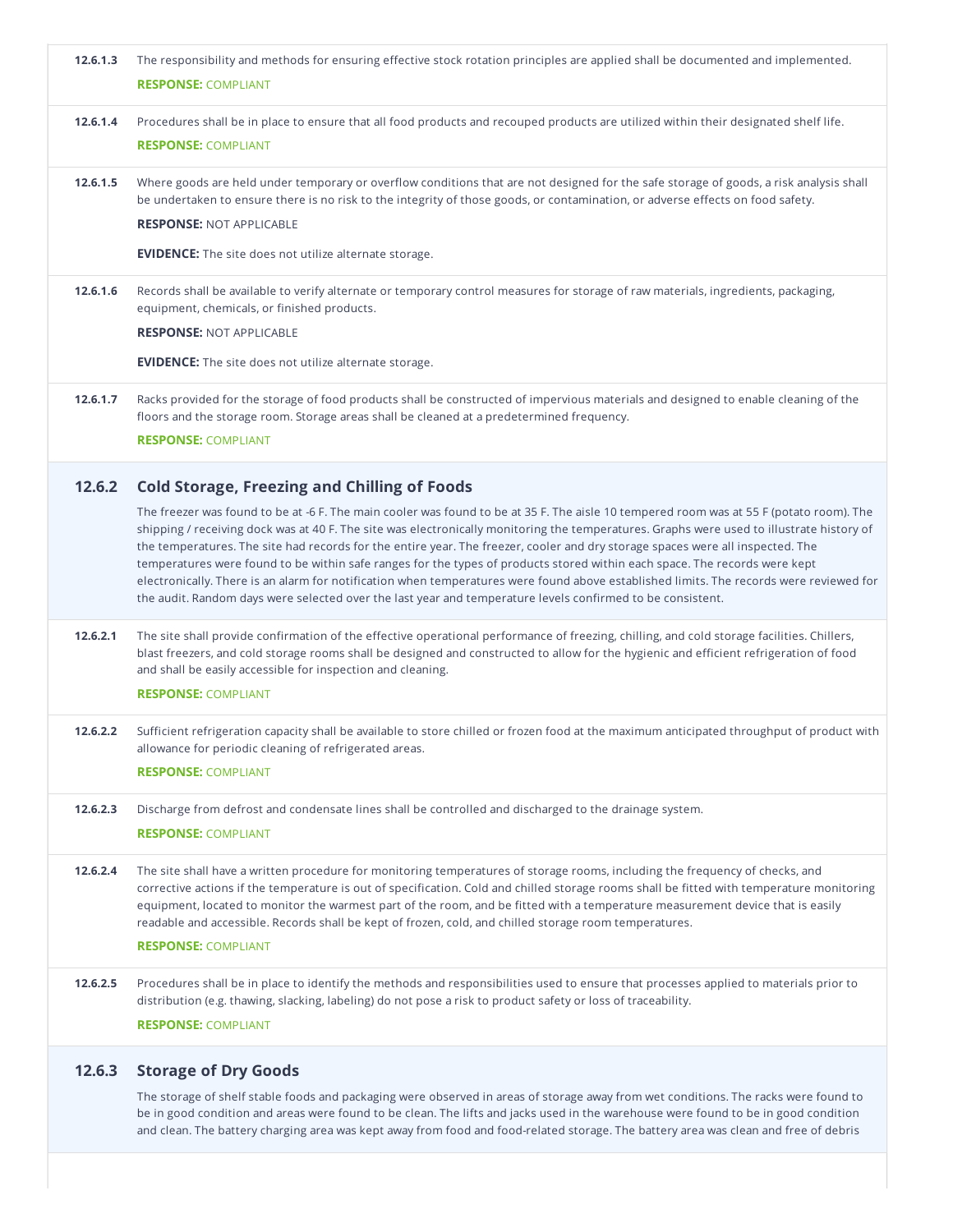**12.6.3.1** Dry goods shall be located away from wet areas to protect the product from contamination and deterioration and to prevent packaging from becoming a harborage for pests or vermin.

**RESPONSE:** COMPLIANT

### **12.6.4 Storage of Hazardous Chemicals and Toxic Substances Used On-site**

There was a designated and locked area for storage of cleaners and cleaning supplies. This was a closet near the dock office. The chemicals were labeled and there was an inventory of chemicals kept to define approval as well as track usage. The storage area was controlled (locked) and access was only by trained sanitation staff.

**12.6.4.1** Hazardous chemicals, toxic substances, and pesticides that are for use on the site with the potential for food contamination shall be: i. Used only according to manufacturers' instructions; ii. Controlled to prevent contamination or a food safety hazard to raw material, packaging, work-in-progress, finished product, or product contact surfaces; iii. Included in a current register of all hazardous chemicals and toxic substances that are stored on-site; iv. Supplemented with a current Safety Data Sheet (SDS) made available to all staff; v. Controlled to track usage and ensure return to the appropriate storage areas after use; vi. Be compliant with national and local legislation; and vii. Used so that there is no cross-contamination between chemicals.

### **RESPONSE:** COMPLIANT

**12.6.4.2** Hazardous chemicals and toxic substances shall be stored: i. In an area with appropriate signage; ii. Accessible only by personnel trained in the storage and use of chemicals; iii. Separated from the distribution storage area so as not to present a hazard to staff, product, packaging, or product handling equipment; iv. In their original containers, or in clearly labeled secondary containers if allowed by applicable legislation; and v.Stored so that there is no cross-contamination between chemicals.

#### **RESPONSE:** COMPLIANT

**12.6.4.3** Personnel who handle hazardous chemicals and toxic substances, including pesticides and cleaning chemicals: i. Shall be fully trained in their purpose, storage, handling, and use; ii. Be provided first aid equipment and personnel protective equipment; and iii. Ensure compliance with the proper identification, storage, usage, disposal, and clean-up requirements.

# **RESPONSE:** COMPLIANT

**12.6.4.4** The site shall dispose of unused chemicals and empty containers in accordance with regulatory requirements and ensure that: i. Empty chemical containers are not reused; ii. Empty containers are labeled, isolated, and securely stored while awaiting collection; and iii. Unused and obsolete chemicals are stored under secure conditions while waiting authorized disposal by an approved vendor.

### **RESPONSE:** COMPLIANT

**12.6.4.5** In the event of a hazardous spill, the site shall: i. Have spillage clean-up instructions to ensure that the spill is properly contained; and ii.<br>Be equipped with spillage kits and cleaning equipment.

**RESPONSE:** COMPLIANT

### **12.6.5 Loading, Transport, and Staging Practices**

Form 12.6.7 Loading checklist is completed during loading for shipment. The Transportation Temperature Check Form is completed by drivers at loading and at each stop in the route. The receiving form is completed electronically on every load. During the audit, a loader was interviewed and documents in use were observed. The loading of truck was witnessed during the audit. The employee was very knowledgeable on their food safety responsibilities. The precooling of the trucks was observed. The staging of products was acceptable as it was performed in a cold dock. The staging of frozen items was not performed for lengths of time to allow thawing.

**12.6.5.1** The practices applied during loading, transport, and unloading of food products and materials shall be documented, implemented, and designed to maintain appropriate storage conditions and product integrity. Practices shall protect against contamination from biological, chemical, and physical hazards, and under conditions that prevent cross-contamination.

### **RESPONSE:** COMPLIANT

- **12.6.5.2** Sites shall have a procedure in place that is documented and implemented to ensure trailers are inspected prior to receiving shipments or loading to ensure that the trailer is in good repair, clean, secured and at the required environmental condition and temperature. **RESPONSE:** COMPLIANT
- **12.6.5.3** Vehicles (e.g. trucks/vans/containers) used for transporting food shall be inspected prior to loading to ensure they are clean, in good repair, suitable for the purpose, and free from odors or other conditions that may impact negatively on the product.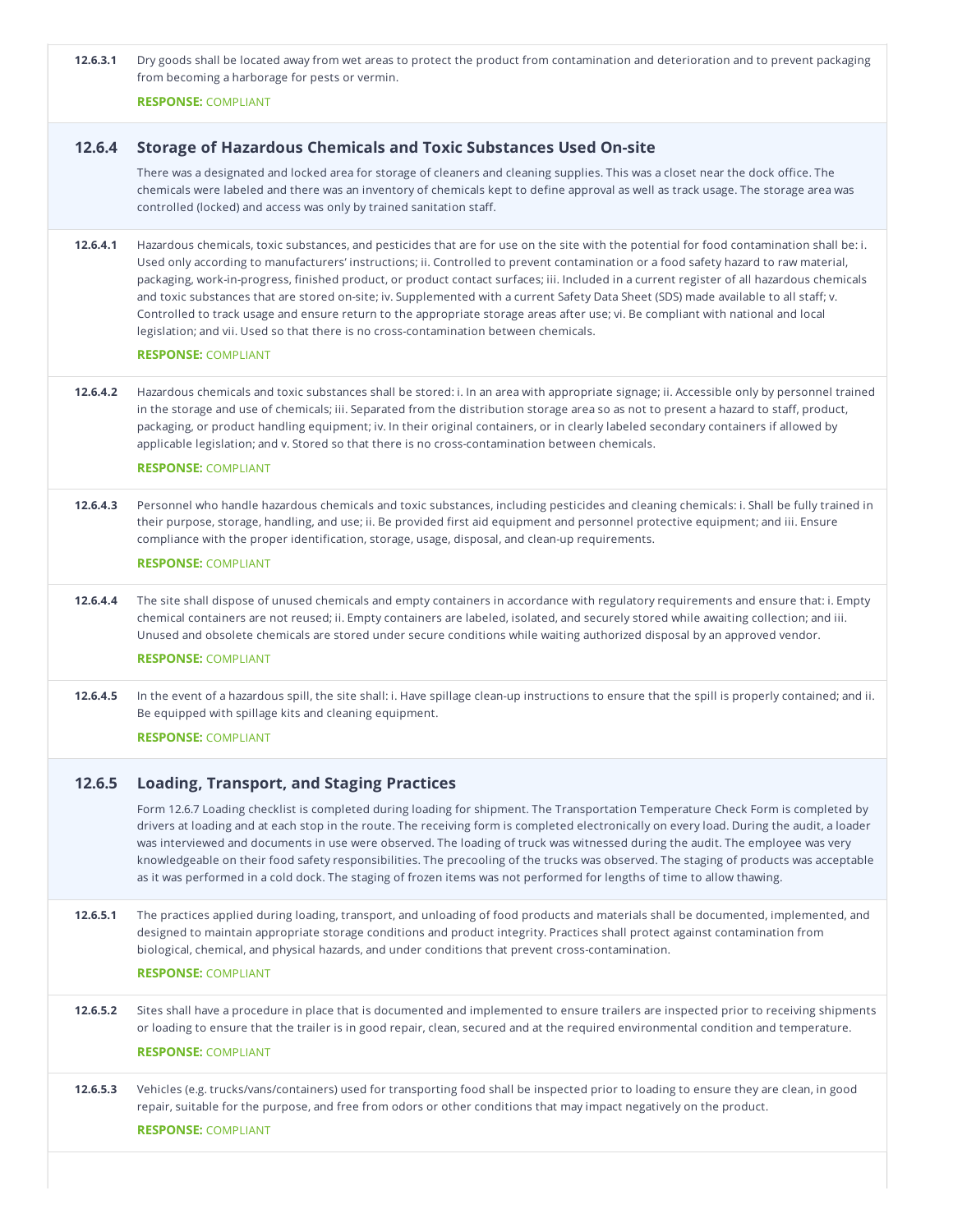| 12.6.5.4 | Receiving, staging, loading, and unloading practices shall be designed to minimize unnecessary exposure of the product to conditions<br>detrimental to maintaining product integrity.<br><b>RESPONSE: COMPLIANT</b>                                                                                                                                                                                                                                                                                                                        |
|----------|--------------------------------------------------------------------------------------------------------------------------------------------------------------------------------------------------------------------------------------------------------------------------------------------------------------------------------------------------------------------------------------------------------------------------------------------------------------------------------------------------------------------------------------------|
| 12.6.5.5 | Where applicable, food transport vehicles' refrigeration units shall maintain the food at the required temperatures and the units'<br>temperature settings shall be set, checked, and recorded before loading and product temperatures monitored at regular intervals<br>during loading as appropriate. The refrigeration units shall be operational at all times and checks shall be completed of the units'<br>operation, the door seals, and the storage temperature at regular intervals during transit.<br><b>RESPONSE: COMPLIANT</b> |
| 12.6.5.6 | Upon arrival and prior to opening the doors, the food transport vehicles' refrigeration unit storage temperature settings and operating<br>temperature shall be checked and recorded. Receiving shall be completed efficiently and product temperatures shall be recorded at the<br>commencement of unloading and at regular intervals during unloading.<br><b>RESPONSE: COMPLIANT</b>                                                                                                                                                     |
| 12.7.1   | <b>Process Flow</b>                                                                                                                                                                                                                                                                                                                                                                                                                                                                                                                        |
|          | The handling and storage of products in the warehousing, selection, stocking and rework areas were observed. The flow of products<br>through the operation was designed to prevent contamination.                                                                                                                                                                                                                                                                                                                                          |
| 12.7.1.1 | The process flow shall be designed to prevent cross-contamination and organized so there is a continuous flow of product through the<br>process. The flow of personnel shall be managed such that the potential for contamination is minimized.<br><b>RESPONSE: COMPLIANT</b>                                                                                                                                                                                                                                                              |
|          |                                                                                                                                                                                                                                                                                                                                                                                                                                                                                                                                            |
| 12.7.2   | <b>Control of Foreign Matter Contamination</b>                                                                                                                                                                                                                                                                                                                                                                                                                                                                                             |
|          | The 12.7.2-4 SOP Foreign Matter was documented as V2, 1/15/2018. This called for control of glass, wood, other foreign materials and<br>contingency for glass breakage. There storage area checks which included pallet condition. The glass and brittle plastic inspection is<br>conducted and recorded monthly based on a glass and plastic register dated 1/1/2018. The inspections were verified as completed and<br>recorded. The 2021 and year-to-date 2022 records were reviewed.                                                   |
| 12.7.2.1 | The responsibility and methods used to prevent foreign matter contamination of the product shall be documented, implemented, and<br>communicated to all staff.                                                                                                                                                                                                                                                                                                                                                                             |
|          | <b>RESPONSE: COMPLIANT</b>                                                                                                                                                                                                                                                                                                                                                                                                                                                                                                                 |
| 12.7.2.2 | Inspections shall be performed to ensure plant and equipment remains in good condition and potential contaminants have not been<br>detached or become damaged or deteriorated.                                                                                                                                                                                                                                                                                                                                                             |
|          | <b>RESPONSE: COMPLIANT</b>                                                                                                                                                                                                                                                                                                                                                                                                                                                                                                                 |
| 12.7.2.3 | Containers, equipment, and other utensils made of glass, porcelain, ceramics, laboratory glassware, or other like material (except where<br>product is contained in packaging made from these materials, or measurement instruments with glass dial covers, or MIG thermometers<br>required under regulation) shall not be permitted in food processing/contact zones.                                                                                                                                                                     |
|          | <b>RESPONSE: COMPLIANT</b>                                                                                                                                                                                                                                                                                                                                                                                                                                                                                                                 |
| 12.7.2.4 | Where glass objects or similar material are required to be used by the site in storage and handling areas, they shall be listed in a glass<br>inventory including details of their location.                                                                                                                                                                                                                                                                                                                                               |
|          | <b>RESPONSE: COMPLIANT</b>                                                                                                                                                                                                                                                                                                                                                                                                                                                                                                                 |
| 12.7.2.5 | Product that is in glass or similar material that is for distribution purposes shall be stored and handled in a manner that prevents<br>contamination.                                                                                                                                                                                                                                                                                                                                                                                     |
|          | <b>RESPONSE: COMPLIANT</b>                                                                                                                                                                                                                                                                                                                                                                                                                                                                                                                 |
| 12.7.2.6 | Regular inspections of storage and handling zones shall be conducted (refer to 2.5.4.3) to ensure they are free of glass or other like<br>material and to establish changes to the condition of the objects listed in the glass inventory.                                                                                                                                                                                                                                                                                                 |
|          | <b>RESPONSE: COMPLIANT</b>                                                                                                                                                                                                                                                                                                                                                                                                                                                                                                                 |
| 12.7.2.7 | Glass instrument dial covers on equipment and MIG thermometers shall be inspected at regular intervals.                                                                                                                                                                                                                                                                                                                                                                                                                                    |
|          | <b>RESPONSE: COMPLIANT</b>                                                                                                                                                                                                                                                                                                                                                                                                                                                                                                                 |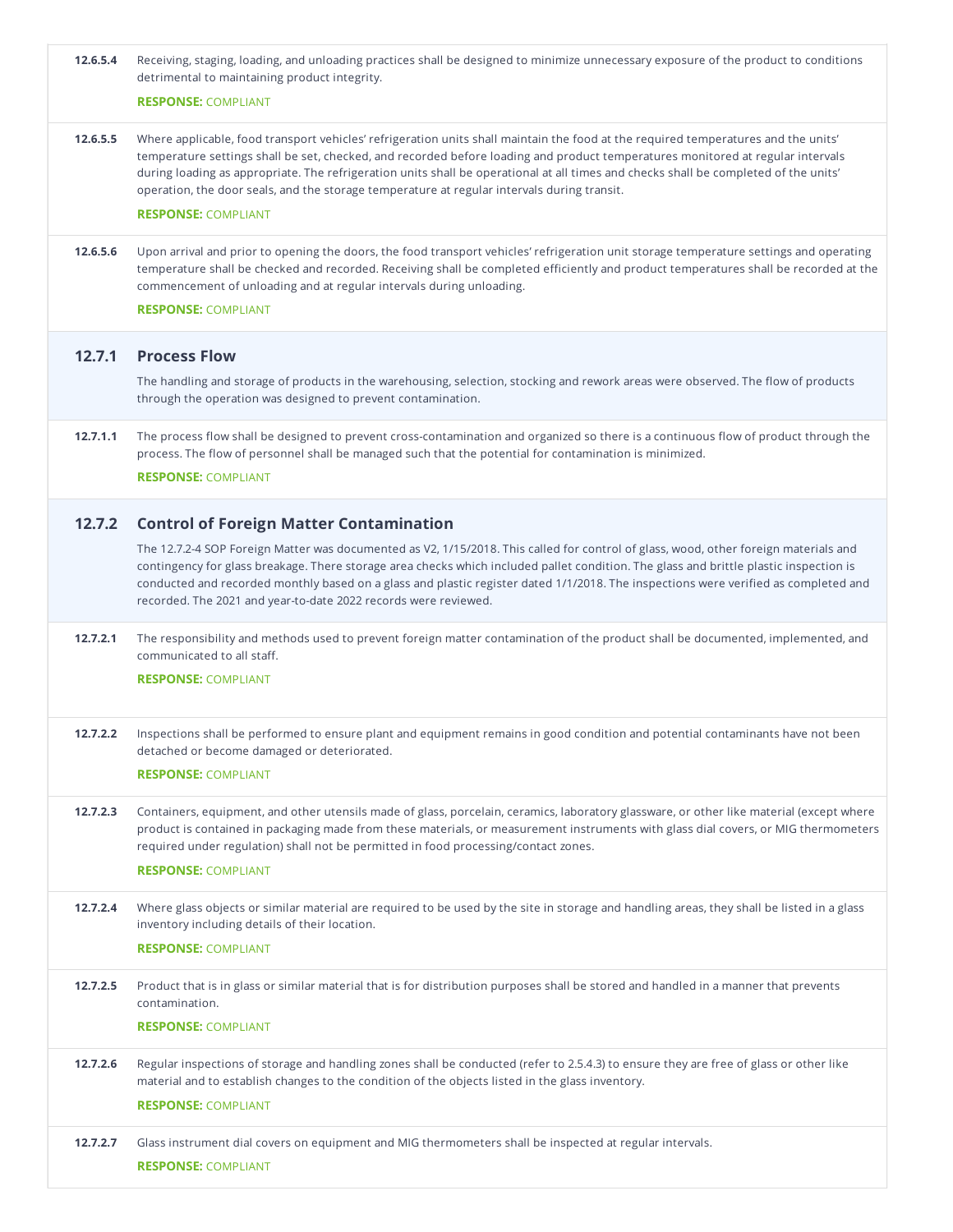| 12.7.2.8 | Pallets used in food storage shall be made of a suitable material, dedicated for that purpose, clean, maintained in good order, and their<br>condition subject to regular inspection.                                                                                                                                                                                                                                                                                                                                                                |
|----------|------------------------------------------------------------------------------------------------------------------------------------------------------------------------------------------------------------------------------------------------------------------------------------------------------------------------------------------------------------------------------------------------------------------------------------------------------------------------------------------------------------------------------------------------------|
|          | <b>RESPONSE: COMPLIANT</b>                                                                                                                                                                                                                                                                                                                                                                                                                                                                                                                           |
| 12.7.2.9 | Wooden pallets and other wooden utensils used in food handling areas shall be dedicated for that purpose, clean, and maintained in<br>good order. Their condition shall be subject to regular inspection.<br><b>RESPONSE: COMPLIANT</b>                                                                                                                                                                                                                                                                                                              |
|          | 12.7.2.10 Loose metal objects on equipment, equipment covers, and overhead structures shall be removed or tightly affixed so as not to present                                                                                                                                                                                                                                                                                                                                                                                                       |
|          | a hazard.                                                                                                                                                                                                                                                                                                                                                                                                                                                                                                                                            |
|          | <b>RESPONSE: COMPLIANT</b>                                                                                                                                                                                                                                                                                                                                                                                                                                                                                                                           |
| 12.7.3   | <b>Managing Foreign Matter Contamination Incidents</b>                                                                                                                                                                                                                                                                                                                                                                                                                                                                                               |
|          | The 12.7.2-4 SOP Foreign Matter was documented as V2, 1/15/2018. This called for control of glass, wood, other foreign materials and<br>contingency for glass breakage. The incident management called for a thorough inspection of the area of concern prior to resuming<br>operations.                                                                                                                                                                                                                                                             |
| 12.7.3.1 | In all cases of foreign matter contamination the affected food product shall be isolated, inspected, reworked, or disposed of.<br><b>RESPONSE: COMPLIANT</b>                                                                                                                                                                                                                                                                                                                                                                                         |
| 12.7.3.2 | In circumstances where glass or similar material breakage occurs, the affected area shall be isolated, cleaned, and thoroughly inspected<br>(including cleaning equipment and footwear) and cleared by a suitably responsible person.                                                                                                                                                                                                                                                                                                                |
|          | <b>RESPONSE: COMPLIANT</b>                                                                                                                                                                                                                                                                                                                                                                                                                                                                                                                           |
| 12.8.1   |                                                                                                                                                                                                                                                                                                                                                                                                                                                                                                                                                      |
|          | <b>Waste Disposal</b><br>The dumpsters on the exterior were kept closed and areas around the units were found to be clean. Interior waste handling was<br>managed through verification of removal of trash and waste and verified on the pre-op inspection. Trash on the interior was not allowed<br>to accumulate. There was removal to the exterior waste containers as needed. The waste containment on the exterior was separated<br>into waste foods for transport to farming (covered dumpsters), trash (compactor) and recycling (compactor). |
| 12.8.1.1 | The responsibility and methods used to collect and handle dry, wet, and liquid waste and store it prior to removal from the premises<br>shall be documented and implemented.                                                                                                                                                                                                                                                                                                                                                                         |
|          | <b>RESPONSE: COMPLIANT</b>                                                                                                                                                                                                                                                                                                                                                                                                                                                                                                                           |
| 12.8.1.2 | Waste shall be removed on a regular basis and not allowed to build up in food handling or storage areas. Designated waste<br>accumulation areas shall be maintained in a clean and tidy condition until external waste collection is undertaken.<br><b>RESPONSE: COMPLIANT</b>                                                                                                                                                                                                                                                                       |
| 12.8.1.3 | Trolleys, vehicles, waste disposal equipment, collection bins, and storage areas shall be maintained in a serviceable condition and<br>cleaned and sanitized regularly so as not to attract pests and other vermin.                                                                                                                                                                                                                                                                                                                                  |
|          | <b>RESPONSE: COMPLIANT</b>                                                                                                                                                                                                                                                                                                                                                                                                                                                                                                                           |
| 12.8.1.4 | Where applicable, a documented procedure shall be in place for the controlled disposal of trademarked materials. Where a contracted<br>disposal service is used, the disposal process shall be reviewed regularly to confirm compliance.                                                                                                                                                                                                                                                                                                             |
|          | <b>RESPONSE: COMPLIANT</b>                                                                                                                                                                                                                                                                                                                                                                                                                                                                                                                           |
| 12.8.1.5 | Inedible waste designated for animal feed shall be stored and handled so that it will not cause a risk to the animal or further processing.<br>If denaturant is used to identify inedible waste, it shall be demonstrated that it does not pose a risk to animal health.                                                                                                                                                                                                                                                                             |
|          | <b>RESPONSE: COMPLIANT</b>                                                                                                                                                                                                                                                                                                                                                                                                                                                                                                                           |
| 12.8.1.6 | Reviews of the effectiveness of waste management will form part of regular hygiene inspections and the results of these inspections<br>shall be included in the relevant hygiene reports (refer to 2.5.4.3).                                                                                                                                                                                                                                                                                                                                         |
|          | <b>RESPONSE: COMPLIANT</b>                                                                                                                                                                                                                                                                                                                                                                                                                                                                                                                           |
|          |                                                                                                                                                                                                                                                                                                                                                                                                                                                                                                                                                      |